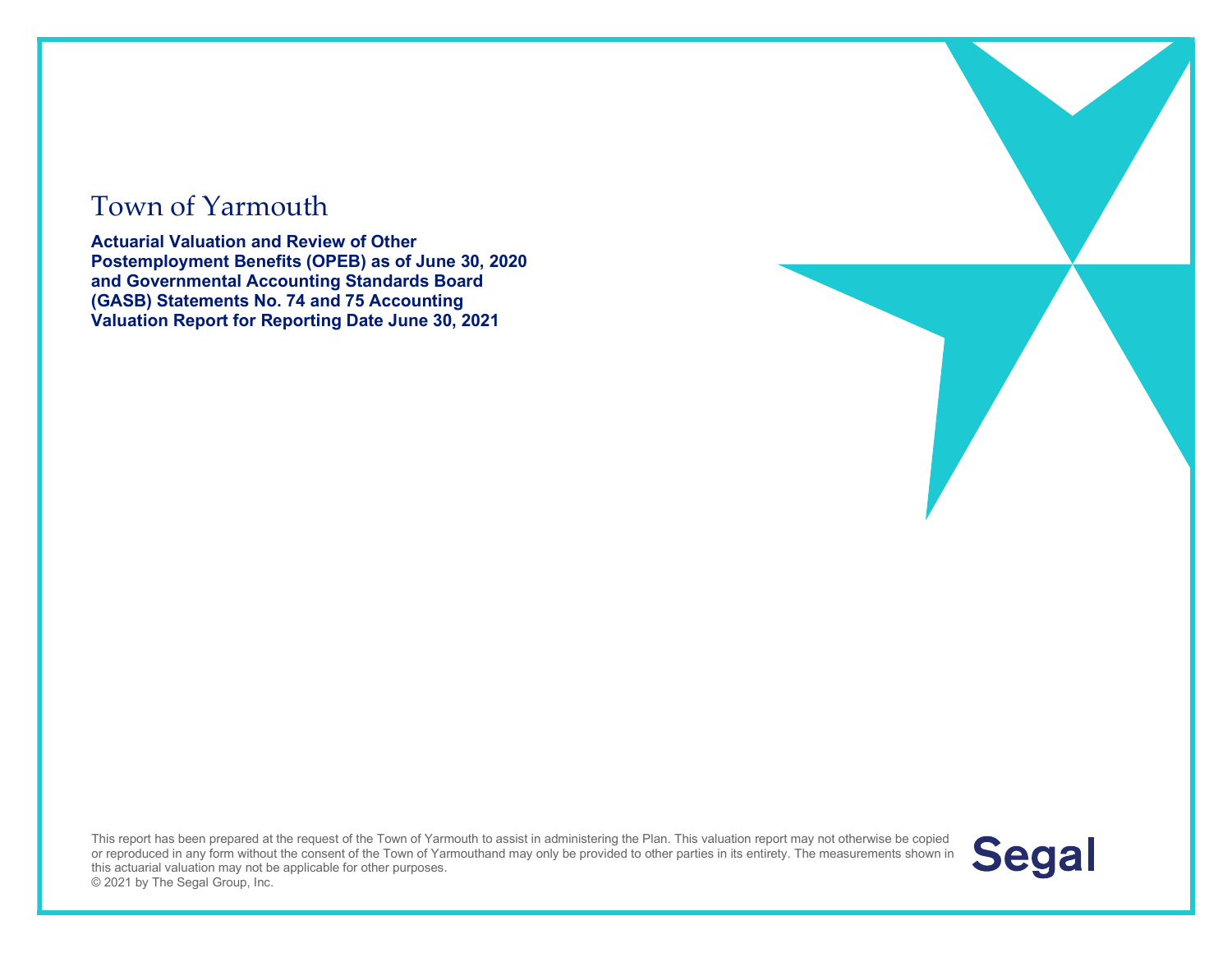

December 13, 2021

Mr. Ed Senteio Finance Director Town of Yarmouth 1146 Route 28 South Yarmouth, MA 02664

Dear Mr. Senteio:

We are pleased to submit this report on our actuarial valuation of postemployment welfare benefits as of June 30, 2020. The purpose of this report is to calculate an Actuarially Determined Contribution for the Town of Yarmouth Other Postemployment Benefit (OPEB) Plan for the fiscal year ending June 30, 2021. It contains the actuarial information that will need to be disclosed in order to comply with Governmental Accounting Standards Board (GASB) Statements No. 74 and 75 as of June 30, 2021 and also summarizes the actuarial data used in the valuation.

This report is based on information received from the Town of Yarmouth and vendors employed by the Town of Yarmouth. Segal does not audit the data provided. The accuracy and comprehensiveness of the data is the responsibility of those supplying the data. Segal, however, does review the data for reasonableness and consistency.

The measurements shown in this actuarial valuation may not be applicable for other purposes. Accordingly, additional determinations may be needed for other purposes, such as judging benefit security at termination of the plan, or determining short-term cash flow requirements.

Future actuarial measurements may differ significantly from the current measurements presented in this report due to such factors as the following: retiree group benefits program experience or rates of return on assets differing from that anticipated by the assumptions; changes in assumptions; increases or decreases expected as part of the natural operation of the methodology used for these measurements (such as the end of an amortization period); and changes in retiree group benefits program provisions or applicable law. Retiree group benefits models necessarily rely on the use of approximations and estimates, and are sensitive to changes in these approximations and estimates. Small variations in these approximations and estimates may lead to significant changes in actuarial measurements.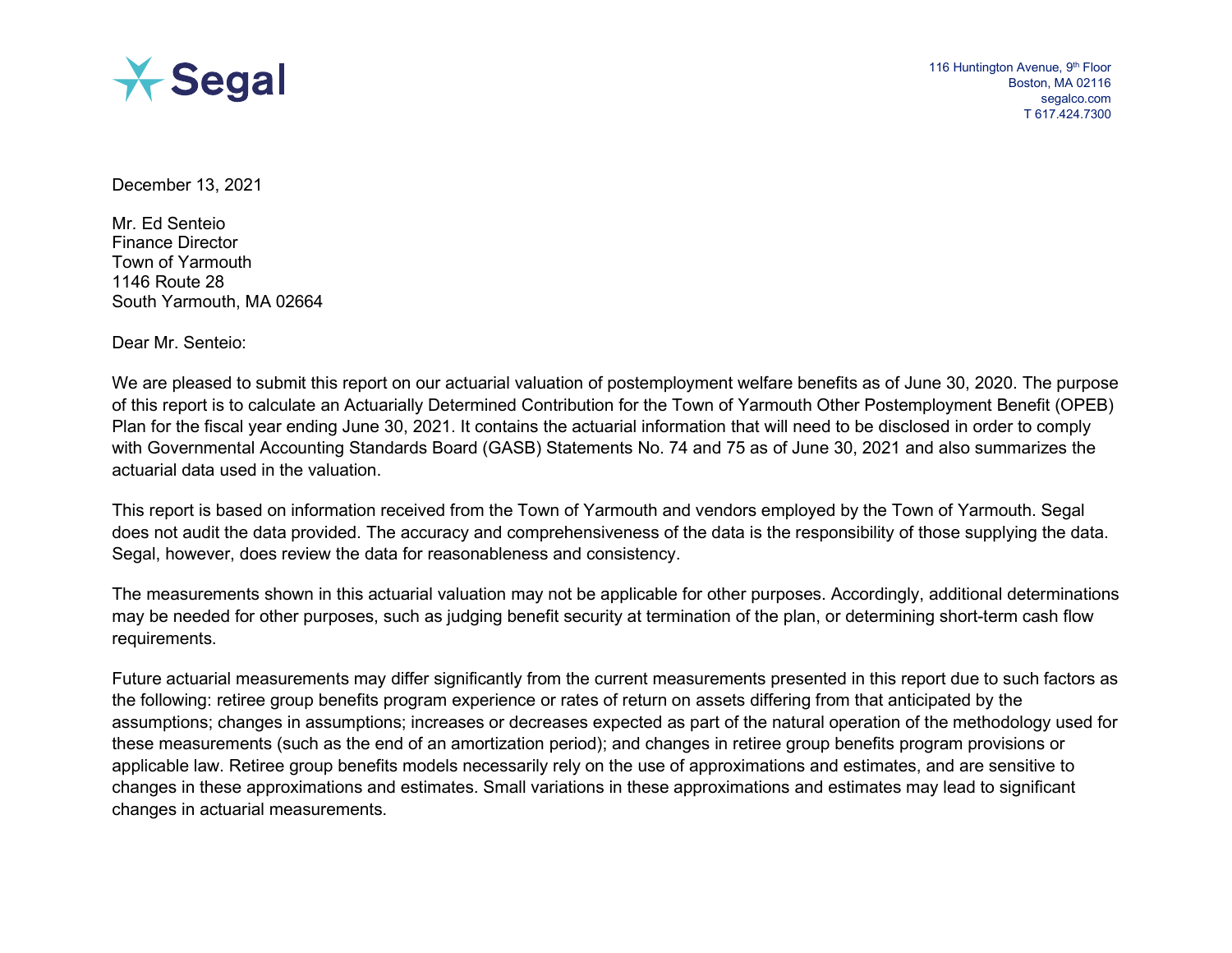The actuarial valuation has been completed in accordance with generally accepted actuarial principles and practices. The actuarial calculations were directed under our supervision. We are members of the American Academy of Actuaries and collectively meet the Qualification Standards of the American Academy of Actuaries to render the actuarial opinion herein. To the best of our knowledge, the information supplied in the actuarial valuation is complete and accurate. Further, in our opinion, the assumptions as approved by the Town of Yarmouth are reasonably related to the experience of and the expectations for the Plan.

We look forward to discussing this with you at your convenience. Once you've reviewed this report, please send a copy (preferably the electronic version) to Jim Lamenzo at PERAC. His email address is jlamenzo@per.state.ma.us.

Sincerely, Segal

Kathleen A. Riley, FSA, MAAA, EA Daniel J. Rhodes, FSA, MAAA

Senior Vice President and Actuary Vice President and Consulting Actuary

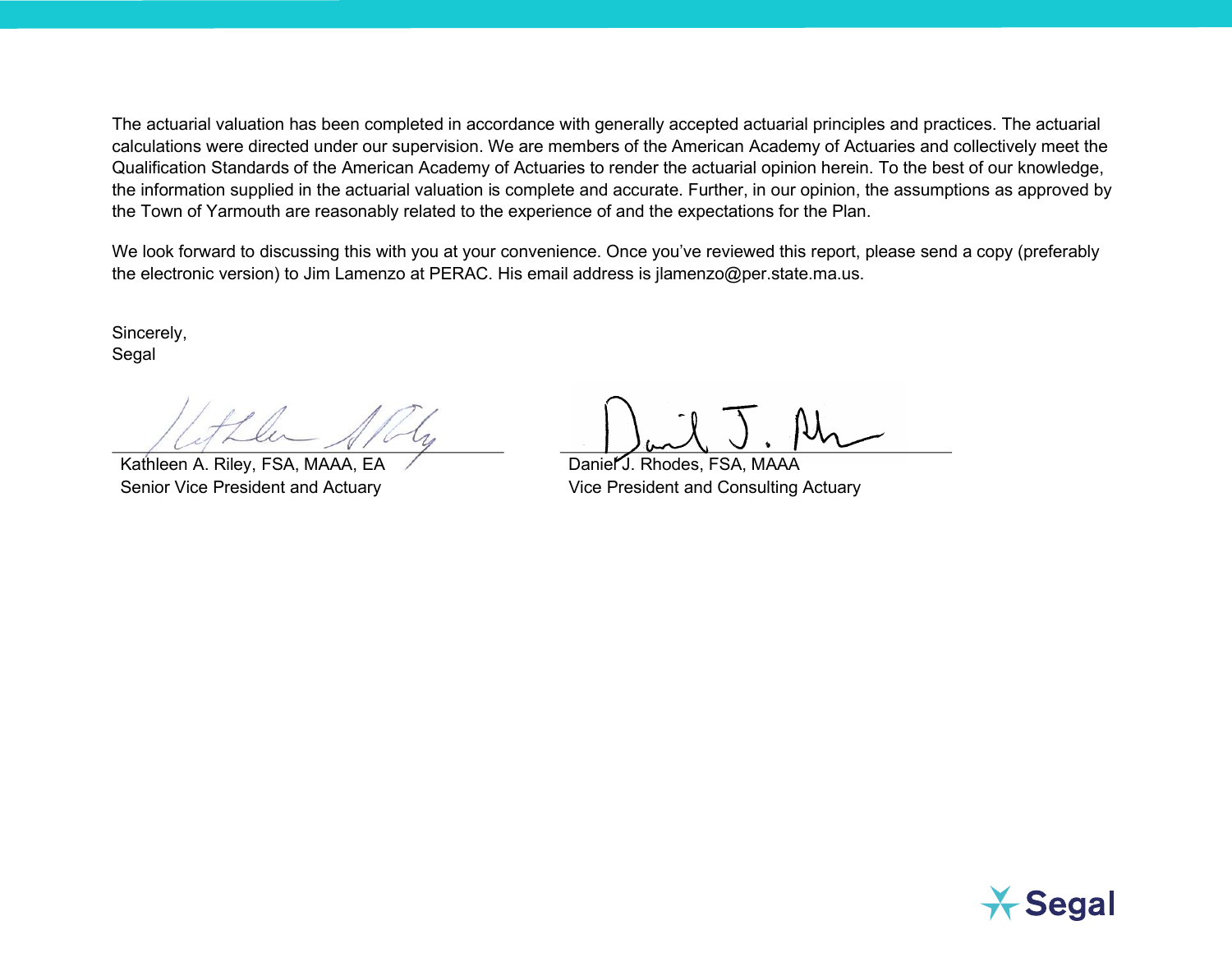#### Table of Contents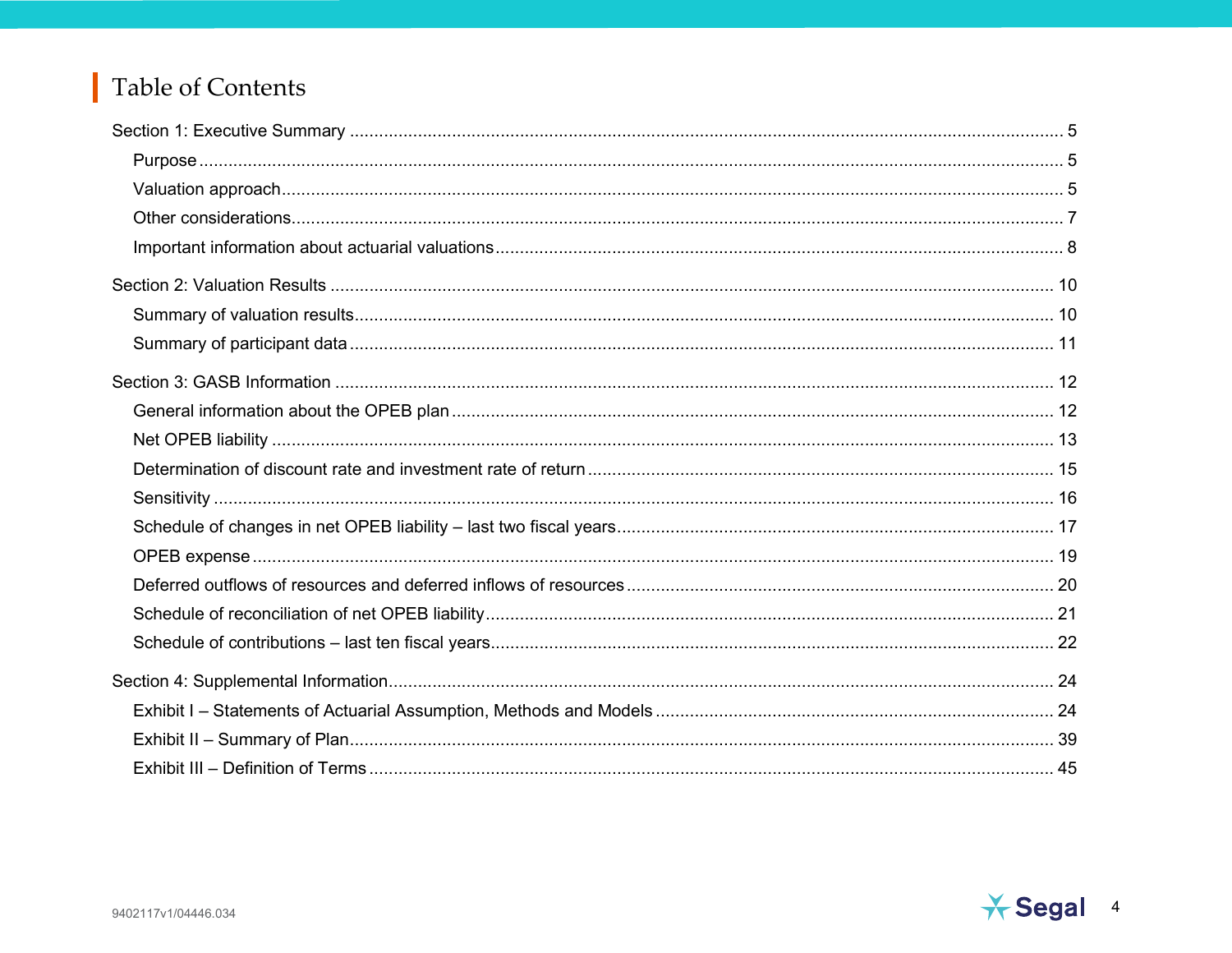#### **Purpose**

This report presents the results of our actuarial valuation of the postemployment welfare benefit program for certain towns, school districts and other member units in Barnstable County as of June 30, 2020. The purpose of this report is to calculate a recommended Actuarially Determined Contribution for the Other Postemployment Benefits (OPEB) plan for the fiscal year ending June 30, 2021 and to present certain disclosure information for the Town of Yarmouth (the "Employer") OPEB plan and the Town of Yarmouth OPEB Trust (the "Plan") as of June 30, 2021, required by Governmental Accounting Standards Board (GASB) Statements No. 74 and 75. The actuarial computations made are for purposes of fulfilling plan accounting requirements. Determinations for purposes other than meeting financial accounting requirements may be significantly different from the results reported here. This report is based on:

- The benefit provisions of the OPEB plan, as administered by the Town of Yarmouth;
- The characteristics of covered active members, retired members and beneficiaries as of June 30, 2020, provided by the Town of Yarmouth;
- Economic assumptions regarding future salary increases and investment earnings;
- The assets as of June 30, 2020:
- Health care assumptions regarding per capita costs, trend rates and participation; and
- Other actuarial assumptions, regarding employee terminations, retirement, death, etc.

#### Valuation approach

We completed an actuarial valuation of the postemployment welfare benefit program for certain towns, school districts and other member units in Barnstable County as of June 30, 2020. With the exception of the retired teachers who receive retiree health benefits through the Group Insurance Commission, per capita claims costs were based on the insured premium rates charged by the Cape Cod Municipal Health Group (CCMHG). Per capita claims costs for retired teachers participating in the Group Insurance Commission's (GIC) Retired Municipal Teachers plans were taken from the June 30, 2020 Commonwealth of Massachusetts Postemployment Benefit Plans Other than Pensions GASB Statement No. 74 Valuation Report, dated January 2021, completed by Deloitte Consulting. Trend assumptions were established separately for the retirees in the CCMHG and retired teachers in the GIC. Detailed information on the development of the per capita claims costs, the trend, and assumptions related to elections and enrollment are included in Section 3.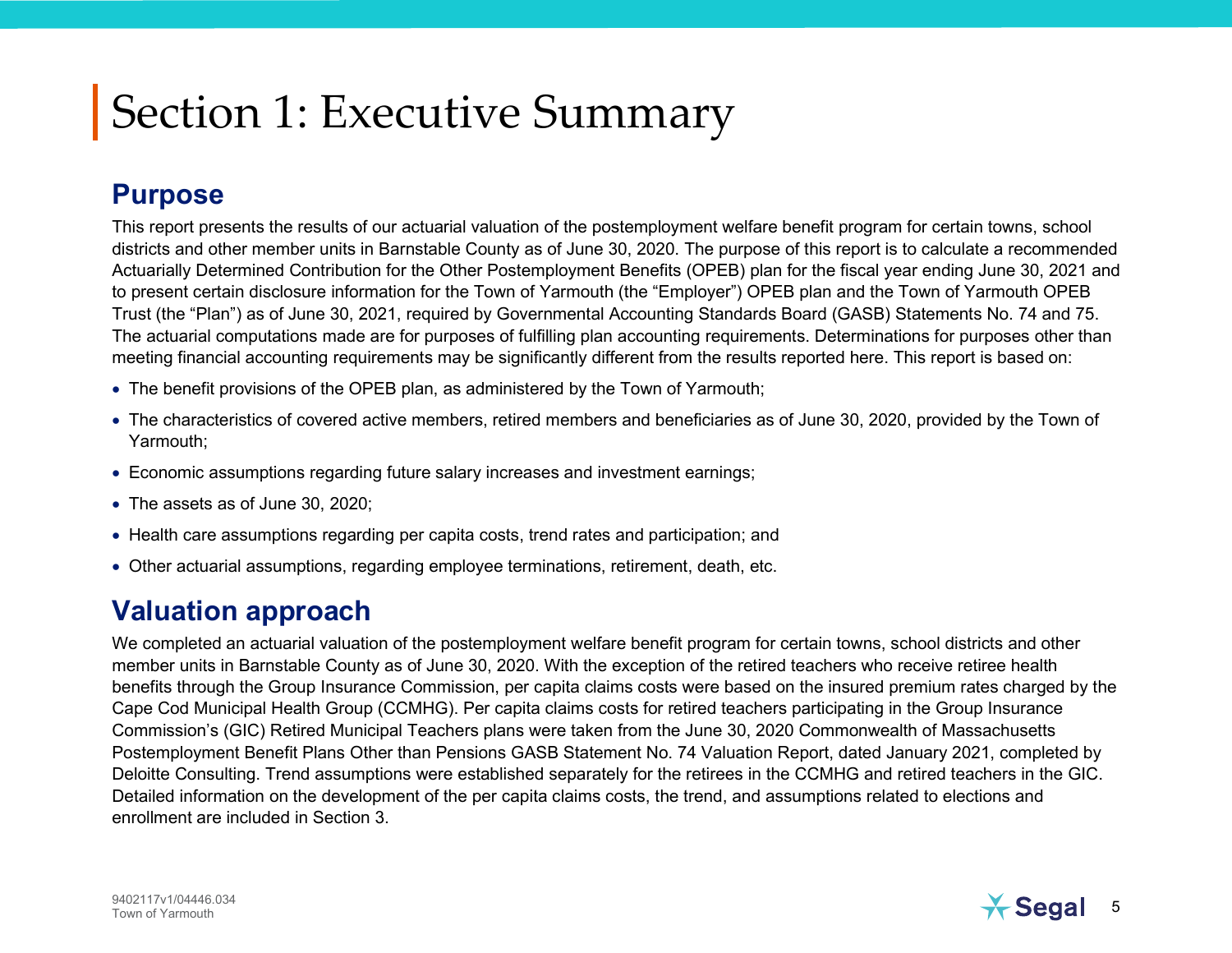The demographic assumptions used in the valuation are the same as used in the Barnstable County Retirement Association Actuarial Valuation as of January 1, 2020, dated July 20, 2020, completed by Segal, and the Massachusetts Teachers' Retirement System Actuarial Valuation Report as of January 1, 2021, dated November 4, 2021, completed by PERAC, and are summarized in Section 3. The mortality assumptions for teachers included in this valuation have been updated to the most recent public plans mortality tables released by the Society of Actuaries.

The discount rate used to determine the Actuarially Determined Contribution (ADC) for fiscal 2021 is equal to the expected return on assets. Based on the investment allocation of the OPEB Trust, we have lowered the expected return on assets from 7.0% to 6.5%. The amortization payment on the unfunded actuarial accrued liability (UAAL) included in the ADC is based on a 26-year amortization period, with payments increasing 3.25% per year.

GASB 74 and 75 specify that the discount rate to be used is a blend of the long-term expected rate of return on OPEB Trust assets and a yield or index rate for 20-year, tax-exempt general obligation municipal bonds with an average rating of AA/Aa or higher. The blending is based on the sufficiency of projected assets to make projected benefit payments. The applicable municipal bond index was 2.21% as of June 30, 2020 and 2.16% as of June 30, 2021.

Based on the Town of Yarmouth's Trust assets, assuming future contributions will be comparable to recent contributions, and projected benefit payments, projected assets are expected to be sufficient to make projected benefit payments. Therefore, a 6.5% discount rate was used to determine the total OPEB liability as of June 30, 2021. A projection of the ADC appears on page 10.

The long term impact of the Coronavirus (COVID-19) pandemic is still unknown. Our results do not include the impact of the following:

- Direct or indirect effects of COVID-19 on short-term health plan costs
- Short-term or long-term impacts on mortality of the covered population
- The potential for federal or state fiscal relief

Section 2 summarizes the liabilities that are used to determine the fiscal 2019 and 2021 ADC, the development of the ADC and the participant data used in the current and prior valuations.

Section 3 includes the information required under GASB 74 and 75.

Section 4 includes a summary of the assumptions and methods used in the valuation and a summary of the benefits reflected in the valuation.

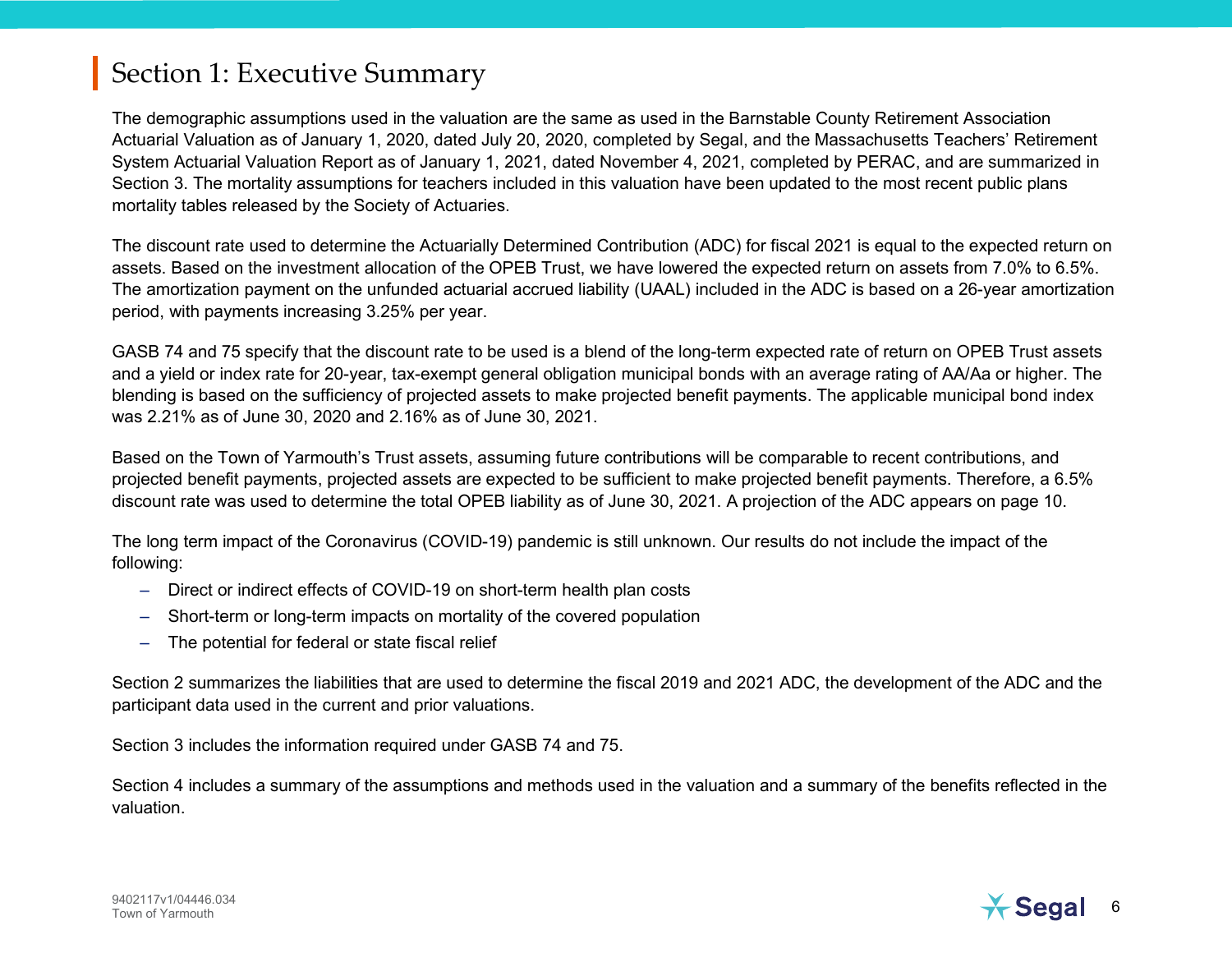#### Other considerations

Employer decisions regarding plan design, cost sharing between the Employer and its retirees, actuarial cost method, amortization techniques, and integration with Medicare are just some of the decisions that affect the magnitude of OPEB obligations. We are available to assist you with any investigation of such options you may wish to undertake.

Calculations are based on the benefits provided under the terms of the substantive plan in effect at the time of the valuation and on the pattern of sharing costs between the employer and plan members. The projection of benefits does not incorporate the potential effect of legal or contractual funding limitations on the pattern of cost sharing between the employer and plan members in the future.

Actuarial calculations reflect a long-term perspective, and the methods and assumptions use techniques designed to reduce shortterm volatility in accrued liabilities and the actuarial value of assets, if any.

The calculation of an accounting obligation does not, in and of itself, imply that there is any legal liability to provide the benefits valued, nor is there any implication that the Employer is required to implement a funding policy to satisfy the projected expense.

Actuarial valuations involve estimates of the value of reported amounts and assumptions about the probability of events far into the future, and the actuarially determined amounts are subject to continual revision as actual results are compared to past expectations and new estimates are made about the future.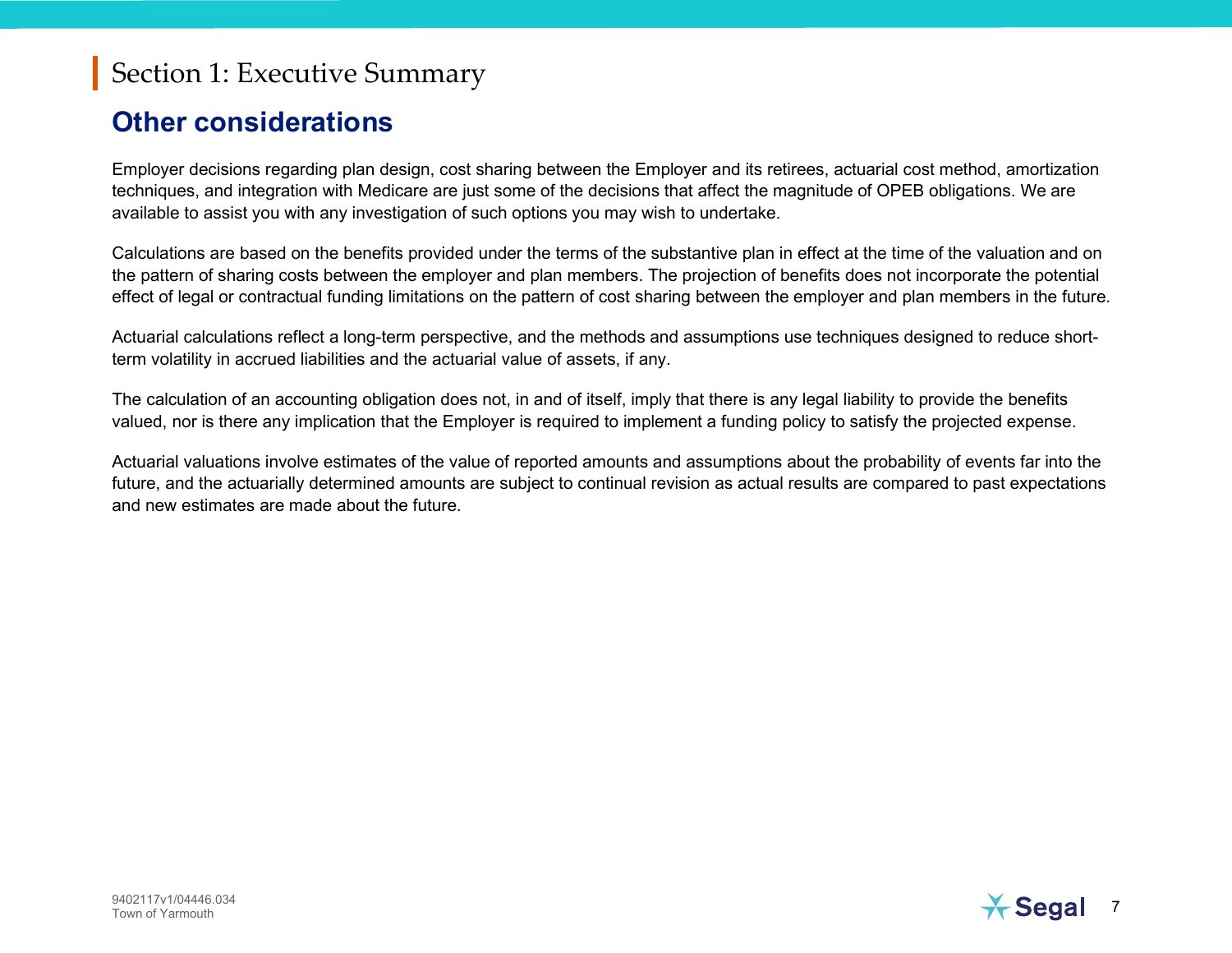#### Important information about actuarial valuations

An actuarial valuation is a budgeting tool with respect to defining future uncertain obligations of a postretirement health plan. As such, it will never forecast the precise future stream of benefit payments. It is an estimated forecast – the actual cost of the plan will be determined by the benefits and expenses paid, not by the actuarial valuation.

In order to prepare a valuation, Segal ("Segal") relies on a number of input items. These include:

| <b>Plan of benefits</b>      | Plan provisions define the rules that will be used to determine benefit payments, and those rules, or the<br>interpretation of them, may change over time. Even where they appear precise, outside factors may change<br>how they operate. For example, a plan may provide health benefits to post-65 retirees that coordinates with<br>Medicare. If so, changes in the Medicare law or administration may change the plan's costs without any change<br>in the terms of the plan itself. It is important for the Town of Yarmouth to keep Segal informed with respect to<br>plan provisions and administrative procedures, and to review the plan summary included in our report to<br>confirm that Segal has correctly interpreted the plan of benefits.                                                                                                                                                                                                                                                                                                                                                                                                                                                                                                                                                                                                                                                                                                                                                                                                                                                                                                                                                                                                                                                                                                                                                                                                           |
|------------------------------|----------------------------------------------------------------------------------------------------------------------------------------------------------------------------------------------------------------------------------------------------------------------------------------------------------------------------------------------------------------------------------------------------------------------------------------------------------------------------------------------------------------------------------------------------------------------------------------------------------------------------------------------------------------------------------------------------------------------------------------------------------------------------------------------------------------------------------------------------------------------------------------------------------------------------------------------------------------------------------------------------------------------------------------------------------------------------------------------------------------------------------------------------------------------------------------------------------------------------------------------------------------------------------------------------------------------------------------------------------------------------------------------------------------------------------------------------------------------------------------------------------------------------------------------------------------------------------------------------------------------------------------------------------------------------------------------------------------------------------------------------------------------------------------------------------------------------------------------------------------------------------------------------------------------------------------------------------------------|
| Participant data             | An actuarial valuation for a plan is based on data provided to the actuary by the plan. Segal does not audit such<br>data for completeness or accuracy, other than reviewing it for obvious inconsistencies compared to prior data<br>and other information that appears unreasonable. It is not necessary to have perfect data for an actuarial<br>valuation: the valuation is an estimated forecast, not a prediction. The uncertainties in other factors are such<br>that even perfect data does not produce a "perfect" result. Notwithstanding the above, it is important for Segal<br>to receive the best possible data and to be informed about any known incomplete or inaccurate data.                                                                                                                                                                                                                                                                                                                                                                                                                                                                                                                                                                                                                                                                                                                                                                                                                                                                                                                                                                                                                                                                                                                                                                                                                                                                      |
| <b>Assets</b>                | The valuation is based on the market value of assets as of the valuation date, as provided by the Town of<br>Yarmouth.                                                                                                                                                                                                                                                                                                                                                                                                                                                                                                                                                                                                                                                                                                                                                                                                                                                                                                                                                                                                                                                                                                                                                                                                                                                                                                                                                                                                                                                                                                                                                                                                                                                                                                                                                                                                                                               |
| <b>Actuarial assumptions</b> | In preparing an actuarial valuation, Segal starts by developing a forecast of the benefits to be paid to existing<br>plan participants for the rest of their lives and the lives of their beneficiaries. To determine the future costs of<br>benefits, Segal collects claims, premiums, and enrollment data in order to establish a baseline cost for the<br>valuation measurement, and then develops short- and long-term health care cost trend rates to project<br>increases in costs in future years. This forecast also requires actuarial assumptions as to the probability of<br>death, disability, withdrawal, and retirement of each participant for each year, as well as forecasts of the plan's<br>benefits for each of those events. The forecasted benefits are then discounted to a present value, typically<br>based on an estimate of the rate of return that will be achieved on the plan's assets or, if there are no assets, a<br>rate of return based on a yield or index rate for 20-year, tax-exempt general obligation municipal bonds with an<br>average rating of AA/Aa or higher (or equivalent quality on another rating scale). All of these factors are<br>uncertain and unknowable. Thus, there will be a range of reasonable assumptions, and the results may vary<br>materially based on which assumptions the actuary selects within that range. That is, there is no right answer<br>(except with hindsight). It is important for any user of an actuarial valuation to understand and accept this<br>constraint. The actuarial model necessarily uses approximations and estimates that may lead to significant<br>changes in our results but will have no impact on the actual cost of the plan. In addition, the actuarial<br>assumptions may change over time, and while this can have a significant impact on the reported results, it does<br>not mean that the previous assumptions or results were unreasonable or wrong. |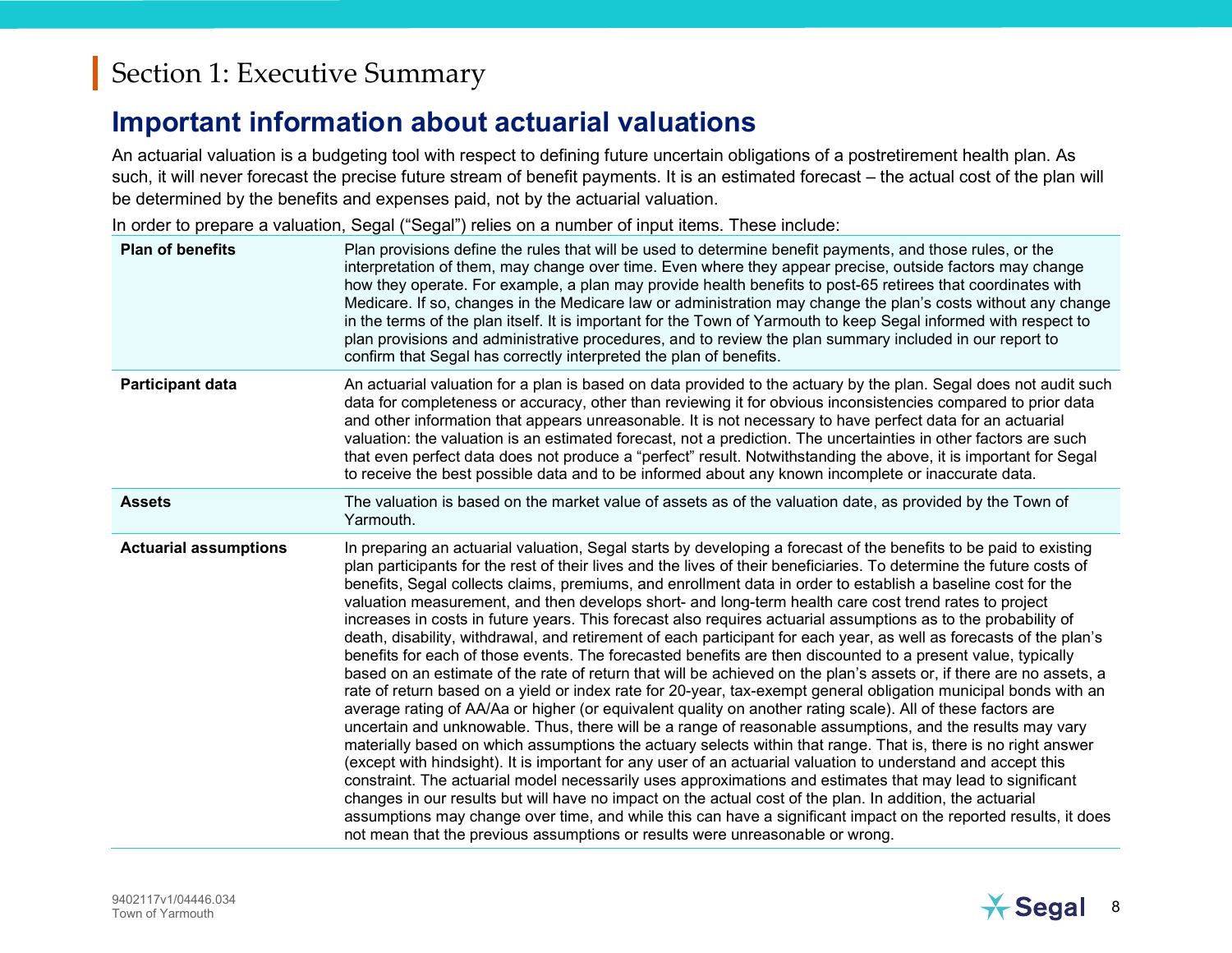Given the above, the user of Segal's actuarial valuation (or other actuarial calculations) needs to keep the following in mind:

The actuarial valuation is prepared for use by the Town of Yarmouth. It includes information for compliance with accounting standards and for the plan's auditor. Segal is not responsible for the use or misuse of its report, particularly by any other party.

If the Town of Yarmouth is aware of any event or trend that was not considered in this valuation that may materially change the results of the valuation, Segal should be advised, so that we can evaluate it.

An actuarial valuation is a measurement at a specific date – it is not a prediction of a plan's future financial condition. Accordingly, Segal did not perform an analysis of the potential range of financial measurements, except where otherwise noted. The actual long-term cost of the plan will be determined by the actual benefits and expenses paid and the actual investment experience of the plan.

Sections of this report include actuarial results that are not rounded, but that does not imply precision.

Critical events for a plan include, but are not limited to, decisions about changes in benefits and contributions. The basis for such decisions needs to consider many factors such as the risk of changes in plan enrollment, emerging claims experience, health care cost trend, and investment losses, not just the current valuation results.

Segal does not provide investment, legal, accounting, or tax advice. Segal's valuation is based on our understanding of applicable guidance in these areas and of the plan's provisions, but they may be subject to alternative interpretations. The Town of Yarmouth should look to their other advisors for expertise in these areas.

While Segal maintains extensive quality assurance procedures, an actuarial valuation involves complex computer models and numerous inputs. In the event that an inaccuracy is discovered after presentation of Segal's valuation, Segal may revise that valuation or make an appropriate adiustment in the next valuation.

Segal's report shall be deemed to be final and accepted by the Town of Yarmouth upon delivery and review. The Town of Yarmouth should notify Segal immediately of any questions or concerns about the final content.

As Segal has no discretionary authority with respect to the management or assets of the Plan, it is not a fiduciary in its capacity as actuaries and consultants with respect to the Plan.

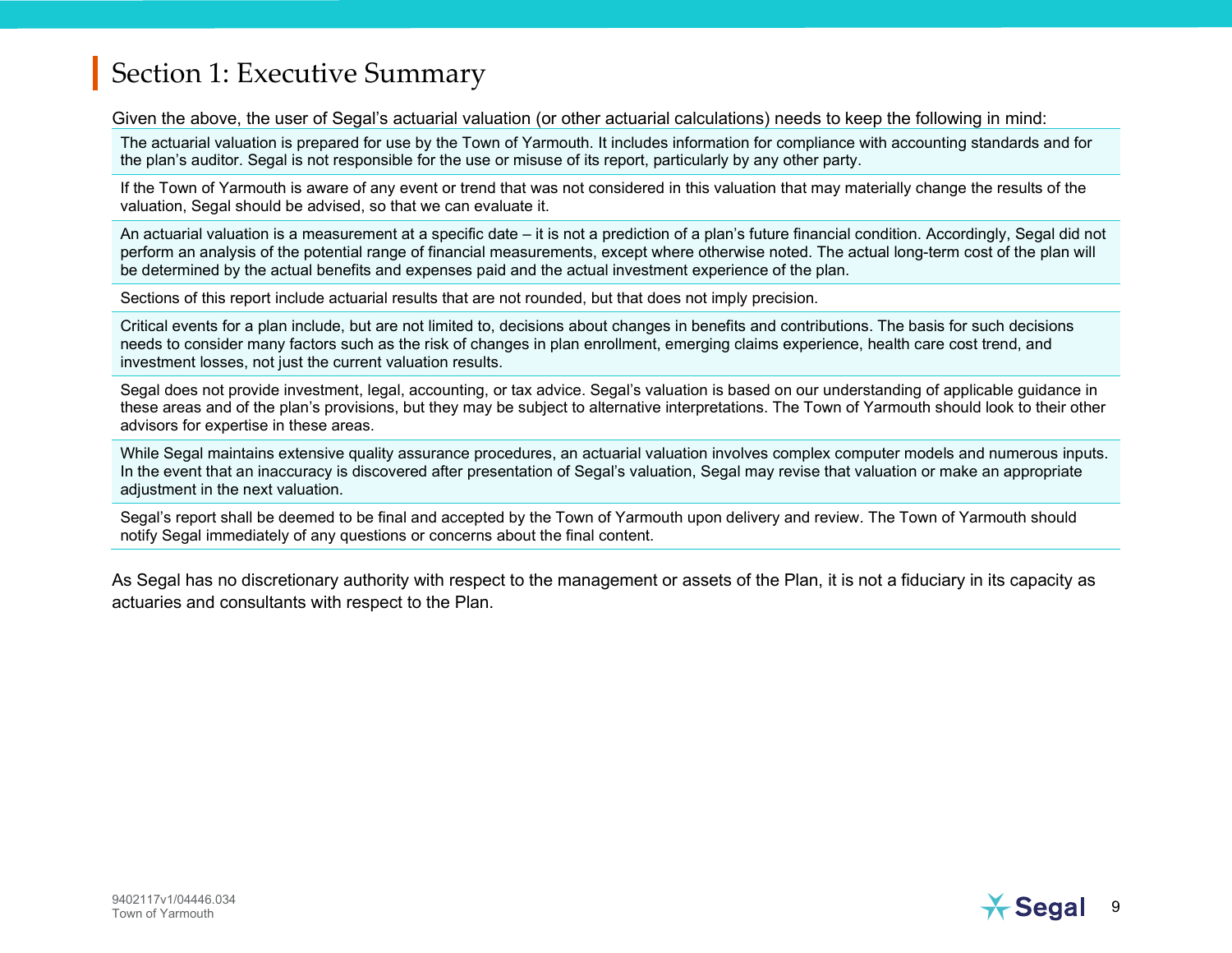# Section 2: Valuation Results

#### Summary of valuation results

|                                                                            | 6.50%<br><b>Discount Rate</b><br>June 30, 2020 | 7.00%<br><b>Discount Rate</b><br>June 30, 2018 |
|----------------------------------------------------------------------------|------------------------------------------------|------------------------------------------------|
| <b>Actuarial Accrued Liability by Participant Category</b>                 |                                                |                                                |
| Current retirees, beneficiaries and dependents                             | \$13,657,052                                   | \$13,119,290                                   |
| Current active members<br>2.                                               | 9,575,269                                      | 11,100,856                                     |
| Total as of June 30: $(1) + (2)$<br>3.                                     | \$23,232,321                                   | \$24,220,146                                   |
| Actuarial value of assets as of June 30                                    | 4,045,394                                      | 2,882,129                                      |
| Unfunded actuarial accrued liability (UAAL) as of June 30: (3) - (4)<br>5. | \$19,186,927                                   | \$21,338,017                                   |
| Actuarially Determined Contribution for Fiscal Year Ending June 30         | 2021                                           | 2019                                           |
| Normal cost, adjusted for timing<br>6.                                     | \$717,829                                      | \$717,205                                      |
| Amortization payment, adjusted for timing                                  | 1,092,150                                      | 1,224,525                                      |
| Total Actuarially Determined Contribution (ADC): $(6) + (7)$<br>8.         | \$1,809,979                                    | \$1,941,730                                    |
| Projected benefit payments<br>9.                                           | 1,051,178                                      | 1,024,334                                      |
| Actuarially Determined Contribution for Fiscal Year Ending June 30         | 2022                                           | 2020                                           |
| 10. Normal cost, adjusted for timing                                       | \$742,270                                      | \$740,514                                      |
| 11. Amortization payment, adjusted for timing                              | 1,127,645                                      | 1,264,322                                      |
| 12. Total Actuarially Determined Contribution (ADC): (10) + (11)           | \$1,869,915                                    | \$2,004,836                                    |
| 13. Projected benefit payments                                             | 1,170,962                                      | 1,130,084                                      |

Notes:

Adjustment for timing assumes payment in the middle of the year.

Amortization payments for fiscal 2019 and 2020 are 28-year and 27-year payments, respectively, increasing 3.25% per year. Amortization payments for fiscal 2021 and 2022 are 26-year and 25-year payments, respectively, increasing 3.25% per year.

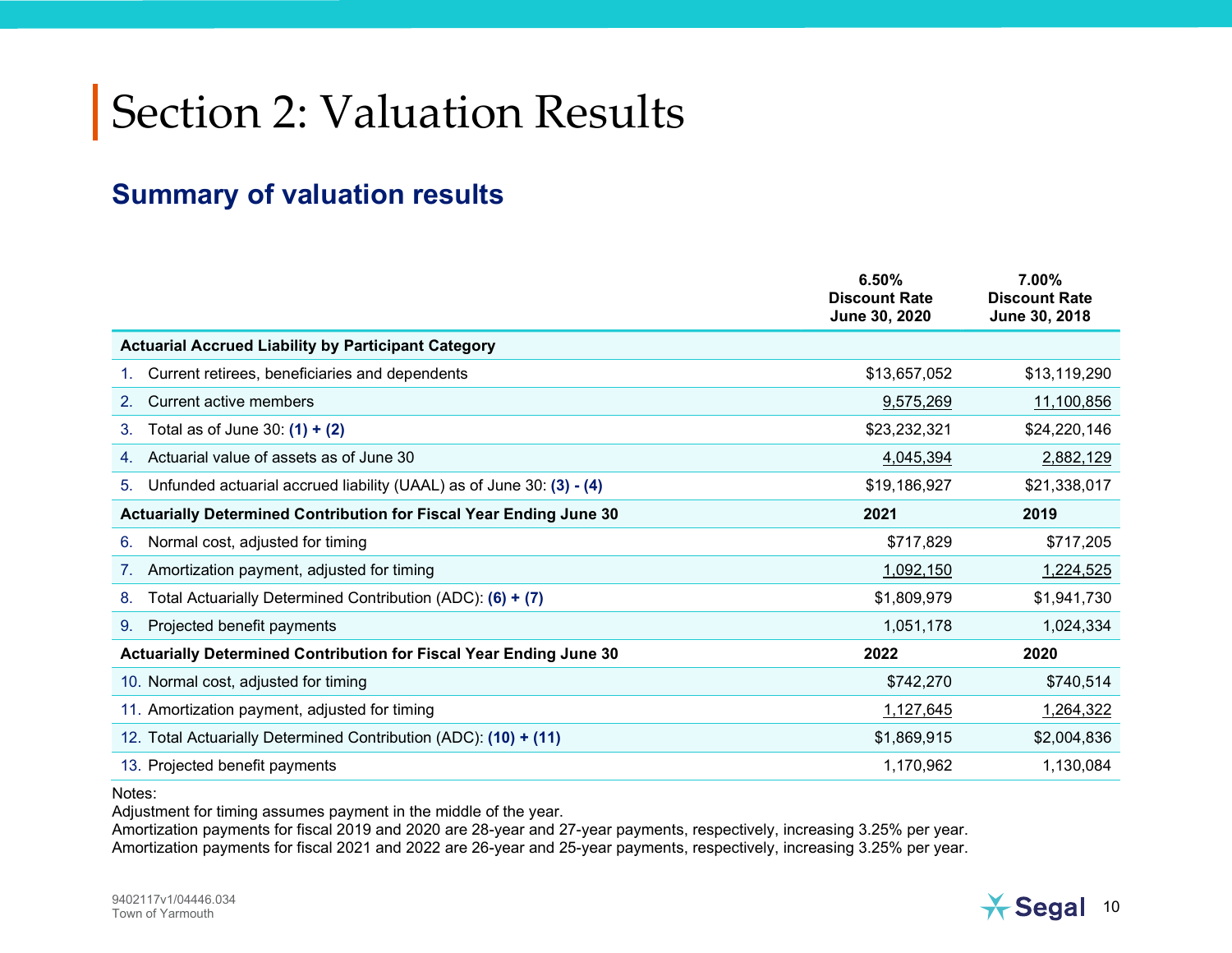#### Summary of participant data

|                                                                           | June 30, 2020 | June 30, 2018 |
|---------------------------------------------------------------------------|---------------|---------------|
| Active employees covered for medical benefits                             |               |               |
| Number of employees                                                       |               |               |
| $\bullet$ Male                                                            | 125           | 137           |
| • Female                                                                  | 48            | 49            |
| • Total                                                                   | 173           | 186           |
| Average age                                                               | 48.2          | 49.3          |
| Average service                                                           | 11.7          | 12.9          |
| Retired employees, spouses and beneficiaries covered for medical benefits |               |               |
| Number of individuals                                                     | 202           | 204           |
| Average age                                                               | 68.4          | 70.0          |

Note:

The counts reflect retired employees, spouses and beneficiaries covered for medical benefits as of June 30, 2020 and June 30, 2018 and does not include retirees, if any, eligible for life insurance benefits only.

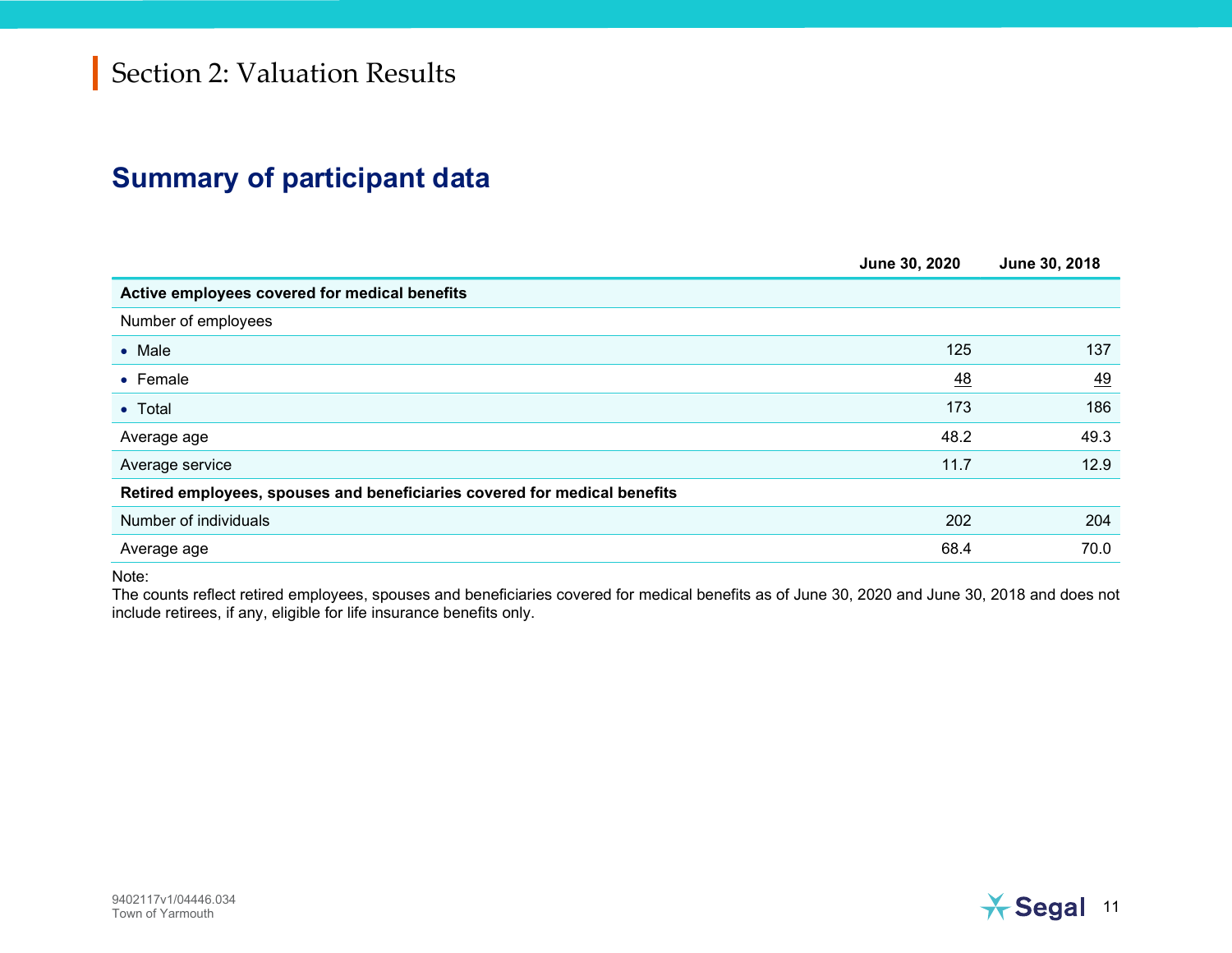#### General information about the OPEB plan

#### Plan Description

Plan membership. At June 30, 2020, the Town of Yarmouth's plan membership consisted of the following:

|                                                               | <b>June 30, 2020</b> |
|---------------------------------------------------------------|----------------------|
| Retired members or beneficiaries currently receiving benefits | 202                  |
| <b>Active members</b>                                         | 173                  |
| <b>Total</b>                                                  | 375                  |

We have assumed other general information about the Plan will be provided by the Town of Yarmouth's auditors.

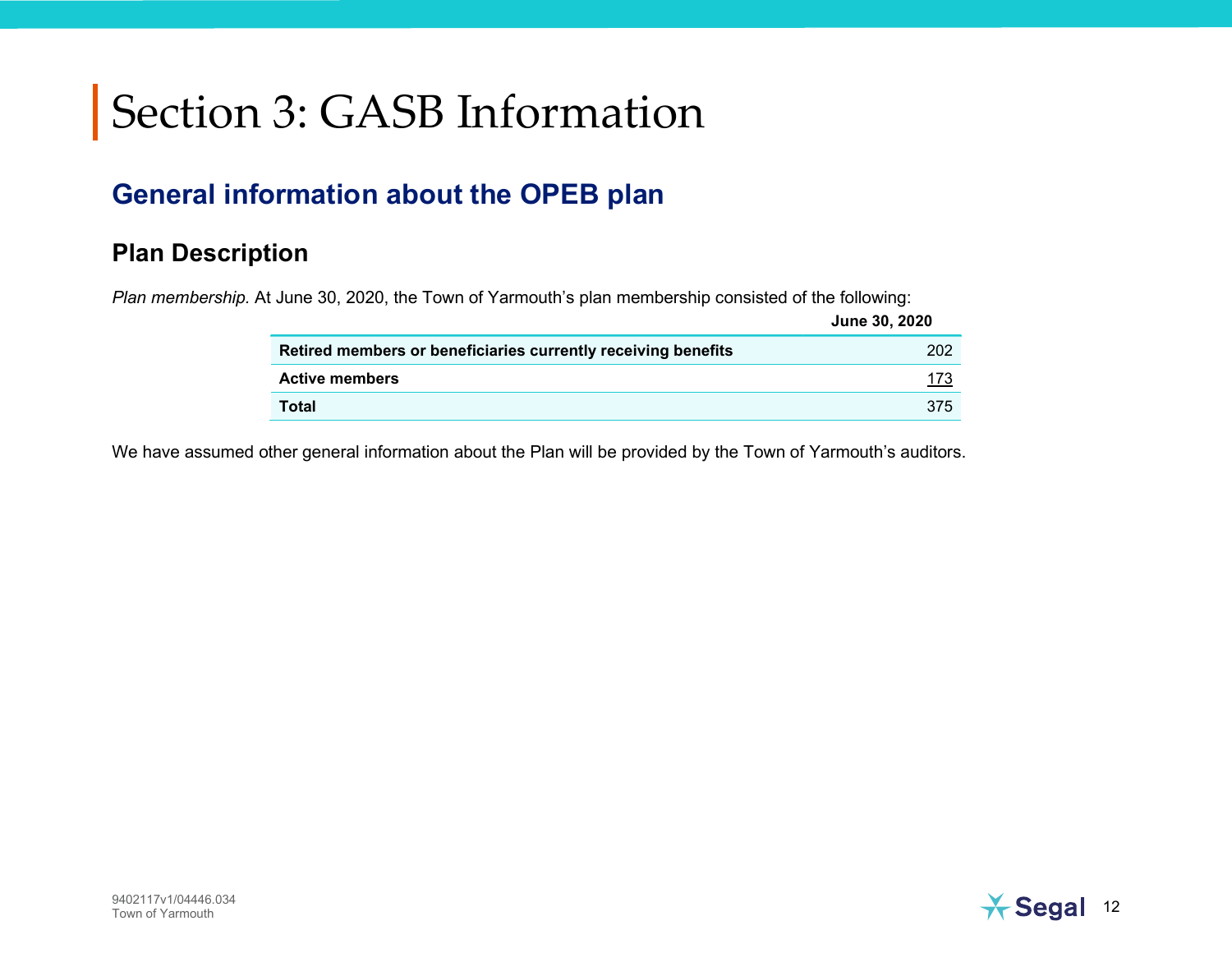#### Net OPEB liability

The components of the net OPEB liability of the Town of Yarmouth are as follows:

| <b>Components of the Net OPEB Liability</b>                              | June 30, 2021 | June 30, 2020 |
|--------------------------------------------------------------------------|---------------|---------------|
| <b>Total OPEB Liability</b>                                              | \$24,398,409  | \$25,981,980  |
| <b>Plan Fiduciary Net Position</b>                                       | 5,106,256     | 4,045,394     |
| Net OPEB Liability                                                       | 19,292,153    | 21,936,586    |
| Plan Fiduciary Net Position as a percentage of the Total OPEB Liability* | 20.93%        | 15.57%        |

\* These funded percentages are not necessarily appropriate for assessing the sufficiency of Plan assets to cover the estimated cost of settling the Plan's benefit obligation or the need for or the amount of future contributions.

Actuarial assumptions. The Total OPEB Liability as of June 30, 2021 was measured by an actuarial valuation as of June 30, 2020, using the following actuarial assumptions, applied to all periods included in the measurement, unless otherwise specified:

| <b>Wage inflation</b>     | 3.25%                                                                                                                                             |
|---------------------------|---------------------------------------------------------------------------------------------------------------------------------------------------|
| <b>Salary increases</b>   | • Service-related increases for Group 1 (excluding Teachers) and Group 2 employees: 6.0% decreasing over<br>11 years to an ultimate level of 4.0% |
|                           | • Service-related increases for Group 4 employees: 7.0% decreasing over 8 years to an ultimate level of 4.5%                                      |
|                           | • Service-related increases for Teachers: 7.5% decreasing over 20 years to an ultimate level of 4.0%                                              |
| <b>Discount rate</b>      | 6.5% as of June 30, 2021 and 7.0% as of June 30, 2020                                                                                             |
| Investment rate of return | 6.5% as of June 30, 2021 and 7.0% as of June 30, 2020                                                                                             |

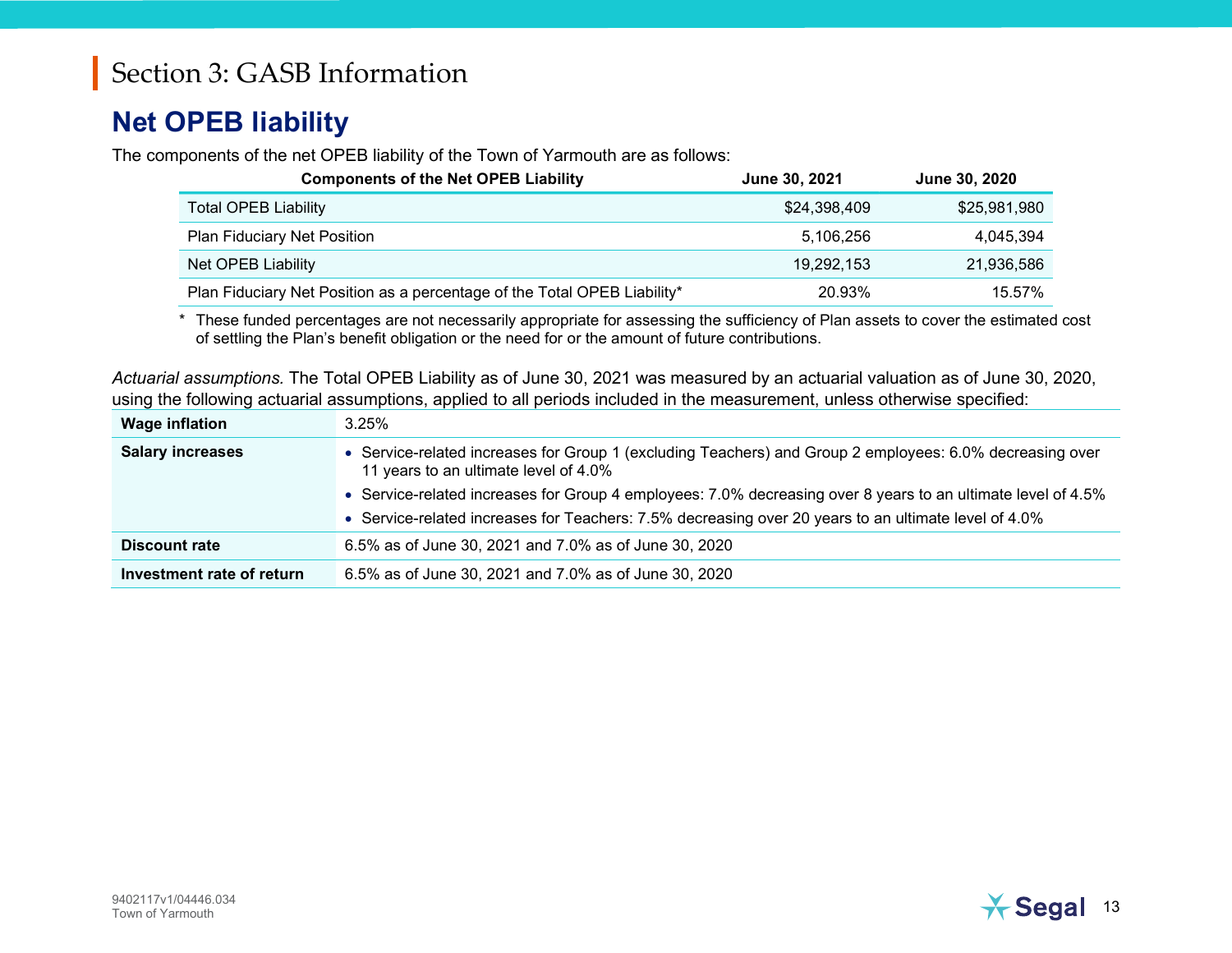| <b>Health care cost trend rates</b> | $\bullet$ CCMHG:                                                                                                                                   |
|-------------------------------------|----------------------------------------------------------------------------------------------------------------------------------------------------|
|                                     | - Non-Medicare*: 2.50% for 1 year, then 6.75% decreasing by 0.25% each year to an ultimate level of<br>4.50% per year                              |
|                                     | - Medicare*: 2.50% for 1 year, then 6.75% decreasing by 0.25% each year to an ultimate level of 4.50% per<br>year                                  |
|                                     | $\bullet$ GIC:                                                                                                                                     |
|                                     | - Non-Medicare: $6.60\%$ , $6.50\%$ , $6.40\%$ , $6.20\%$ , then $6.00\%$ decreasing by 0.25% each year to an ultimate<br>level of 4.50% per year  |
|                                     | - Medicare: $4.80\%$ , $4.70\%$ , $4.60\%$ , $4.70\%$ , then 6.00% decreasing by 0.25% each year to an ultimate level<br>of 4.50% per year         |
|                                     | • Dental: 3.00%                                                                                                                                    |
|                                     | • Part B <sup>*</sup> : 8.70% for 1 year, then $4.50\%$                                                                                            |
|                                     | • Contributions: Retiree contributions are expected to increase with respective trend shown above.                                                 |
|                                     | *First year trends reflect known increases                                                                                                         |
| <b>Mortality rates</b>              | • Preretirement mortality rates:                                                                                                                   |
|                                     | - Healthy Non-Teachers: RP-2014 Blue Collar Employee Mortality Table projected generationally with Scale<br>MP-2017                                |
|                                     | - Healthy Teachers: Pub-2010 Teachers Employee Headcount-Weighted Mortality Table projected<br>generationally with Scale MP-2020                   |
|                                     | • Postretirement mortality rates:                                                                                                                  |
|                                     | - Healthy Non-Teachers: RP-2014 Blue Collar Healthy Annuitant Mortality Table projected generationally<br>with Scale MP-2017                       |
|                                     | - Healthy Teachers: Pub-2010 Teacher Healthy Retiree Headcount-Weighted Mortality Table projected<br>generationally with Scale MP-2020             |
|                                     | - Disabled Non-Teachers: RP-2014 Blue Collar Healthy Annuitant Mortality Table set forward one year<br>projected generationally with Scale MP-2017 |
|                                     | - Disabled Teachers: Pub-2010 Teacher Healthy Retiree Headcount-Weighted Mortality Table projected<br>generationally with Scale MP-2020            |

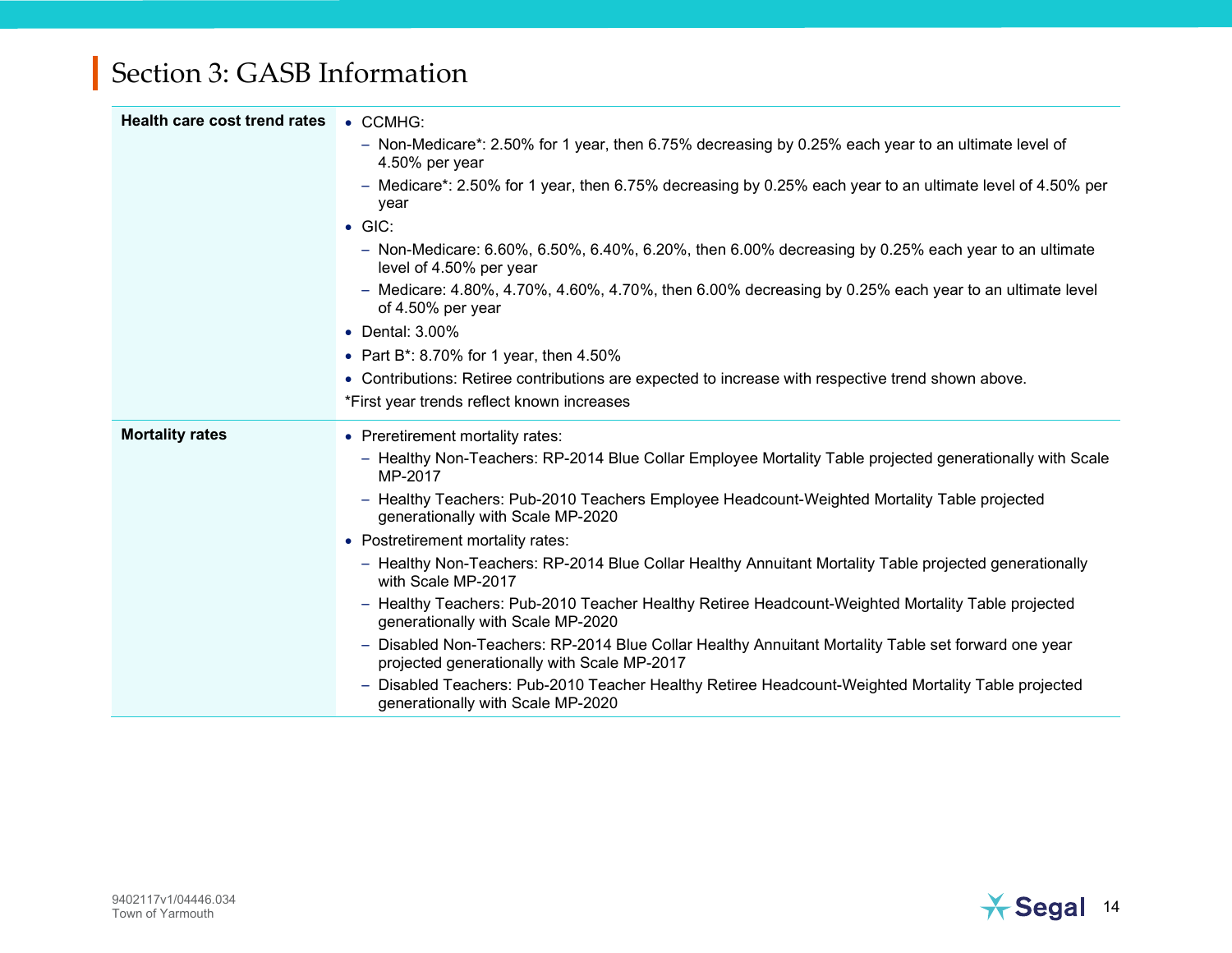#### Determination of discount rate and investment rate of return

#### Development of long-term rate

The long-term expected rate of return on OPEB plan investments was determined using a building block method in which expected future rates of return (expected returns, net of inflation) are developed for each major asset class. These returns are combined to produce the long-term expected rate of return by weighting the expected future real rates of return by the target asset allocation percentage and by adding expected inflation. The projected arithmetic real rates of return for each major asset class, after deducting inflation, but before investment expenses, used in the derivation of the long-term expected investment rate of return assumption are summarized in the following table:

| <b>Asset Class</b>                     | Long-Term Expected<br><b>Real Rate of Return</b> |
|----------------------------------------|--------------------------------------------------|
| Domestic equity                        | 6.28%                                            |
| International developed markets equity | 7.00%                                            |
| International emerging markets equity  | 8.82%                                            |
| Core fixed income                      | 0.38%                                            |
| High-yield fixed income                | 2.97%                                            |
| Real estate                            | 3.50%                                            |
| Commodities                            | 3.45%                                            |
| Hedge fund, GTAA, Risk parity          | 2.35%                                            |
| Private equity                         | 10.11%                                           |
|                                        |                                                  |

Note:

Some asset classes included in the target asset allocation have been combined.

Nature of Assets: The assets are in an irrevocable OPEB Trust invested with Rockland Trust.

#### Development of blended discount rate

The discount rate used to measure the total OPEB liability was 6.50% as of June 30, 2021. The OPEB plan's fiduciary net position was projected to be available to make all projected future benefit payments of current plan members. Therefore, the long-term expected rate of return on OPEB plan investment was applied to all periods of projected benefit payments to determine the total OPEB liability.

Long-Term Expected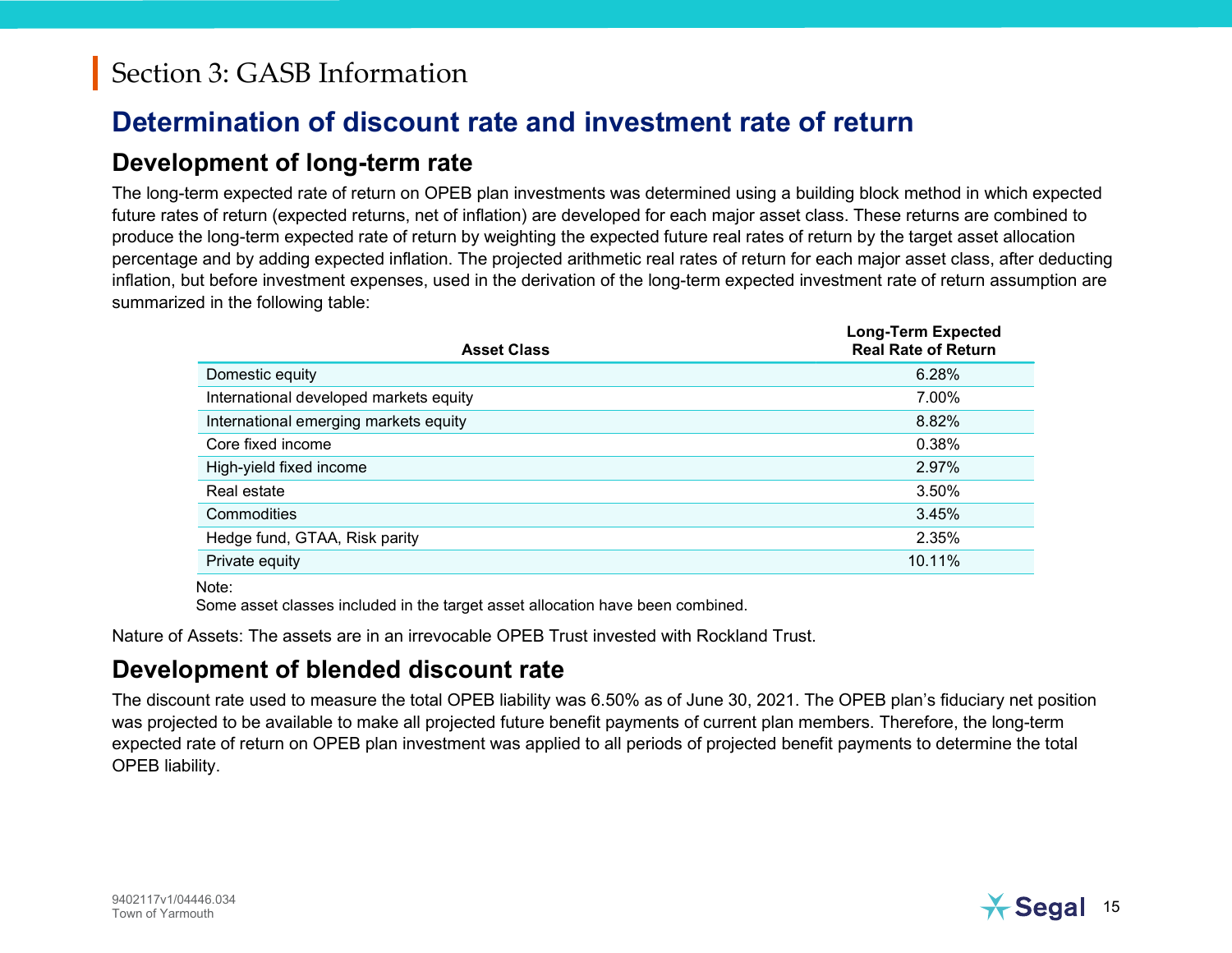#### **Sensitivity**

The following presents the NOL of the Town of Yarmouth as well as what the NOL would be if it were calculated using a discount rate that is 1-percentage-point lower (5.5%) or 1-percentage-point higher (7.5%) than the current rate. Also, shown is the NOL as if it were calculated using health care cost trend rates that were 1-percentage-point lower or 1-percentage-point higher than the current health care cost trend rates.

|                            | 1% Decrease<br>$(5.5\%)$                                        | <b>Current</b><br><b>Discount Rate</b><br>$(6.5\%)$             | 1% Increase<br>$(7.5\%)$                                        |
|----------------------------|-----------------------------------------------------------------|-----------------------------------------------------------------|-----------------------------------------------------------------|
| Net OPEB Liability (Asset) | \$22,526,900                                                    | \$19,292,153                                                    | \$16,632,285                                                    |
|                            | 1% Decrease in<br><b>Health Care Cost</b><br><b>Trend Rates</b> | <b>Current</b><br><b>Health Care Cost</b><br><b>Trend Rates</b> | 1% Increase in<br><b>Health Care Cost</b><br><b>Trend Rates</b> |
| Net OPEB Liability (Asset) | \$16,204,793                                                    | \$19,292,153                                                    | \$23,113,829                                                    |

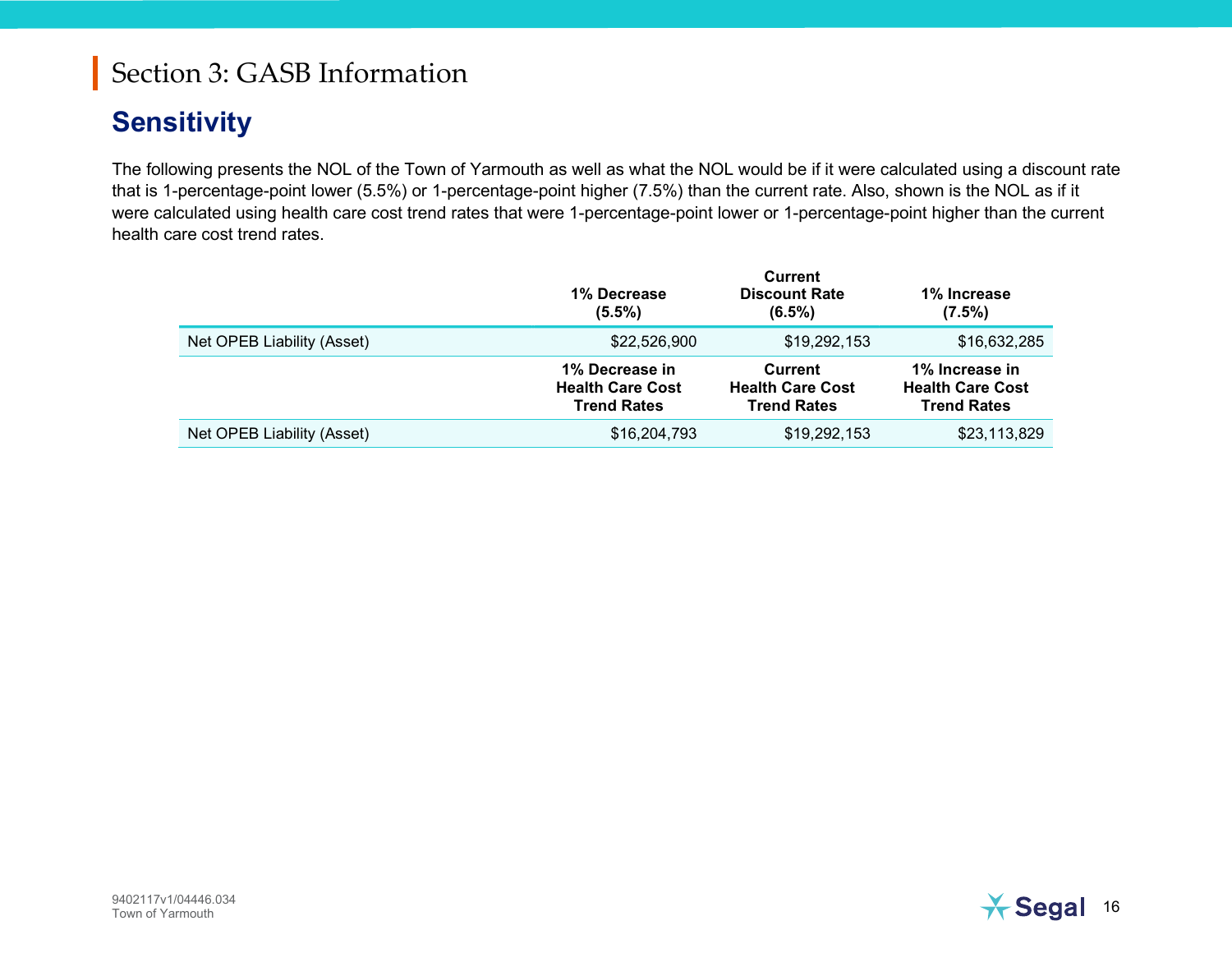#### Schedule of changes in net OPEB liability – last two fiscal years

| <b>Reporting Date for Employer under GASB 75</b>                        | June 30, 2021  | June 30, 2020  |
|-------------------------------------------------------------------------|----------------|----------------|
| <b>Measurement Date for Employer under GASB 75</b>                      | June 30, 2021  | June 30, 2020  |
| <b>Total OPEB Liability</b>                                             |                |                |
| Service cost                                                            | \$699,878      | \$715,882      |
| Interest                                                                | 1,831,561      | 1,802,409      |
| Changes of benefit terms                                                | $\mathbf{0}$   | 0              |
| Differences between expected and actual experience                      | $-2,401,833$   | 0              |
| Changes of assumptions                                                  | $-661,999$     | $-1,004,086$   |
| Benefit payments, including refunds of member contributions             | $-1,051,178$   | $-1,130,084$   |
| Net change in Total OPEB Liability                                      | $-$1,583,571$  | \$384,121      |
| Total OPEB Liability - beginning                                        | 25,981,980     | 25,597,859     |
| Total OPEB Liability - ending                                           | \$24,398,409   | \$25,981,980   |
| <b>Plan Fiduciary Net Position</b>                                      |                |                |
| Contributions - employer                                                | \$1,326,578    | \$1,388,026    |
| Contributions - employee                                                | 0              | $\Omega$       |
| Net investment income                                                   | 785,462        | 195,442        |
| Benefit payments, including refunds of member contributions             | $-1,051,178$   | $-1,130,084$   |
| Administrative expenses                                                 | $\overline{0}$ | $\overline{0}$ |
| Net change in Plan Fiduciary Net Position                               | \$1,060,862    | \$453,384      |
| Plan Fiduciary Net Position - beginning                                 | 4,045,394      | 3,592,010      |
| Plan Fiduciary Net Position - ending                                    | \$5,106,256    | \$4,045,394    |
| Net OPEB Liability - ending                                             | 19,292,153     | 21,936,586     |
| Plan Fiduciary Net Position as a percentage of the Total OPEB Liability | 20.93%         | 15.57%         |
| Covered employee payroll                                                | \$23,228,035   | N/A            |
| Plan Net OPEB Liability as percentage of covered employee payroll       | 133.05%        | N/A            |

#### Note:

Please enter covered payroll for missing years.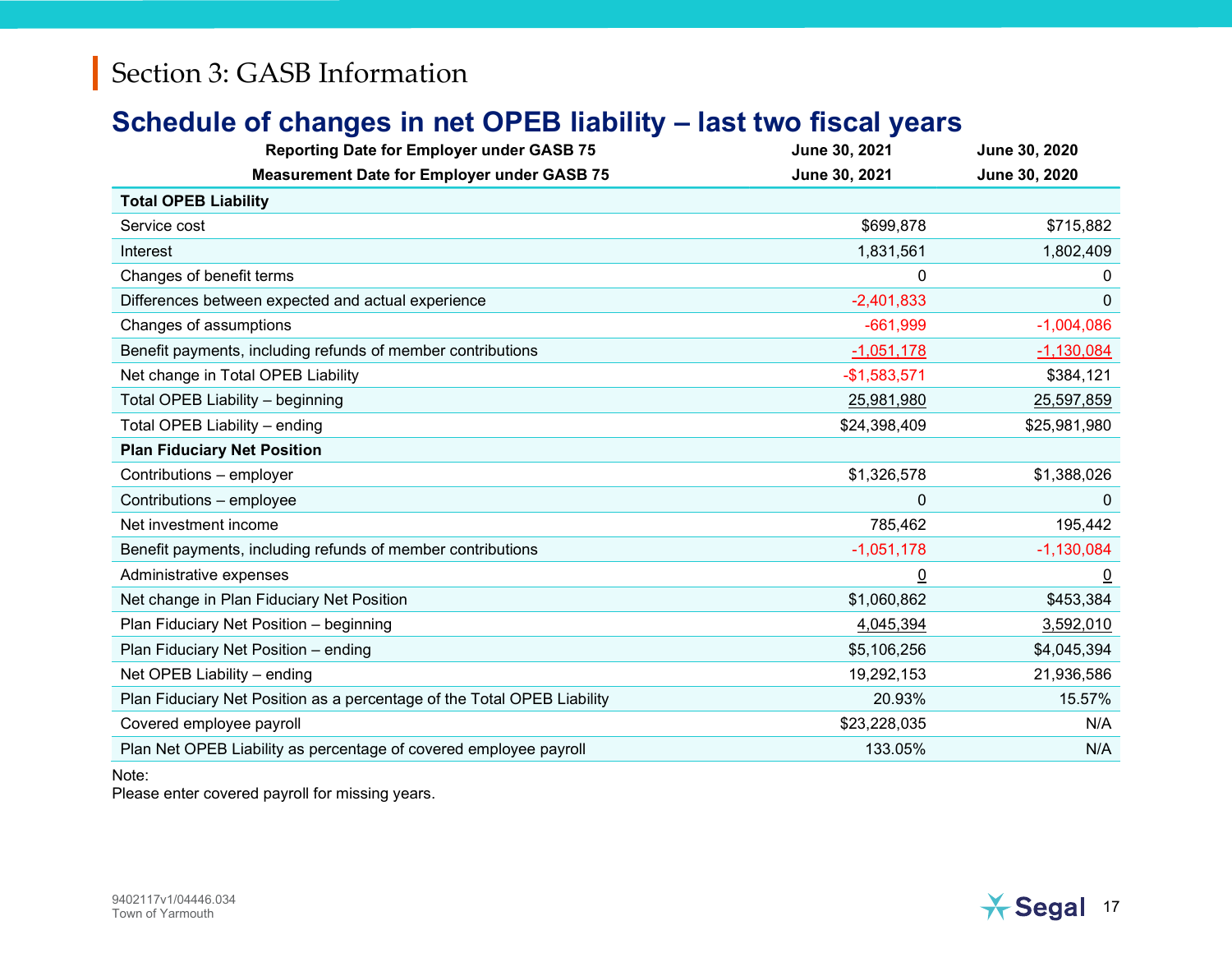#### Notes to schedule:

| <b>Changes in Actuarial</b><br><b>Assumptions:</b> | Changes as of June 30, 2020:                                                                                                                                                                                                                                                          |
|----------------------------------------------------|---------------------------------------------------------------------------------------------------------------------------------------------------------------------------------------------------------------------------------------------------------------------------------------|
|                                                    | • This valuation includes the repeal of the excise tax on high cost health plans, which was effective<br>December 20, 2019.                                                                                                                                                           |
|                                                    | Changes as of June 30, 2021:                                                                                                                                                                                                                                                          |
|                                                    | • Per capita health costs, contributions, and trends for CCMHG retirees were updated to reflect current<br>experience and future expectations.                                                                                                                                        |
|                                                    | • Per capita health costs, contributions and trends for GIC retirees were updated based on June 30, 2020<br>Commonwealth of Massachusetts Postemployment Benefit Other than Pensions GASB Statement No. 74<br>Valuation Report, dated January 2021, completed by Deloitte Consulting. |
|                                                    | • The mortality assumption for Teachers was updated to be consistent with the companion pension fund.                                                                                                                                                                                 |
|                                                    | • The Medicare enrollment assumption for Town of Eastham, Town of Mashpee, Cotuit Fire Department and<br>GIC retirees under age 65 and future retirees was updated.                                                                                                                   |
|                                                    | • The life insurance enrollment for future retirees was updated, if applicable.                                                                                                                                                                                                       |
|                                                    | • The expected return on assets and the discount rate were lowered from 7.0% to 6.5%.                                                                                                                                                                                                 |
| <b>Changes in Plan</b>                             | Changes as of June 30, 2020:                                                                                                                                                                                                                                                          |
| <b>Provisions:</b>                                 | $\bullet$ None                                                                                                                                                                                                                                                                        |
|                                                    | Changes as of June 30, 2021:                                                                                                                                                                                                                                                          |
|                                                    | $\bullet$ None                                                                                                                                                                                                                                                                        |

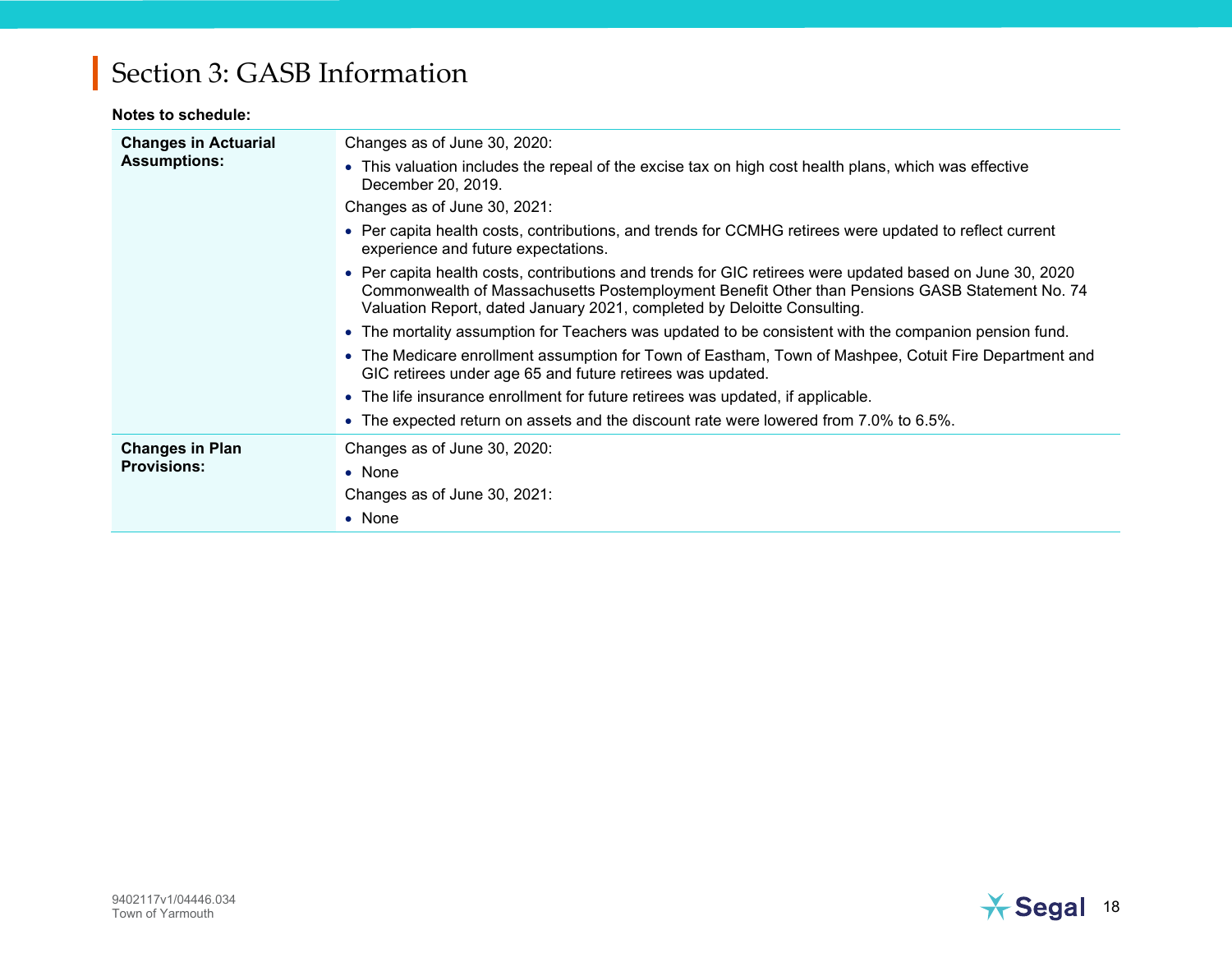#### OPEB expense

| <b>Reporting Date for Employer under GASB 75</b>                                                                           | June 30, 2021 | June 30, 2020 |
|----------------------------------------------------------------------------------------------------------------------------|---------------|---------------|
| <b>Measurement Date for Employer under GASB 75</b>                                                                         | June 30, 2021 | June 30, 2020 |
| <b>Components of OPEB Expense</b>                                                                                          |               |               |
| Service cost                                                                                                               | \$699,878     | \$715,882     |
| Interest on the Total OPEB Liability                                                                                       | 1,831,561     | 1,802,409     |
| Current-period benefit changes                                                                                             | 0             | 0             |
| Expensed portion of current-period difference between expected and actual experience in the<br><b>Total OPEB Liability</b> | $-400,303$    | $\Omega$      |
| Expensed portion of current-period changes of assumptions                                                                  | $-110,334$    | $-167,346$    |
| Member contributions                                                                                                       | $\mathbf 0$   | $\mathbf{0}$  |
| Projected earnings on OPEB plan investments                                                                                | $-292,817$    | $-260,469$    |
| Expensed portion of current-period differences between actual and projected earnings on<br><b>OPEB</b> plan investments    | $-98,529$     | 13,007        |
| Administrative expenses                                                                                                    | 0             | 0             |
| Recognition of beginning of year deferred outflows of resources as OPEB expense                                            | 685,750       | 672,745       |
| Recognition of beginning of year deferred inflows of resources as OPEB expense                                             | $-175,153$    | $-7,805$      |
| <b>OPEB Expense</b>                                                                                                        | \$2,140,053   | \$2,768,423   |

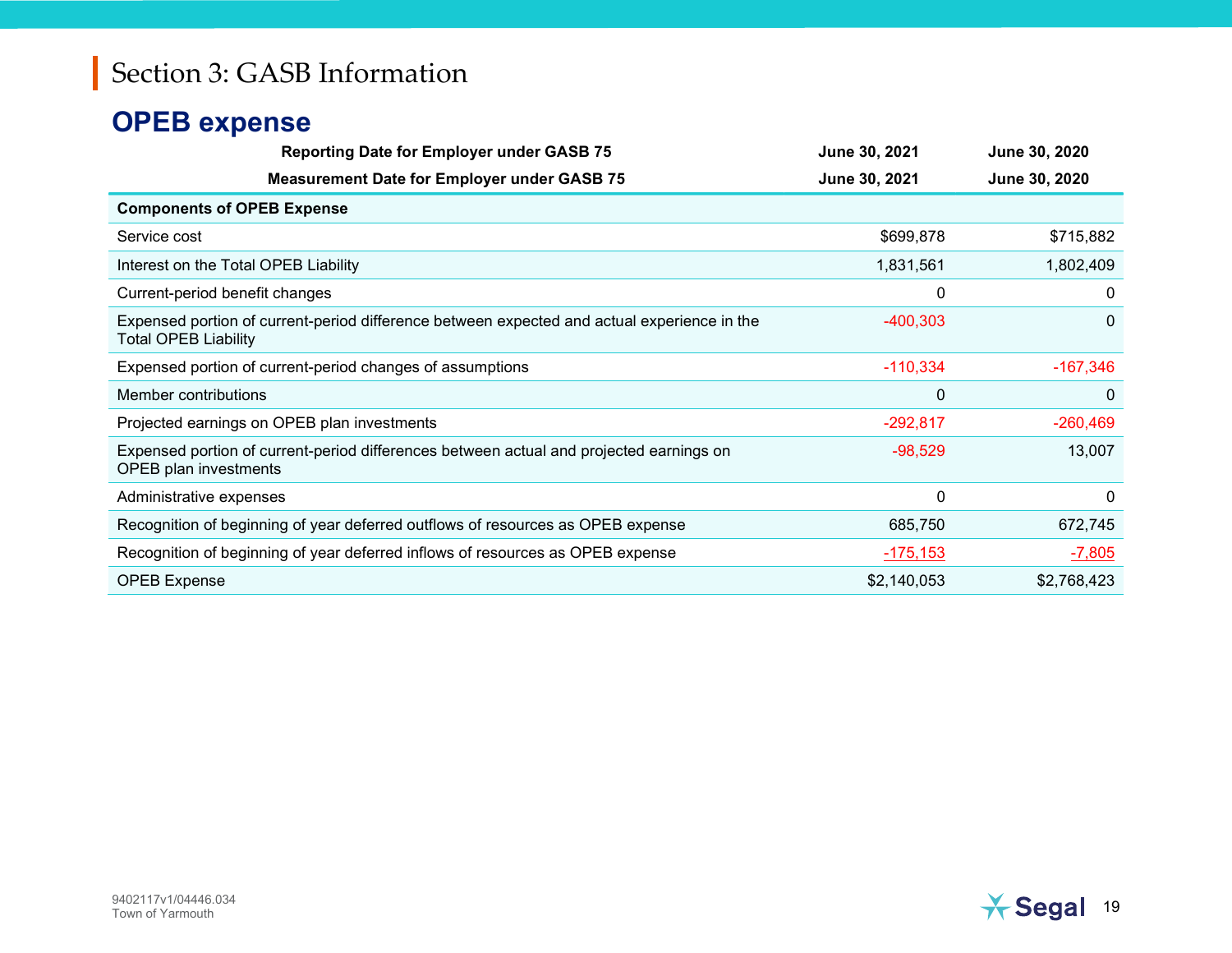#### Deferred outflows of resources and deferred inflows of resources

| <b>Reporting Date for Employer under GASB 75</b>                                                                   | June 30, 2021 | June 30, 2020  |
|--------------------------------------------------------------------------------------------------------------------|---------------|----------------|
| <b>Measurement Date for Employer under GASB 75</b>                                                                 | June 30, 2021 | June 30, 2020  |
| <b>Deferred Outflows of Resources</b>                                                                              |               |                |
| Changes of assumptions                                                                                             | \$765,213     | \$1,147,819    |
| Net difference between projected and actual earnings on OPEB plan investments                                      | $\mathbf{0}$  | 355,376        |
| Difference between expected and actual experience in the Total OPEB Liability                                      | 229,516       | 344,274        |
| <b>Total Deferred Outflows of Resources</b>                                                                        | \$994,729     | \$1,847,469    |
| <b>Deferred Inflows of Resources</b>                                                                               |               |                |
| Changes of assumptions                                                                                             | \$1,221,057   | \$836,740      |
| Net difference between projected and actual earnings on OPEB plan investments                                      | 219,321       | $\mathbf{0}$   |
| Difference between expected and actual experience in the Total OPEB Liability                                      | 2,001,530     | $\overline{0}$ |
| <b>Total Deferred Inflows of Resources</b>                                                                         | \$3,441,908   | \$836,740      |
| Deferred outflows of resources and deferred inflows of resources related to OPEB<br>will be recognized as follows: |               |                |
| Reporting Date for Employer under GASB 75 Year Ended June 30:                                                      |               |                |
| 2021                                                                                                               | N/A           | \$510,597      |
| 2022                                                                                                               | $-$122,561$   | 486,607        |
| 2023                                                                                                               | $-273,952$    | 335,216        |
| 2024                                                                                                               | $-763,511$    | $-154,343$     |
| 2025                                                                                                               | $-776,516$    | $-167,348$     |
| 2026                                                                                                               | $-510,639$    | 0              |
| Thereafter                                                                                                         | 0             | $\mathbf 0$    |

Note: Average expected remaining service lives as of June 30, 2020 is 6 years.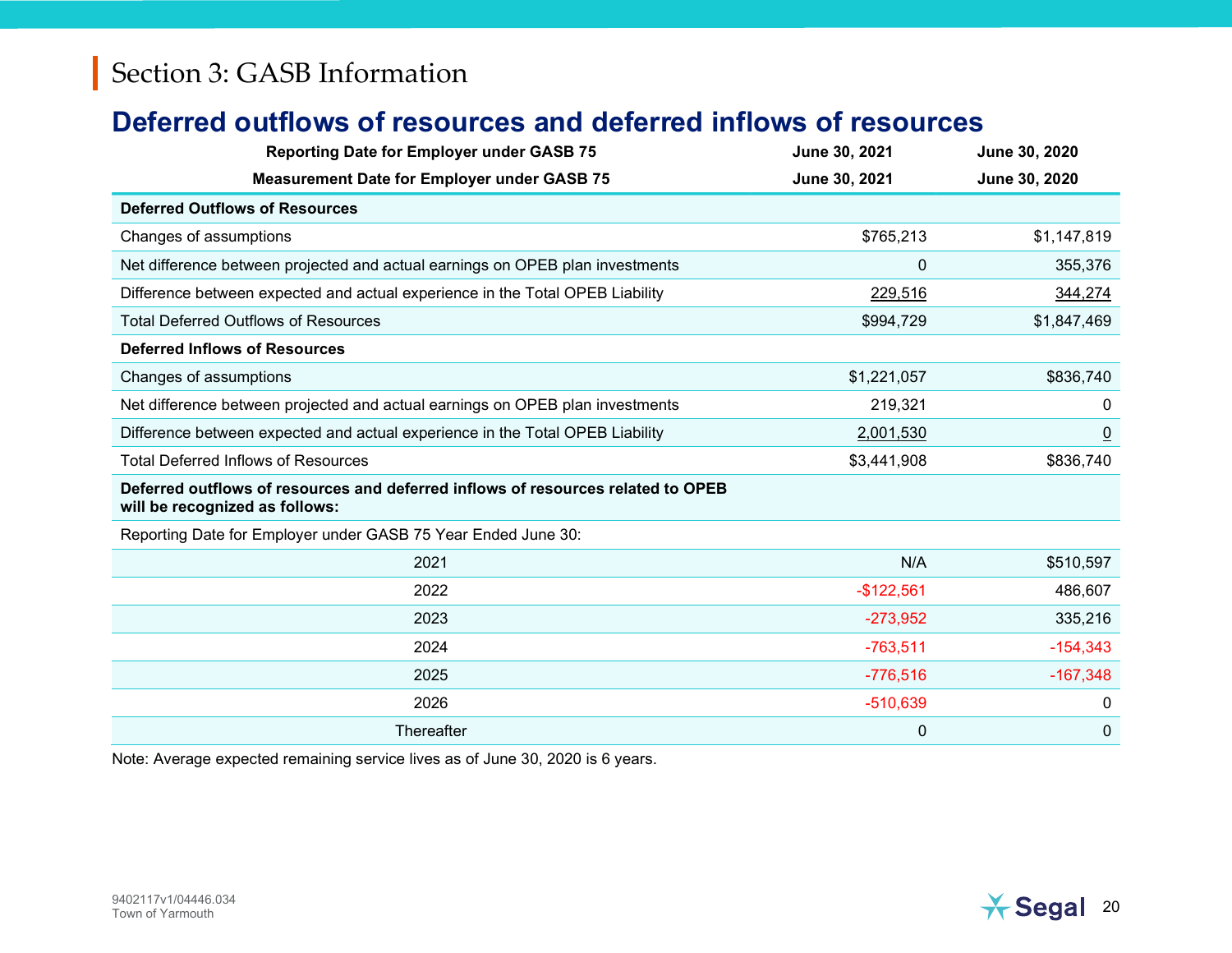#### Schedule of reconciliation of net OPEB liability

| <b>Measurement Date</b>                        | June 30, 2021   | June 30, 2020   |
|------------------------------------------------|-----------------|-----------------|
| Beginning Net OPEB Liability                   | \$21,936,586    | \$22,005,849    |
| OPEB expense                                   | 2,140,053       | 2,768,423       |
| <b>Employer contributions</b>                  | $-1,326,578$    | $-1,388,026$    |
| New net deferred inflows/outflows              | $-2,947,311$    | $-784,720$      |
| Recognition of prior deferred inflows/outflows | <u>-510,597</u> | <u>-664,940</u> |
| <b>Ending Net OPEB Liability</b>               | \$19,292,153    | \$21,936,586    |

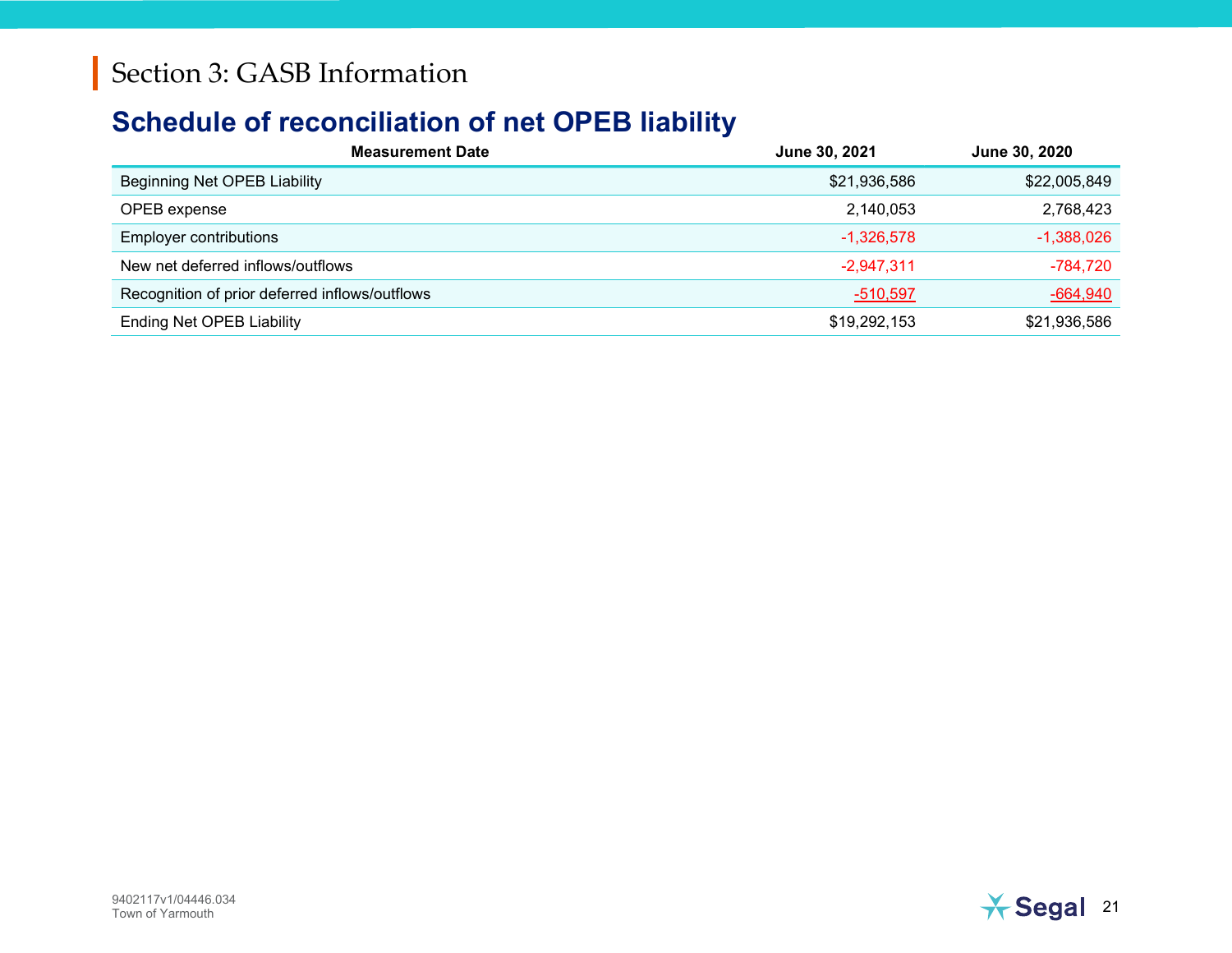#### Schedule of contributions – last ten fiscal years

| <b>Year Ended</b><br>June 30 | <b>Actuarially</b><br><b>Determined</b><br>Contribution | <b>Contributions in</b><br><b>Relation to the</b><br><b>Actuarially Determined</b><br><b>Contribution</b> | <b>Contribution</b><br>Deficiency / (Excess) | Covered-<br><b>Employee Payroll</b> | <b>Contributions as a</b><br><b>Percentage of Covered</b><br><b>Employee Payroll</b> |
|------------------------------|---------------------------------------------------------|-----------------------------------------------------------------------------------------------------------|----------------------------------------------|-------------------------------------|--------------------------------------------------------------------------------------|
| 2017                         | \$1,539,321                                             | \$2,674,019                                                                                               | $-$1,134,698$                                | \$23,407,908                        | 11.42%                                                                               |
| 2018                         | 1,593,197                                               | 1,754,317                                                                                                 | $-161, 120$                                  | N/A                                 | N/A                                                                                  |
| 2019                         | 1.941.730                                               | 1,506,661                                                                                                 | 435.069                                      | N/A                                 | N/A                                                                                  |
| 2020                         | 2,004,836                                               | 1,388,026                                                                                                 | 616,810                                      | N/A                                 | N/A                                                                                  |
| 2021                         | 1,809,979                                               | 1,326,578                                                                                                 | 483,401                                      | 22,228,035                          | 5.71%                                                                                |

Note:

Please enter covered payroll for the missing years shown.

Notes to Schedule:

#### Methods and assumptions used to establish "actuarially determined contribution" rates:

| <b>Valuation date</b>         | Actuarially determined contribution for 2021 was determined with the June 30, 2020 actuarial valuation. |
|-------------------------------|---------------------------------------------------------------------------------------------------------|
| <b>Actuarial cost method</b>  | Entry Age Normal - Level Percentage of Payroll                                                          |
| <b>Amortization method</b>    | Level percent of payroll - payments increase 3.25% per year                                             |
| Remaining amortization period | 26 years from July 1, 2020                                                                              |
| Asset valuation method        | Market value                                                                                            |
| Investment rate of return     | 6.5%                                                                                                    |
| <b>Wage inflation</b>         | 3.25%                                                                                                   |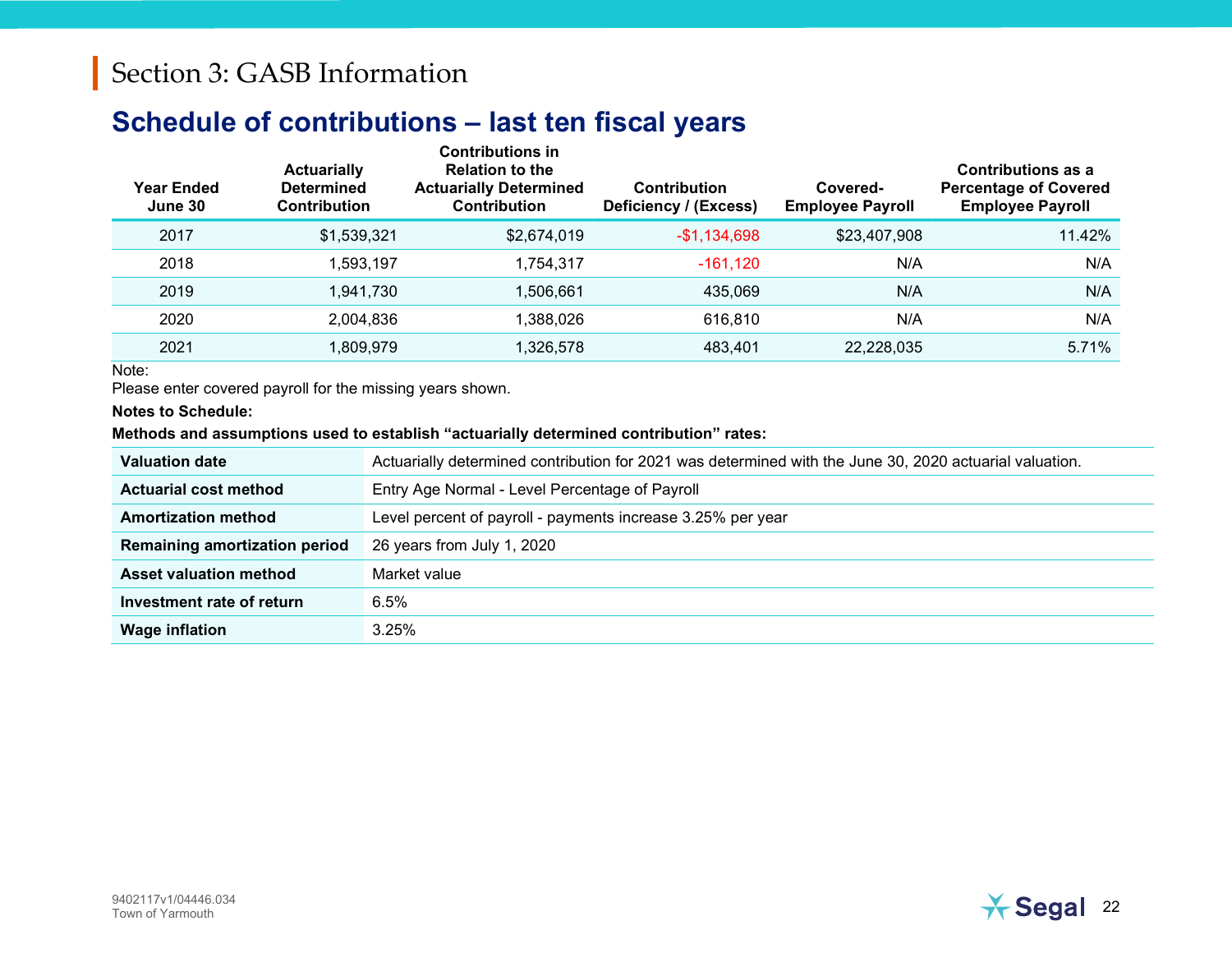| Health care trend cost rates | • CCMHG:                                                                                                                                           |  |  |  |  |  |
|------------------------------|----------------------------------------------------------------------------------------------------------------------------------------------------|--|--|--|--|--|
|                              | - Non-Medicare*: 2.50% for 1 year, then 6.75% decreasing by 0.25% each year to an ultimate level of 4.50%<br>per year                              |  |  |  |  |  |
|                              | - Medicare*: 2.50% for 1 year, then 6.75% decreasing by 0.25% each year to an ultimate level of 4.50% per<br>year                                  |  |  |  |  |  |
|                              | $\bullet$ GIC:                                                                                                                                     |  |  |  |  |  |
|                              | $-$ Non-Medicare: 6.60%, 6.50%, 6.40%, 6.20%, then 6.00% decreasing by 0.25% each year to an ultimate<br>level of 4.50% per year                   |  |  |  |  |  |
|                              | $-$ Medicare: 4.80%, 4.70%, 4.60%, 4.70%, then 6.00% decreasing by 0.25% each year to an ultimate level of<br>4.50% per year                       |  |  |  |  |  |
|                              | • Dental: 3.00%                                                                                                                                    |  |  |  |  |  |
|                              | • Part B*: 8.70% for 1 year, then $4.50\%$                                                                                                         |  |  |  |  |  |
|                              | • Contributions: Retiree contributions are expected to increase with respective trend shown above.                                                 |  |  |  |  |  |
|                              | *First year trends reflect known increases                                                                                                         |  |  |  |  |  |
|                              |                                                                                                                                                    |  |  |  |  |  |
| <b>Mortality rates</b>       | • Preretirement mortality rates:                                                                                                                   |  |  |  |  |  |
|                              | - Healthy Non-Teachers: RP-2014 Blue Collar Employee Mortality Table projected generationally with Scale<br>MP-2017                                |  |  |  |  |  |
|                              | - Healthy Teachers: Pub-2010 Teachers Employee Headcount-Weighted Mortality Table projected<br>generationally with Scale MP-2020                   |  |  |  |  |  |
|                              | • Postretirement mortality rates:                                                                                                                  |  |  |  |  |  |
|                              | - Healthy Non-Teachers: RP-2014 Blue Collar Healthy Annuitant Mortality Table projected generationally<br>with Scale MP-2017                       |  |  |  |  |  |
|                              | - Healthy Teachers: Pub-2010 Teacher Healthy Retiree Headcount-Weighted Mortality Table projected<br>generationally with Scale MP-2020             |  |  |  |  |  |
|                              | - Disabled Non-Teachers: RP-2014 Blue Collar Healthy Annuitant Mortality Table set forward one year<br>projected generationally with Scale MP-2017 |  |  |  |  |  |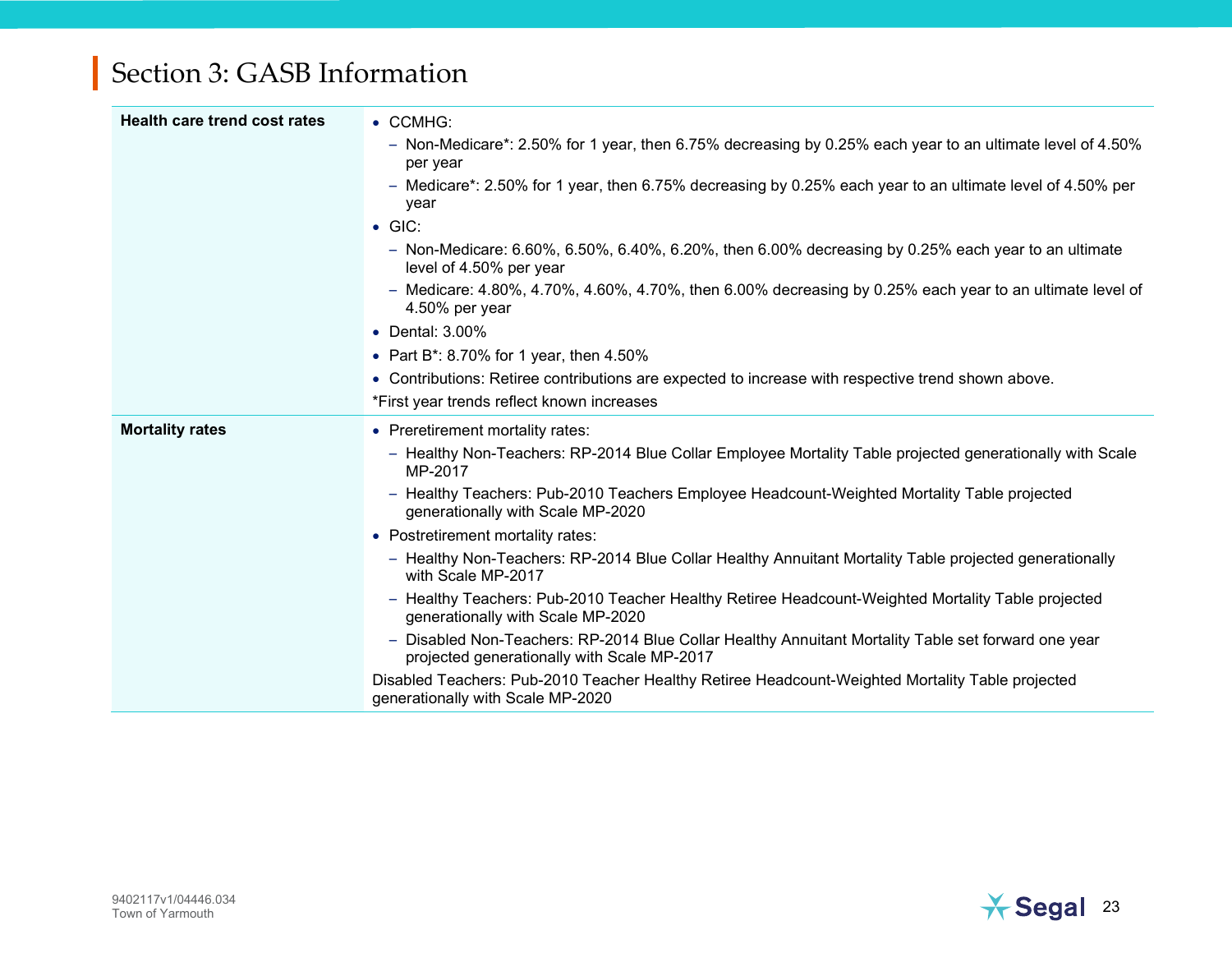#### Exhibit I – Statements of Actuarial Assumption, Methods and Models

| Data:                                                                                                                                                                       | Detailed census data, claims experience, premium rates, and summary plan descriptions for postemployment<br>welfare benefits were provided by the employers.                                                                                                                                                                                                                                                                                                                                                                                                                                                                                                                                                                                                                                                                                                     |
|-----------------------------------------------------------------------------------------------------------------------------------------------------------------------------|------------------------------------------------------------------------------------------------------------------------------------------------------------------------------------------------------------------------------------------------------------------------------------------------------------------------------------------------------------------------------------------------------------------------------------------------------------------------------------------------------------------------------------------------------------------------------------------------------------------------------------------------------------------------------------------------------------------------------------------------------------------------------------------------------------------------------------------------------------------|
| <b>Actuarial Cost Method:</b>                                                                                                                                               | Entry Age Normal - Level percentage of payroll                                                                                                                                                                                                                                                                                                                                                                                                                                                                                                                                                                                                                                                                                                                                                                                                                   |
| <b>Per Capita Cost</b><br><b>Development: CCMHG</b><br><b>Retirees</b>                                                                                                      | Medical and Prescription Drug: Per capita claims costs were based on the funding rates charged by the Cape<br>Cod Municipal Health Group to the member units for the period July 1, 2020 through June 30, 2021. (The<br>Medicare plans renew on January 1, so the costs for these plans were based on the average of the calendar<br>year 2020 and 2021 premium rates.) Premiums were combined by taking a weighted average based on the<br>number of participants in each plan. Actuarial factors were applied to the premium to estimate individual retiree<br>and spouse costs by age and by gender.<br>Dental: Per capita claims costs were based on the Delta Dental funding rates charged by the CCMHG to the<br>member units for the period July 1, 2020 through June 30, 2021.<br>Segal did not review the accuracy of the underlying claims experience. |
| <b>Per Capita Cost</b><br><b>Development: Retired GIC</b><br><b>Teachers from the Towns</b><br>of Barnstable, Eastham,<br><b>Wellfleet and Upper Cape</b><br><b>Cod RTS</b> | Per capita costs for retired Teachers participating in the Group Insurance Commission's (GIC) Retired<br>Municipal Teachers plan were taken from the June 30, 2020 Commonwealth of Massachusetts<br>Postemployment Benefit Plans Other than Pensions GASB Statement No. 74 Valuation Report, dated January<br>2021, completed by Deloitte Consulting. Costs for each plan offering were combined by taking a weighted<br>average based on the number of participants enrolled in each plan, and were then trended to the midpoint of<br>the valuation year at assumed trend rates.<br>Segal did not review the accuracy of the costs or the underlying claims experience.                                                                                                                                                                                        |
| <b>Valuation Date:</b>                                                                                                                                                      | June 30, 2020                                                                                                                                                                                                                                                                                                                                                                                                                                                                                                                                                                                                                                                                                                                                                                                                                                                    |
| <b>Roll-Forward Technique:</b>                                                                                                                                              | The liabilities as of June 30, 2020 were adjusted forward using standard actuarial techniques to determine the<br>Total OPEB Liability as of the June 30, 2021 measurement date.                                                                                                                                                                                                                                                                                                                                                                                                                                                                                                                                                                                                                                                                                 |
| <b>Expected Return on</b><br>Assets:                                                                                                                                        | 6.5% (previously, 7.0%)<br>The long-term expected rate of return on OPEB investments was determined using a building-block method in<br>which best-estimate ranges of expected future real rates of return (expected returns, net of pension plan<br>investment expense and inflation) are developed for each major asset class. These ranges are combined to<br>produce a long-term expected rate of return by weighting the expected future real rates of return by the target<br>asset allocation percentage and by adding expected inflation.                                                                                                                                                                                                                                                                                                                |
| <b>Discount Rate:</b>                                                                                                                                                       | 6.5% (previously, 7.0%)<br>The discount rate is equal to the expected return on assets.                                                                                                                                                                                                                                                                                                                                                                                                                                                                                                                                                                                                                                                                                                                                                                          |

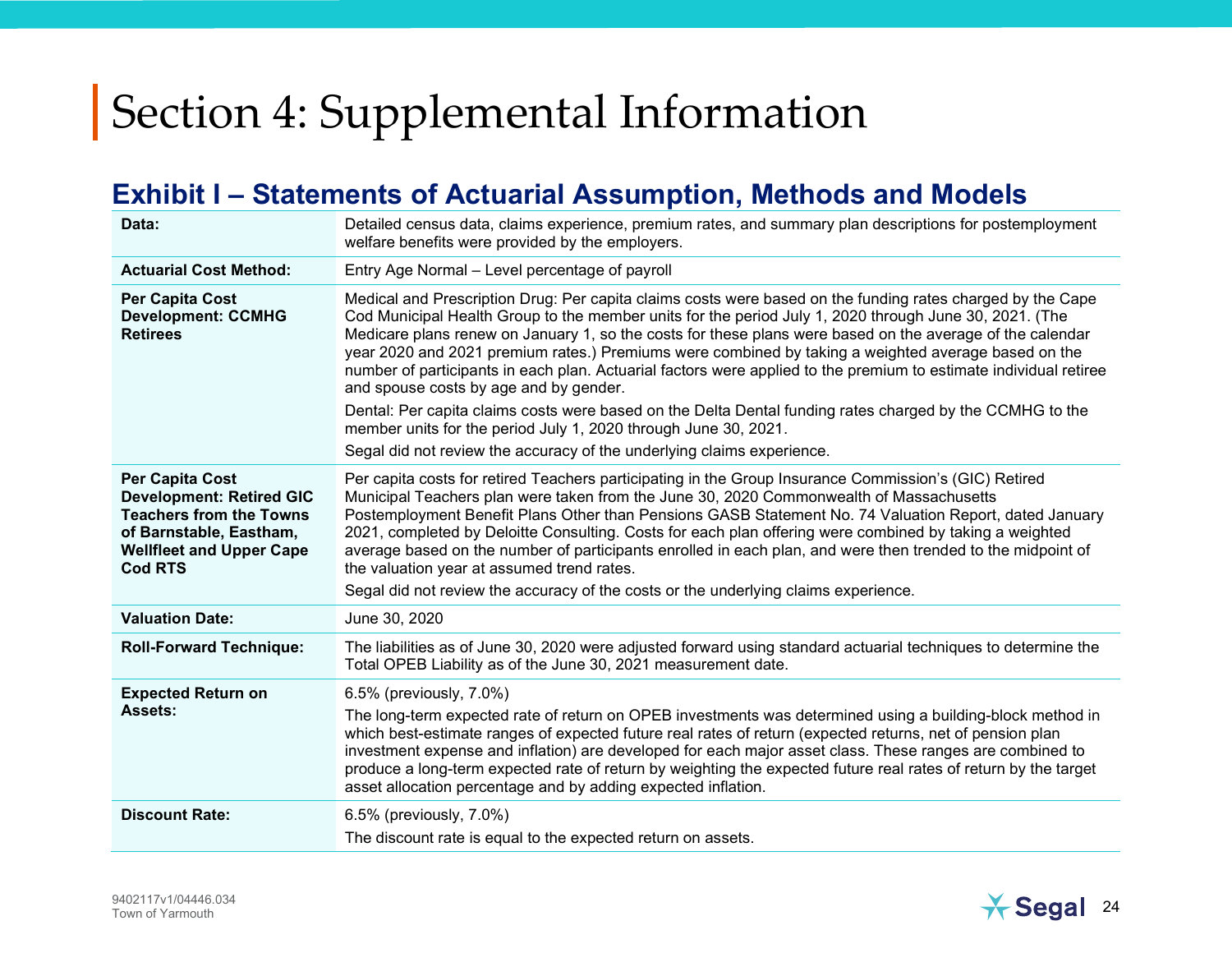| Section 4: Supplemental Information |  |
|-------------------------------------|--|
|-------------------------------------|--|

| <b>Salary Increases:</b>                  |                         |                                                                                                                                                                                                                                                            | Rate per year (%) |                 |
|-------------------------------------------|-------------------------|------------------------------------------------------------------------------------------------------------------------------------------------------------------------------------------------------------------------------------------------------------|-------------------|-----------------|
|                                           | <b>Years of Service</b> | Groups 1 and 2                                                                                                                                                                                                                                             | Group 4           | <b>Teachers</b> |
|                                           | $\pmb{0}$               | 6.00                                                                                                                                                                                                                                                       | 7.00              | 7.50            |
|                                           | $\mathbf 1$             | 5.50                                                                                                                                                                                                                                                       | 6.50              | 7.10            |
|                                           | $\overline{2}$          | 5.50                                                                                                                                                                                                                                                       | 6.00              | 7.00            |
|                                           | 3                       | 5.25                                                                                                                                                                                                                                                       | 5.75              | 6.90            |
|                                           | 4                       | 5.25                                                                                                                                                                                                                                                       | 5.25              | 6.80            |
|                                           | 5                       | 4.75                                                                                                                                                                                                                                                       | 5.25              | 6.70            |
|                                           | 6                       | 4.75                                                                                                                                                                                                                                                       | 4.75              | 6.60            |
|                                           | $\overline{7}$          | 4.50                                                                                                                                                                                                                                                       | 4.75              | 6.50            |
|                                           | 8                       | 4.50                                                                                                                                                                                                                                                       | 4.50              | 6.30            |
|                                           | 9                       | 4.25                                                                                                                                                                                                                                                       | 4.50              | 6.10            |
|                                           | 10                      | 4.25                                                                                                                                                                                                                                                       | 4.50              | 5.90            |
|                                           | 11                      | 4.00                                                                                                                                                                                                                                                       | 4.50              | 5.70            |
|                                           | 12                      | 4.00                                                                                                                                                                                                                                                       | 4.50              | 5.20            |
|                                           | 13                      | 4.00                                                                                                                                                                                                                                                       | 4.50              | 4.70            |
|                                           | 14                      | 4.00                                                                                                                                                                                                                                                       | 4.50              | 4.35            |
|                                           | $15 - 16$               | 4.00                                                                                                                                                                                                                                                       | 4.50              | 4.20            |
|                                           | $17 - 19$               | 4.00                                                                                                                                                                                                                                                       | 4.50              | 4.10            |
|                                           | 20 and later            | 4.00                                                                                                                                                                                                                                                       | 4.50              | 4.00            |
|                                           |                         | Includes an allowance for inflation of 3.25%                                                                                                                                                                                                               |                   |                 |
| <b>Pre-Retirement Mortality</b><br>Rates: | 2017                    | Healthy Non-Teachers: RP-2014 Blue Collar Employee Mortality Table projected generationally with Scale MP-                                                                                                                                                 |                   |                 |
|                                           |                         | Healthy Teachers: Healthy Teachers: Pub-2010 Teacher Employee Headcount-Weighted Mortality Table<br>projected generationally with Scale MP-2020 (previously, RP-2014 White Collar Employee Mortality Table<br>projected generationally with Scale MP-2016) |                   |                 |

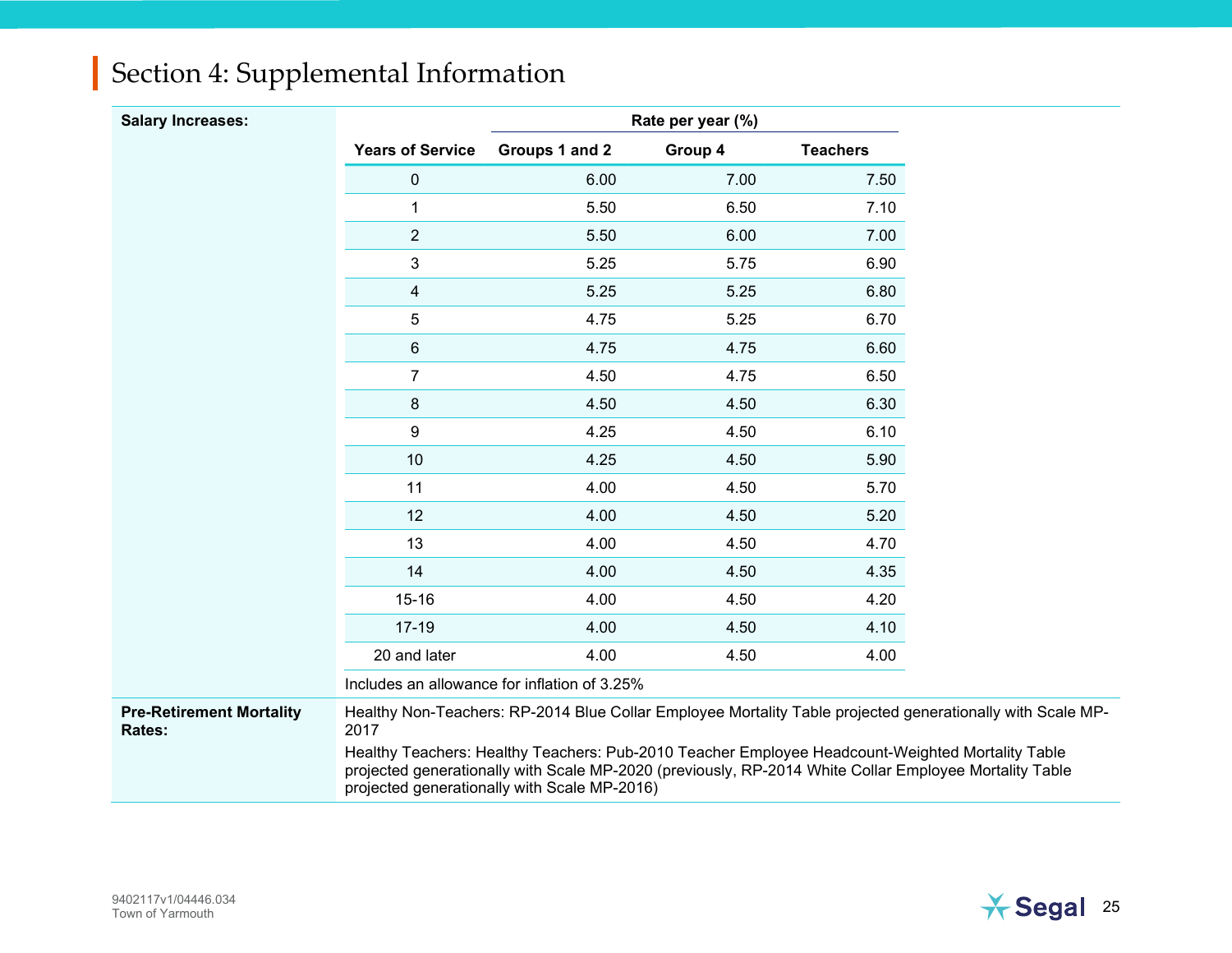| <b>Postretirement Mortality</b><br>Rates:               | Scale MP-2017                                                                                                                                                                                                                                            |                |                                              |                   |               | Healthy Non-Teachers: RP-2014 Blue Collar Healthy Annuitant Mortality Table projected generationally with                                                                                                                                                                                                                                     |  |
|---------------------------------------------------------|----------------------------------------------------------------------------------------------------------------------------------------------------------------------------------------------------------------------------------------------------------|----------------|----------------------------------------------|-------------------|---------------|-----------------------------------------------------------------------------------------------------------------------------------------------------------------------------------------------------------------------------------------------------------------------------------------------------------------------------------------------|--|
|                                                         | Healthy Teachers: Pub-2010 Teacher Healthy Retiree Headcount-Weighted Mortality Table projected<br>generationally with Scale MP-2020 (previously, RP-2014 White Collar Healthy Annuitant Mortality Table<br>projected generationally with Scale MP-2016) |                |                                              |                   |               |                                                                                                                                                                                                                                                                                                                                               |  |
|                                                         |                                                                                                                                                                                                                                                          |                | projected generationally with Scale MP-2017  |                   |               | Disabled Non-Teachers: RP-2014 Blue Collar Healthy Annuitant Mortality Table set forward one year and                                                                                                                                                                                                                                         |  |
|                                                         |                                                                                                                                                                                                                                                          |                | projected generationally with Scale MP-2016) |                   |               | Disabled Teachers: Pub-2010 Teacher Healthy Retiree Headcount-Weighted Mortality Table projected<br>generationally with Scale MP-2020 (previously, RP-2014 White Collar Healthy Annuitant Mortality Table                                                                                                                                     |  |
|                                                         | measurement date and those years.                                                                                                                                                                                                                        |                |                                              |                   |               | The underlying tables with generational projection to the ages of participants as of the measurement date<br>reasonably reflect the mortality experience of the plan as of the measurement date. The mortality tables were<br>then adjusted to future years using generational projection to reflect future mortality improvement between the |  |
| <b>Non-Teacher Annuitant</b><br><b>Mortality Rates:</b> |                                                                                                                                                                                                                                                          |                | Rate per year (%)                            |                   |               |                                                                                                                                                                                                                                                                                                                                               |  |
|                                                         |                                                                                                                                                                                                                                                          | <b>Healthy</b> |                                              | <b>Disability</b> |               |                                                                                                                                                                                                                                                                                                                                               |  |
|                                                         | Age                                                                                                                                                                                                                                                      | Male           | <b>Female</b>                                | <b>Male</b>       | <b>Female</b> |                                                                                                                                                                                                                                                                                                                                               |  |
|                                                         | 60                                                                                                                                                                                                                                                       | 0.85           | 0.57                                         | 0.91              | 0.62          |                                                                                                                                                                                                                                                                                                                                               |  |
|                                                         | 70                                                                                                                                                                                                                                                       | 1.97           | 1.40                                         | 2.16              | 1.54          |                                                                                                                                                                                                                                                                                                                                               |  |
|                                                         | 80                                                                                                                                                                                                                                                       | 5.19           | 3.82                                         | 5.74              | 4.24          |                                                                                                                                                                                                                                                                                                                                               |  |
|                                                         | 90                                                                                                                                                                                                                                                       | 14.64          | 11.19                                        | 16.18             | 12.43         |                                                                                                                                                                                                                                                                                                                                               |  |
|                                                         | Note:                                                                                                                                                                                                                                                    |                |                                              |                   |               |                                                                                                                                                                                                                                                                                                                                               |  |

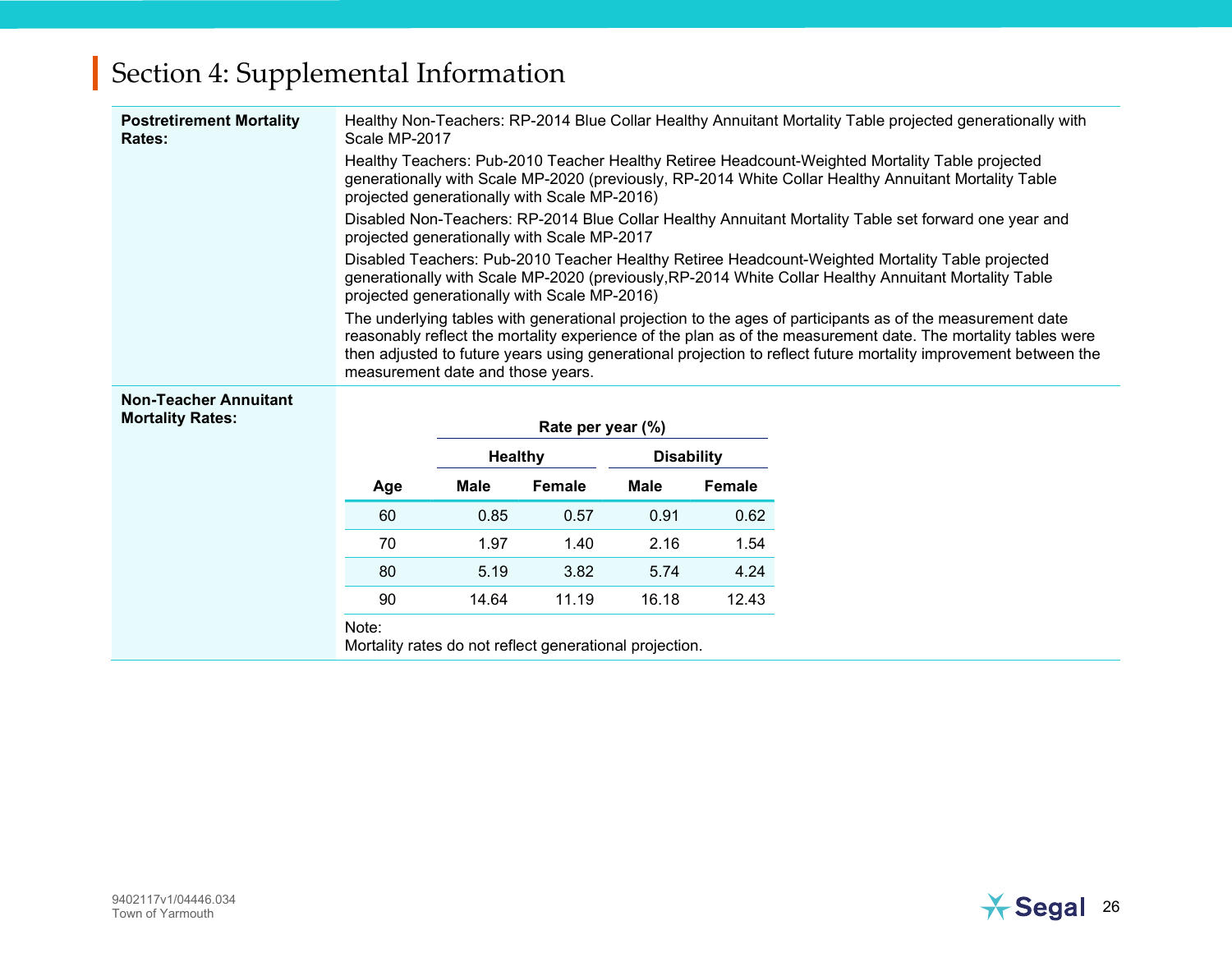| <b>Teacher Annuitant Mortality</b>                    |                                                                                                                                        |                                     |                                       |                   |                 | Teachers - Rate per year (%) |        |             |        |
|-------------------------------------------------------|----------------------------------------------------------------------------------------------------------------------------------------|-------------------------------------|---------------------------------------|-------------------|-----------------|------------------------------|--------|-------------|--------|
| Rates:                                                |                                                                                                                                        | <b>Healthy</b>                      |                                       |                   | <b>Disabled</b> |                              |        |             |        |
|                                                       |                                                                                                                                        | <b>Current</b><br><b>Previously</b> |                                       | <b>Current</b>    |                 | <b>Previously</b>            |        |             |        |
|                                                       | Age                                                                                                                                    | <b>Male</b>                         | Female                                | <b>Male</b>       | Female          | <b>Male</b>                  | Female | <b>Male</b> | Female |
|                                                       | 60                                                                                                                                     | 0.42                                | 0.32                                  | 0.52              | 0.39            | 0.42                         | 0.32   | 1.02        | 0.74   |
|                                                       | 70                                                                                                                                     | 1.16                                | 0.80                                  | 1.24              | 1.06            | 1.16                         | 0.80   | 2.43        | 1.90   |
|                                                       | 80                                                                                                                                     | 4.09                                | 2.88                                  | 3.73              | 3.04            | 4.09                         | 2.88   | 6.93        | 5.40   |
|                                                       | 90                                                                                                                                     | 13.75                               | 10.40                                 | 12.62             | 10.02           | 13.75                        | 10.40  | 20.11       | 16.30  |
|                                                       | Note:<br>Mortality rates do not reflect generational projection.                                                                       |                                     |                                       |                   |                 |                              |        |             |        |
| <b>Termination Rates Before</b><br><b>Retirement:</b> |                                                                                                                                        |                                     | Groups 1 and 2 (excluding Teachers) - | Rate per year (%) |                 |                              |        |             |        |
|                                                       | Age                                                                                                                                    |                                     | <b>Male</b>                           | Female            |                 | <b>Disability</b>            |        |             |        |
|                                                       | 20                                                                                                                                     |                                     | 0.05                                  |                   | 0.02            | 0.01                         |        |             |        |
|                                                       | 25                                                                                                                                     |                                     | 0.06                                  |                   | 0.02            | 0.02                         |        |             |        |
|                                                       | 30                                                                                                                                     |                                     | 0.06                                  |                   | 0.02            | 0.03                         |        |             |        |
|                                                       | 35                                                                                                                                     |                                     | 0.07                                  |                   | 0.03            | 0.06                         |        |             |        |
|                                                       | 40                                                                                                                                     |                                     | 0.08                                  |                   | 0.04            | 0.10                         |        |             |        |
|                                                       | 45                                                                                                                                     |                                     | 0.13                                  |                   | 0.07            | 0.15                         |        |             |        |
|                                                       | 50                                                                                                                                     |                                     | 0.22                                  |                   | 0.12            | 0.19                         |        |             |        |
|                                                       | 55                                                                                                                                     |                                     | 0.36                                  |                   | 0.19            | 0.24                         |        |             |        |
|                                                       | 60                                                                                                                                     |                                     | 0.61                                  |                   | 0.27            | 0.28                         |        |             |        |
|                                                       | Notes:<br>Mortality rates do not reflect generational projection.<br>55% of the rates shown represent accidental disability and death. |                                     |                                       |                   |                 |                              |        |             |        |

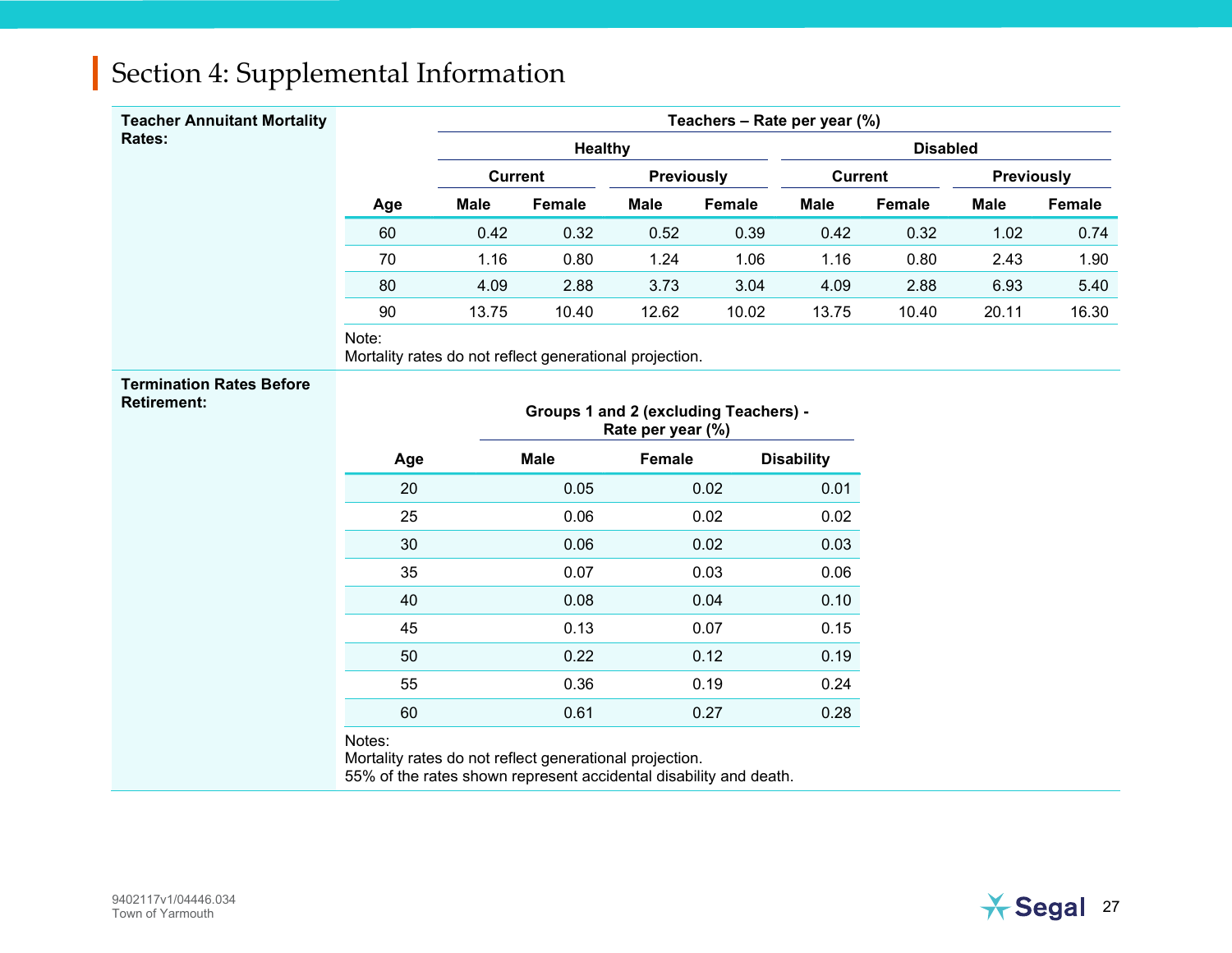|     | Group 4 – Rate per year (%) |               |                   |  |  |  |  |
|-----|-----------------------------|---------------|-------------------|--|--|--|--|
| Age | <b>Male</b>                 | <b>Female</b> | <b>Disability</b> |  |  |  |  |
| 20  | 0.05                        | 0.02          | 0.10              |  |  |  |  |
| 25  | 0.06                        | 0.02          | 0.20              |  |  |  |  |
| 30  | 0.06                        | 0.02          | 0.30              |  |  |  |  |
| 35  | 0.07                        | 0.03          | 0.30              |  |  |  |  |
| 40  | 0.08                        | 0.04          | 0.30              |  |  |  |  |
| 45  | 0.13                        | 0.07          | 1.00              |  |  |  |  |
| 50  | 0.22                        | 0.12          | 1.25              |  |  |  |  |
| 55  | 0.36                        | 0.19          | 1.20              |  |  |  |  |
| 60  | 0.61                        | 0.27          | 0.85              |  |  |  |  |

Notes:

Mortality rates do not reflect generational projection.

90% of the rates shown represent accidental disability and death.

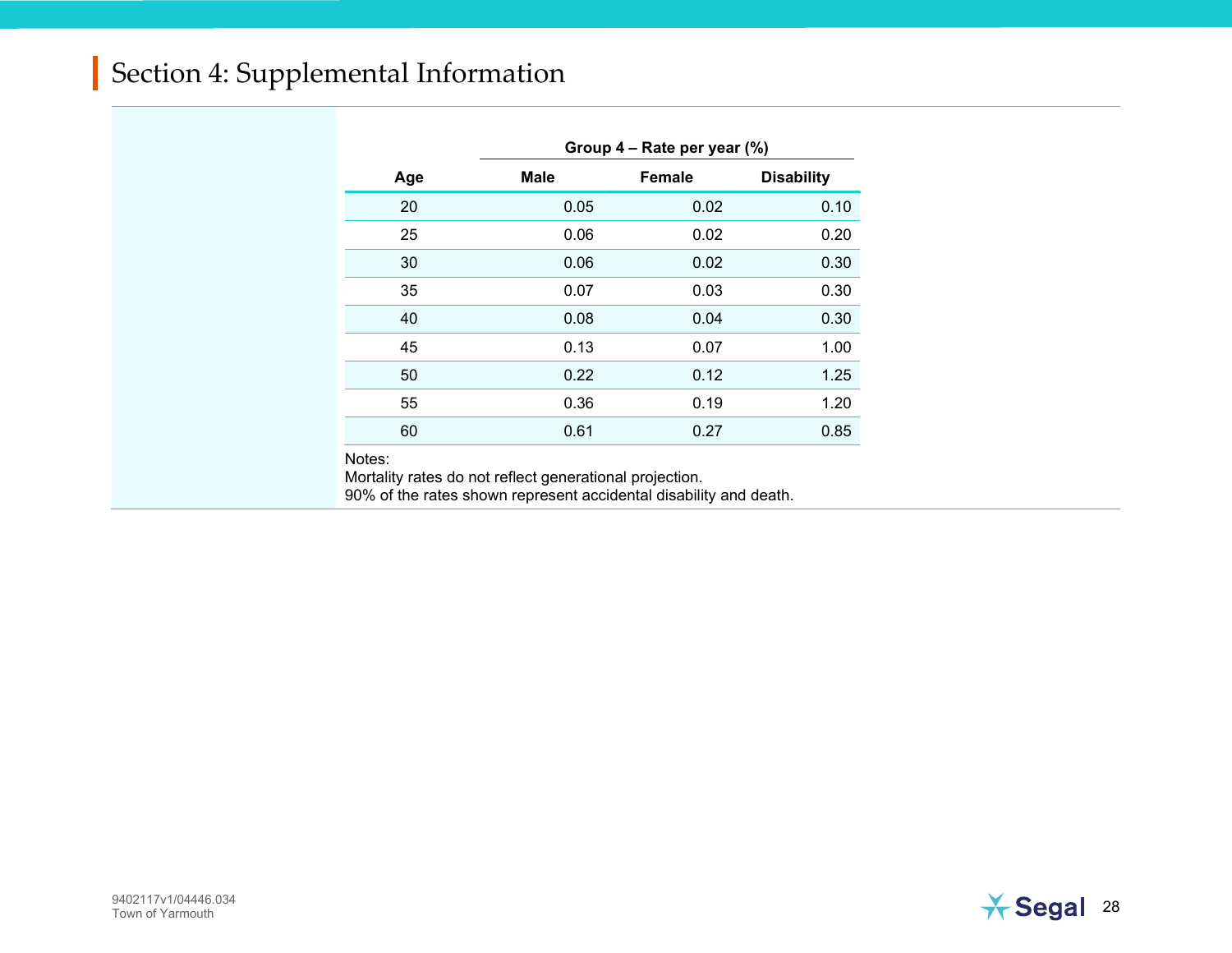|     | Teachers - Rate per year (%) |                  |                 |        |                   |  |
|-----|------------------------------|------------------|-----------------|--------|-------------------|--|
|     |                              | <b>Mortality</b> |                 |        |                   |  |
|     | <b>Current</b>               |                  | <b>Previous</b> |        |                   |  |
| Age | Male                         | Female           | Male            | Female | <b>Disability</b> |  |
| 20  | 0.04                         | 0.01             | 0.03            | 0.01   | 0.00              |  |
| 25  | 0.02                         | 0.01             | 0.03            | 0.01   | 0.01              |  |
| 30  | 0.03                         | 0.02             | 0.03            | 0.02   | 0.01              |  |
| 35  | 0.04                         | 0.02             | 0.04            | 0.02   | 0.01              |  |
| 40  | 0.05                         | 0.03             | 0.04            | 0.03   | 0.01              |  |
| 45  | 0.08                         | 0.05             | 0.07            | 0.06   | 0.03              |  |
| 50  | 0.13                         | 0.08             | 0.12            | 0.09   | 0.05              |  |
| 55  | 0.19                         | 0.12             | 0.20            | 0.14   | 0.07              |  |
| 60  | 0.29                         | 0.18             | 0.33            | 0.21   | 0.07              |  |

Notes:

Mortality rates do not reflect generational projection.

35% of the death rates shown represent accidental death.

75% of the disability rates shown represent accidental disability.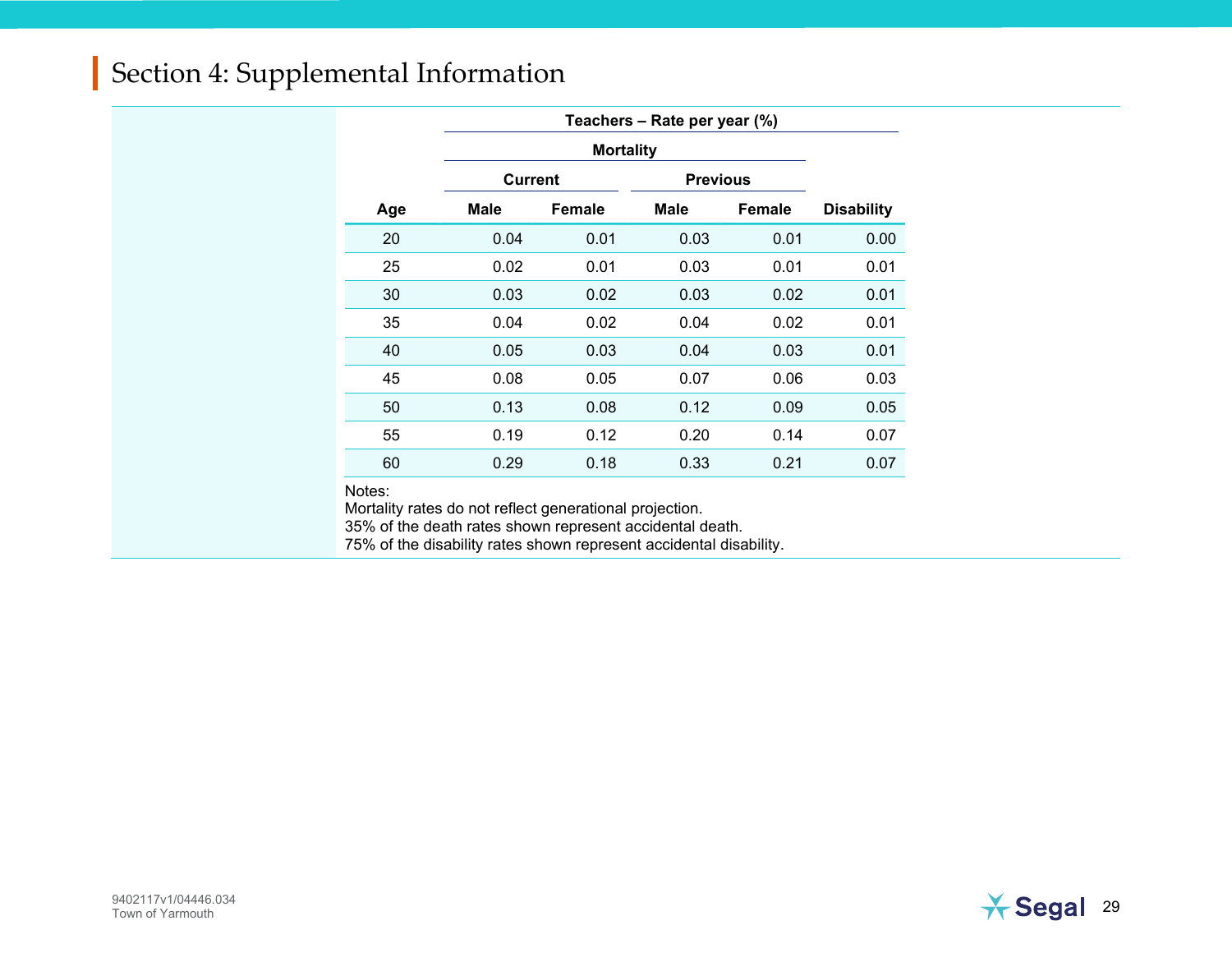| <b>Withdrawal Rates:</b> |                                   | Rate per year (%)          |                            |         |
|--------------------------|-----------------------------------|----------------------------|----------------------------|---------|
|                          | <b>Years of</b><br><b>Service</b> | <b>Groups</b><br>1 and $2$ | Years of<br><b>Service</b> | Group 4 |
|                          | $\pmb{0}$                         | 15.0                       | $0 - 10$                   | 1.5     |
|                          | $\mathbf{1}$                      | 12.0                       | $11+$                      | 0.0     |
|                          | $\sqrt{2}$                        | 10.0                       |                            |         |
|                          | $\mathfrak{S}$                    | 9.0                        |                            |         |
|                          | $\overline{4}$                    | 8.0                        |                            |         |
|                          | $\sqrt{5}$                        | $7.6\,$                    |                            |         |
|                          | $\,6\,$                           | $7.5$                      |                            |         |
|                          | $\overline{7}$                    | 6.7                        |                            |         |
|                          | $\,8\,$                           | 6.3                        |                            |         |
|                          | $\boldsymbol{9}$                  | 5.9                        |                            |         |
|                          | $10$                              | 5.4                        |                            |         |
|                          | 11                                | $5.0\,$                    |                            |         |
|                          | 12                                | 4.6                        |                            |         |
|                          | 13                                | 4.1                        |                            |         |
|                          | 14                                | 3.7                        |                            |         |
|                          | 15                                | 3.3                        |                            |         |
|                          | $16 - 20$                         | 2.0                        |                            |         |
|                          | $21 - 29$                         | $1.0\,$                    |                            |         |
|                          | $30+$                             | $0.0\,$                    |                            |         |

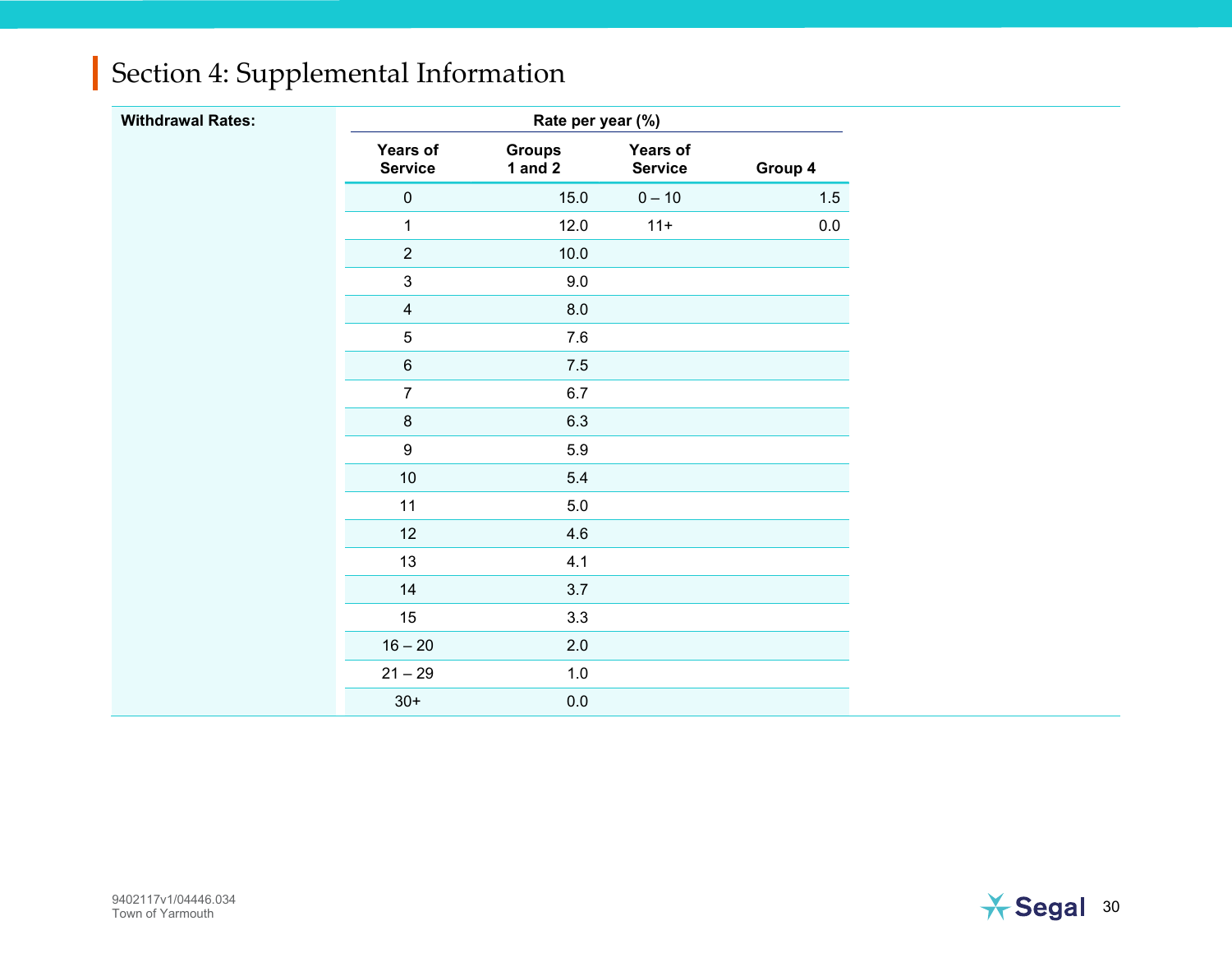|     | Teachers - Rate per year (%) |        |                        |        |                      |        |
|-----|------------------------------|--------|------------------------|--------|----------------------|--------|
|     | 0 – 4 Years of Service       |        | 5 – 9 Years of Service |        | 10+ Years of Service |        |
| Age | <b>Male</b>                  | Female | Male                   | Female | <b>Male</b>          | Female |
| 20  | 13.0                         | 10.0   | 5.5                    | 7.0    | 1.5                  | 5.0    |
| 30  | 15.0                         | 15.0   | 5.4                    | 8.8    | 1.5                  | 4.5    |
| 40  | 13.3                         | 10.5   | 5.2                    | 5.0    | 1.7                  | 2.2    |
| 50  | 16.2                         | 9.8    | 7.0                    | 5.0    | 2.3                  | 2.0    |

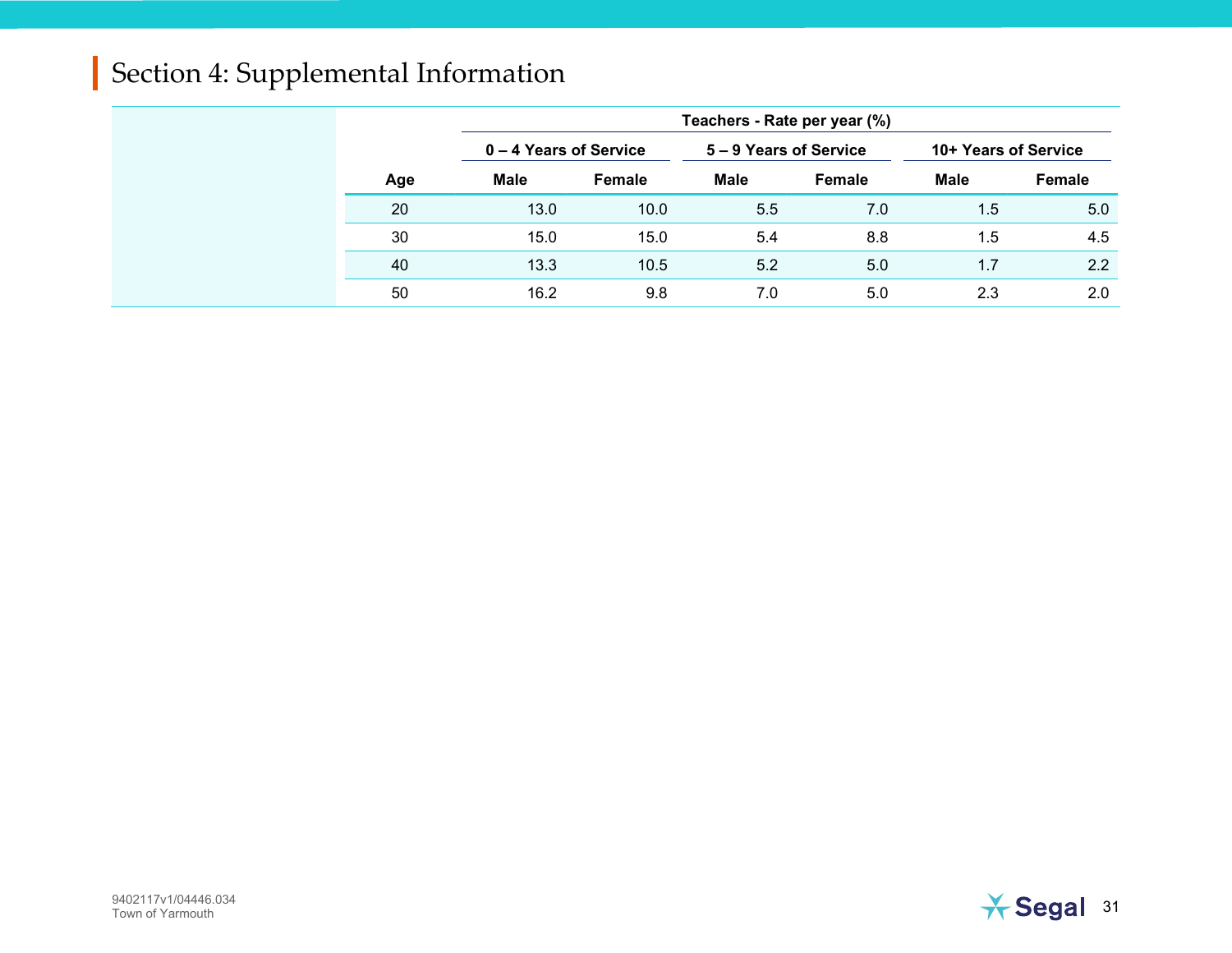| <b>Retirement Rates:</b> |           |                | Rate per year (%) |         |
|--------------------------|-----------|----------------|-------------------|---------|
|                          |           | Groups 1 and 2 |                   |         |
|                          | Age       | <b>Male</b>    | Female            | Group 4 |
|                          | $45 - 49$ | $ -$           | $\sim$ $\sim$     | 1.0     |
|                          | $50 - 51$ | $1.0\,$        | $1.5$             | 2.0     |
|                          | 52        | $1.0\,$        | $2.0\,$           | 2.0     |
|                          | 53        | $1.0\,$        | $2.5\,$           | $5.0\,$ |
|                          | 54        | 2.0            | 2.5               | 7.5     |
|                          | 55        | $2.0\,$        | $5.5\,$           | 15.0    |
|                          | $56 - 57$ | $2.5\,$        | $6.5\,$           | 10.0    |
|                          | 58        | $5.0\,$        | $6.5\,$           | 10.0    |
|                          | 59        | $6.5\,$        | $6.5\,$           | 15.0    |
|                          | 60        | 12.0           | $5.0\,$           | 20.0    |
|                          | 61        | 20.0           | 13.0              | 20.0    |
|                          | 62        | 30.0           | 15.0              | 25.0    |
|                          | 63        | 25.0           | $12.5$            | 25.0    |
|                          | 64        | 22.0           | 18.0              | 30.0    |
|                          | 65        | 40.0           | 15.0              | 100.0   |
|                          | $66 - 67$ | 25.0           | 20.0              | - -     |
|                          | 68        | 30.0           | 25.0              |         |
|                          | 69        | 30.0           | 20.0              | - -     |
|                          | $70\,$    | 100.0          | 100.0             | - -     |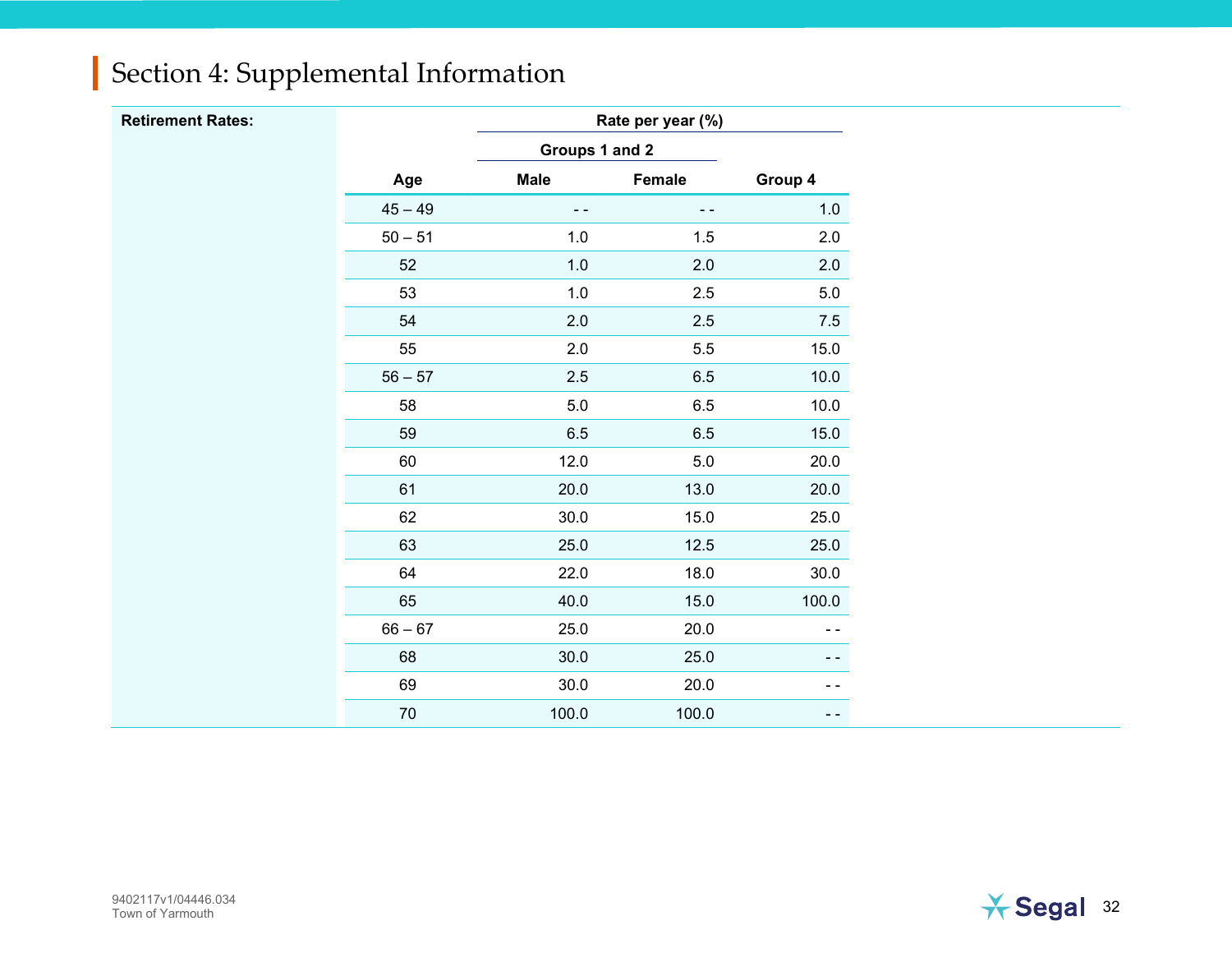|           |              |        | Teachers - Rate per year (%) |        |             |        |  |
|-----------|--------------|--------|------------------------------|--------|-------------|--------|--|
|           |              |        | <b>Years of Service</b>      |        |             |        |  |
|           | Less than 20 |        | $20 - 29$                    |        | 30 or more  |        |  |
| Age       | <b>Male</b>  | Female | <b>Male</b>                  | Female | <b>Male</b> | Female |  |
| $50 - 52$ | - -          | - -    | 1.0                          | 1.0    | 2.0         | 1.5    |  |
| 53        | ۰.           | ۰.     | 1.5                          | 1.0    | 2.0         | 1.5    |  |
| 54        | - -          | . .    | 2.5                          | 1.0    | 2.0         | 2.0    |  |
| 55        | 5.0          | 3.0    | 3.0                          | 3.0    | 6.0         | 5.0    |  |
| 56        | 5.0          | 3.0    | 6.0                          | 5.0    | 20.0        | 15.0   |  |
| 57        | 5.0          | 4.0    | 10.0                         | 8.0    | 40.0        | 35.0   |  |
| 58        | 5.0          | 8.0    | 15.0                         | 10.0   | 50.0        | 35.0   |  |
| 59        | 10.0         | 8.0    | 20.0                         | 15.0   | 50.0        | 35.0   |  |
| 60        | 10.0         | 10.0   | 25.0                         | 20.0   | 40.0        | 35.0   |  |
| 61        | 20.0         | 12.0   | 30.0                         | 25.0   | 40.0        | 35.0   |  |
| 62        | 20.0         | 12.0   | 35.0                         | 30.0   | 35.0        | 35.0   |  |
| 63        | 25.0         | 15.0   | 40.0                         | 30.0   | 35.0        | 35.0   |  |
| 64        | 25.0         | 20.0   | 40.0                         | 30.0   | 35.0        | 35.0   |  |
| 65        | 25.0         | 25.0   | 40.0                         | 40.0   | 35.0        | 35.0   |  |
| 66        | 30.0         | 25.0   | 30.0                         | 30.0   | 40.0        | 35.0   |  |
| 67        | 30.0         | 30.0   | 30.0                         | 30.0   | 40.0        | 30.0   |  |
| 68        | 30.0         | 30.0   | 30.0                         | 30.0   | 40.0        | 30.0   |  |
| 69        | 30.0         | 30.0   | 30.0                         | 30.0   | 40.0        | 30.0   |  |
| 70        | 100.0        | 100.0  | 100.0                        | 100.0  | 100.0       | 100.0  |  |
|           |              |        |                              |        |             |        |  |

Dependents: Demographic data was available for spouses of current retirees. For future retirees, husbands were assumed to be three years older than their wives. For future retirees who elect to continue their health coverage at retirement, 65% were assumed to have an eligible spouse who also opts for health coverage at that time.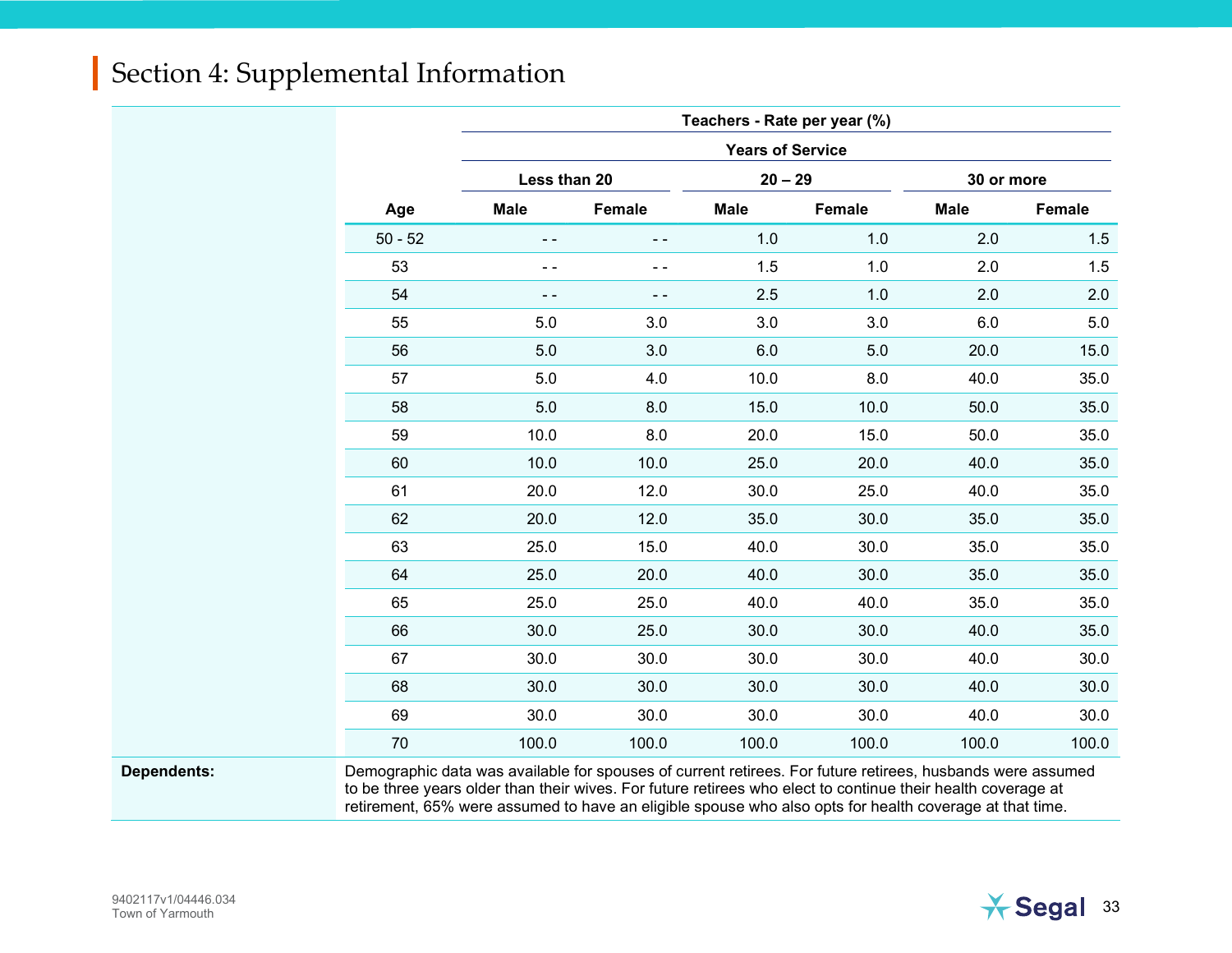Per Capita Health Costs: Fiscal year 2020 – 2021 medical and prescription drug claims costs are shown in the table below for retirees and for spouses at selected ages. These costs are net of deductibles and other benefit plan cost sharing provisions. Fiscal year 2020 – 2021 dental cost for CCMHG retirees is \$570.

|     |                |                           |               | <b>CCMHG</b> |                       |         |               |         |
|-----|----------------|---------------------------|---------------|--------------|-----------------------|---------|---------------|---------|
|     |                | <b>Non-Medicare Plans</b> |               |              | <b>Medicare Plans</b> |         |               |         |
|     | <b>Retiree</b> |                           | <b>Spouse</b> |              | <b>Retiree</b>        |         | <b>Spouse</b> |         |
| Age | <b>Male</b>    | <b>Female</b>             | <b>Male</b>   | Female       | <b>Male</b>           | Female  | <b>Male</b>   | Female  |
| 45  | \$9,922        | \$12,446                  | \$6,154       | \$9,290      | N/A                   | N/A     | N/A           | N/A     |
| 50  | 11,776         | 13,413                    | 8,225         | 10,770       | N/A                   | N/A     | N/A           | N/A     |
| 55  | 13,985         | 14,439                    | 11,007        | 12,466       | N/A                   | N/A     | N/A           | N/A     |
| 60  | 16,608         | 15,563                    | 14,735        | 14,458       | N/A                   | N/A     | N/A           | N/A     |
| 65  | 19,725         | 16,766                    | 19,725        | 16,766       | \$4,198               | \$3,568 | \$4,198       | \$3,568 |
| 70  | 22,861         | 18,068                    | 22,861        | 18,068       | 4,865                 | 3,845   | 4,865         | 3,845   |
| 75  | 24,637         | 19,449                    | 24,637        | 19,449       | 5,243                 | 4,139   | 5,243         | 4,139   |
| 80  | 26,530         | 20,968                    | 26,530        | 20,968       | 5,646                 | 4,462   | 5,646         | 4,462   |

#### GIC Plans

|     | <b>Retiree and Spouse, Male and Female</b> |                       |  |  |  |
|-----|--------------------------------------------|-----------------------|--|--|--|
| Age | <b>Non-Medicare Plans</b>                  | <b>Medicare Plans</b> |  |  |  |
| 45  | \$6,765                                    | N/A                   |  |  |  |
| 50  | 8,250                                      | N/A                   |  |  |  |
| 55  | 10,131                                     | N/A                   |  |  |  |
| 60  | 12,382                                     | N/A                   |  |  |  |
| 65  | 15,472                                     | \$3,716               |  |  |  |
| 70  | 18,589                                     | 4,106                 |  |  |  |
| 75  | 22,015                                     | 4,431                 |  |  |  |
| 80  | 25,584                                     | 4,669                 |  |  |  |

Costs for GIC Plans were blended based on current plan enrollment: for non-Medicare plans 80% Indemnity/ 12% PPO/ 8% HMO; for Medicare plans 100% Indemnity/ 0% HMO.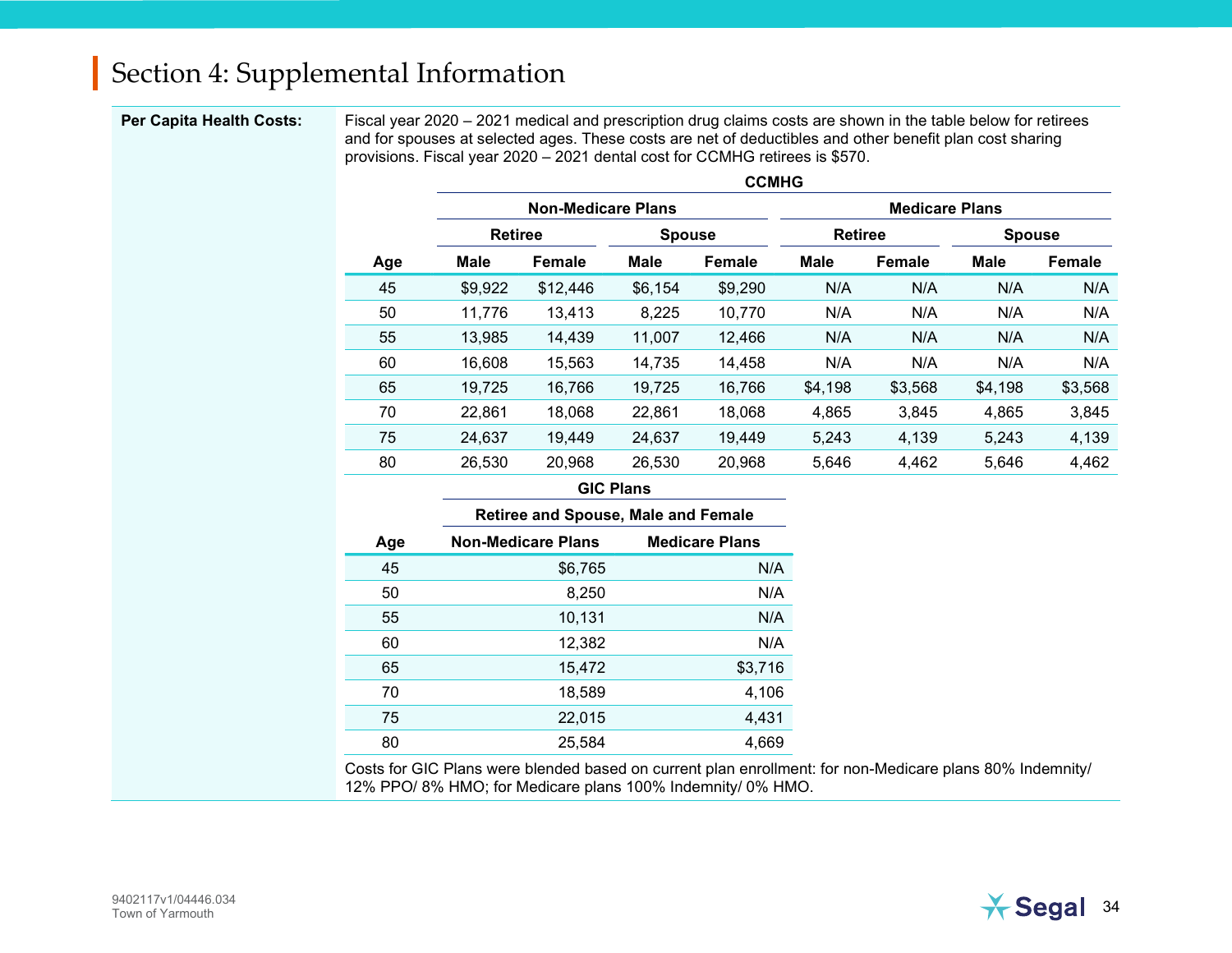| <b>Weighted Average Annual</b><br><b>Retiree Contribution</b><br>Amount: |                                                                                                                                                                                                                                                                                                                                                                    | <b>CCMHG</b>                |                                                                                                                                                                                                                                                                                                                                                                                                                                                         |  |
|--------------------------------------------------------------------------|--------------------------------------------------------------------------------------------------------------------------------------------------------------------------------------------------------------------------------------------------------------------------------------------------------------------------------------------------------------------|-----------------------------|---------------------------------------------------------------------------------------------------------------------------------------------------------------------------------------------------------------------------------------------------------------------------------------------------------------------------------------------------------------------------------------------------------------------------------------------------------|--|
|                                                                          | Non-Medicare Plans                                                                                                                                                                                                                                                                                                                                                 | \$13,704                    |                                                                                                                                                                                                                                                                                                                                                                                                                                                         |  |
|                                                                          | Medicare Plans                                                                                                                                                                                                                                                                                                                                                     | \$4.087                     |                                                                                                                                                                                                                                                                                                                                                                                                                                                         |  |
|                                                                          | Cost-sharing for CCMHG retirees is based on retiree contribution percentages provided by each member unit<br>and applied to the weighted average annual retiree contribution amount listed above. The weighted average<br>annual retiree contribution amount for CCMHG plans was based on current enrollment in each plan using the<br>July 1, 2020 premium rates. |                             |                                                                                                                                                                                                                                                                                                                                                                                                                                                         |  |
|                                                                          |                                                                                                                                                                                                                                                                                                                                                                    | <b>GIC Plans - Teachers</b> |                                                                                                                                                                                                                                                                                                                                                                                                                                                         |  |
|                                                                          | Non-Medicare Plans                                                                                                                                                                                                                                                                                                                                                 | \$13,226                    |                                                                                                                                                                                                                                                                                                                                                                                                                                                         |  |
|                                                                          | Medicare Plans                                                                                                                                                                                                                                                                                                                                                     | \$4,844                     |                                                                                                                                                                                                                                                                                                                                                                                                                                                         |  |
|                                                                          | were developed, per the Commonwealth GASB 74 report.                                                                                                                                                                                                                                                                                                               |                             | Cost-sharing for GIC retired Teachers is based on date of retirement and applied to the weighted average<br>annual retiree contribution amount listed above. The weighted average annual retiree contribution amount for<br>GIC plans was based on current enrollment in each plan using an average of the July 1, 2019 and July 1, 2020<br>premium rates, trended forward to July 1, 2020 at assumed trend rates, consistent with how per capita costs |  |

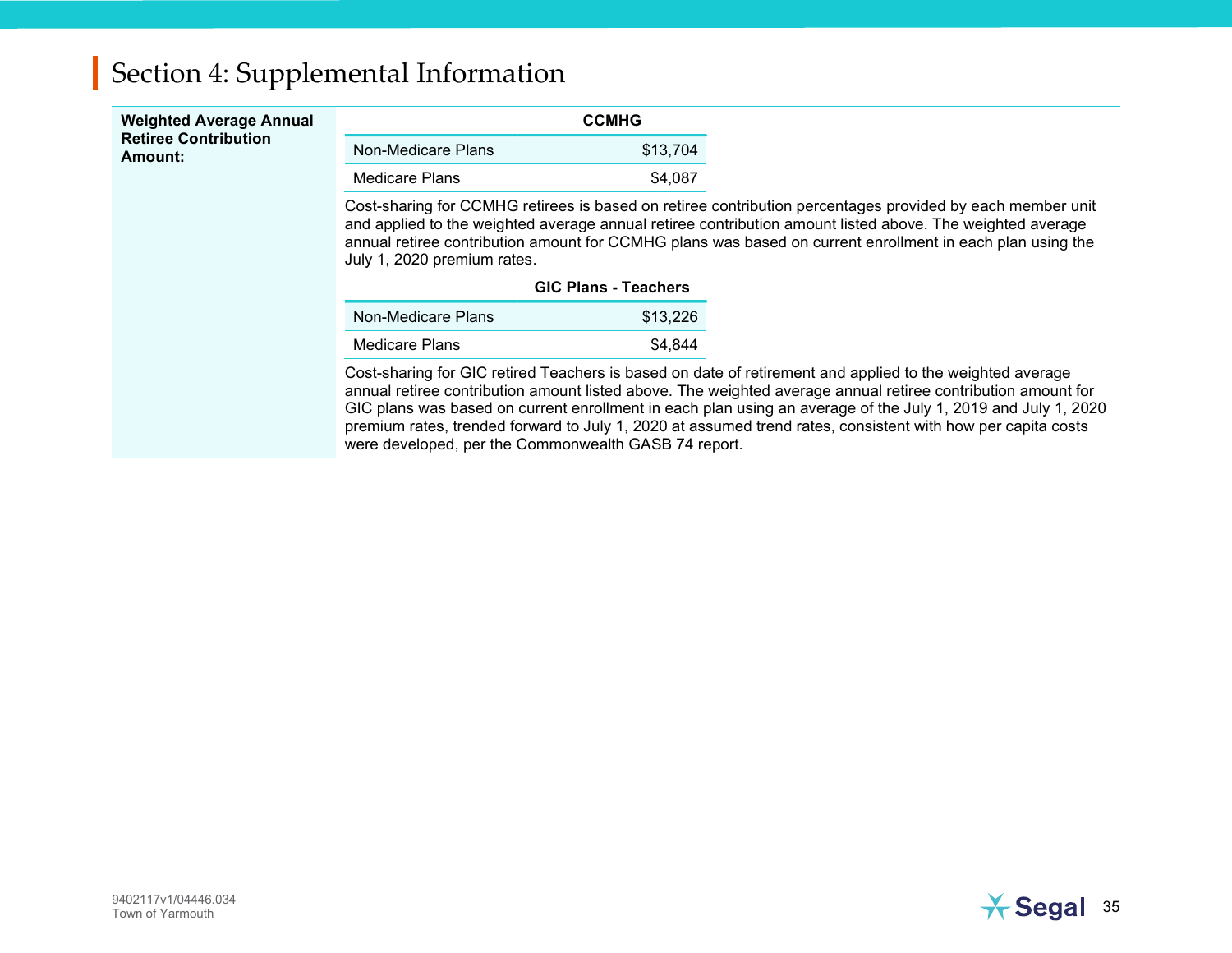#### Health Care Cost Trend Rates:

Health care trend measures the anticipated overall rate at which health plan costs are expected to increase in future years. The rates shown below are "net" and are applied to the net per capita costs shown above. The trend shown for a particular plan year is the rate that is applied to that year's cost to yield the next year's projected cost.

|                                  |                         |                 | Rate (%)<br><b>Medical/Prescription Drug</b> |                 |                          |        |
|----------------------------------|-------------------------|-----------------|----------------------------------------------|-----------------|--------------------------|--------|
|                                  |                         | <b>CCMHG</b>    |                                              | <b>GIC</b>      |                          |        |
| Year<br><b>Ending</b><br>June 30 | Non-<br><b>Medicare</b> | <b>Medicare</b> | Non-<br><b>Medicare</b>                      | <b>Medicare</b> | <b>Dental</b><br>(CCMHG) | Part B |
| 2021*                            | 2.50                    | 2.50            | 6.60                                         | 4.80            | 3.00                     | 8.70   |
| 2022                             | 6.75                    | 6.75            | 6.50                                         | 4.70            | 3.00                     | 4.50   |
| 2023                             | 6.50                    | 6.50            | 6.40                                         | 4.60            | 3.00                     | 4.50   |
| 2024                             | 6.25                    | 6.25            | 6.20                                         | 4.70            | 3.00                     | 4.50   |
| 2025                             | 6.00                    | 6.00            | 6.00                                         | 6.00            | 3.00                     | 4.50   |
| 2026                             | 5.75                    | 5.75            | 5.75                                         | 5.75            | 3.00                     | 4.50   |
| 2027                             | 5.50                    | 5.50            | 5.50                                         | 5.50            | 3.00                     | 4.50   |
| 2028                             | 5.25                    | 5.25            | 5.25                                         | 5.25            | 3.00                     | 4.50   |
| 2029                             | 5.00                    | 5.00            | 5.00                                         | 5.00            | 3.00                     | 4.50   |
| 2030                             | 4.75                    | 4.75            | 4.75                                         | 4.75            | 3.00                     | 4.50   |
| 2031                             | 4.50                    | 4.50            | 4.50                                         | 4.50            | 3.00                     | 4.50   |
| 2032 & later                     | 4.50                    | 4.50            | 4.50                                         | 4.50            | 3.00                     | 4.50   |

Trend assumptions for the first 4 years of the GIC Plans are the same as the rates used in the June 30, 2020 Commonwealth of Massachusetts Postemployment Benefit Other than Pensions GASB Statement No. 74 Valuation Report, dated January 2021, completed by Deloitte Consulting.

\* reflects known increases in CCMHG and Part B premium rates.

Retiree Contribution Increase Rate: Retiree contributions for medical and prescription drug coverage are expected to increase with medical trend.

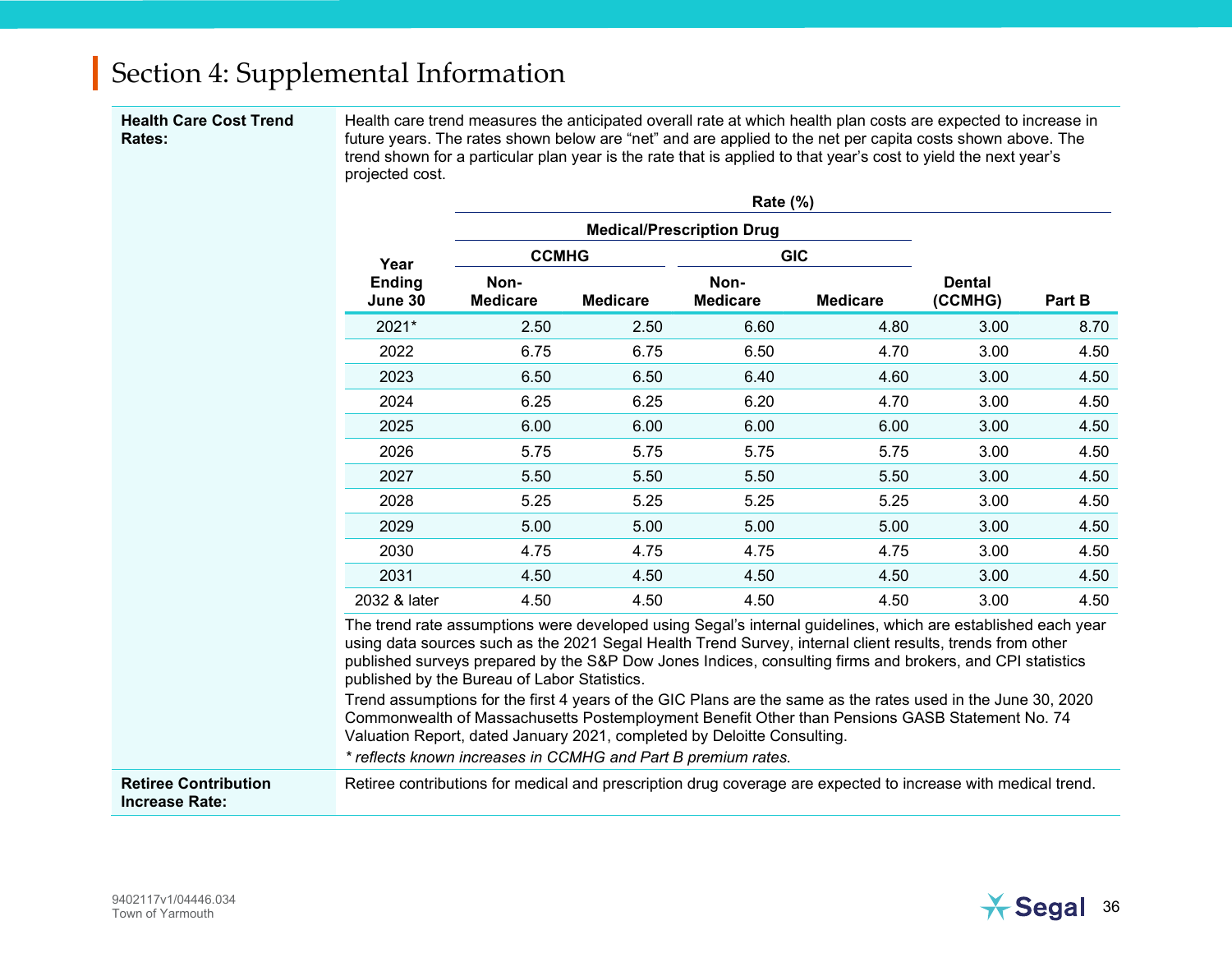| <b>Participation and Coverage</b><br>Election:  | 100% of active employees with coverage are assumed to elect retiree coverage.<br>100% of retirees over age 65 are assumed to remain in their current medical plan for life and continue dental<br>and life insurance coverage, if elected.<br>70% (previously 50%) of future retirees with medical coverage are assumed to have life insurance coverage, |                                                     |                                                              |  |  |  |  |
|-------------------------------------------------|----------------------------------------------------------------------------------------------------------------------------------------------------------------------------------------------------------------------------------------------------------------------------------------------------------------------------------------------------------|-----------------------------------------------------|--------------------------------------------------------------|--|--|--|--|
|                                                 | and 90% are assumed to have dental benefits if the retirees are eligible for those benefits according to unit.                                                                                                                                                                                                                                           |                                                     |                                                              |  |  |  |  |
|                                                 | The following is the assumed plan enrollment for current retirees under age 65 and future retirees hired prior to<br>1986 upon reaching age 65:                                                                                                                                                                                                          |                                                     |                                                              |  |  |  |  |
|                                                 |                                                                                                                                                                                                                                                                                                                                                          | <b>Enrolled in</b><br><b>Medicare</b><br>Plan $(%)$ | <b>Enrolled in</b><br>Non-<br><b>Medicare</b><br>Plan $(\%)$ |  |  |  |  |
|                                                 | Towns of Chatham, Falmouth, and Wellfleet                                                                                                                                                                                                                                                                                                                | 90                                                  | 10                                                           |  |  |  |  |
|                                                 | Towns of Dennis, Harwich, Orleans, Provincetown, and<br>Dennis-Yarmouth Regional School District                                                                                                                                                                                                                                                         | 95                                                  | 5                                                            |  |  |  |  |
|                                                 | All other member units                                                                                                                                                                                                                                                                                                                                   | 100                                                 |                                                              |  |  |  |  |
|                                                 | <b>GIC Retired Teachers</b>                                                                                                                                                                                                                                                                                                                              | 95                                                  | 5                                                            |  |  |  |  |
|                                                 | Town of Eastham and Town of Mashpee: previously 95% enrolled in Medicare and 5% enrolled in Non-<br>Medicare.                                                                                                                                                                                                                                            |                                                     |                                                              |  |  |  |  |
|                                                 | Cotuit Fire Department and GIC retired teachers: previously 90% enrolled in Medicare and 10% enrolled in<br>Non-Medicare.                                                                                                                                                                                                                                |                                                     |                                                              |  |  |  |  |
| <b>Plan Design:</b>                             | Development of plan liabilities was based on the substantive plan of benefits in effect as described in Exhibit II.                                                                                                                                                                                                                                      |                                                     |                                                              |  |  |  |  |
| <b>Administrative Expenses:</b>                 | Administrative expenses for insured plans were assumed to be included in the fully insured premium rates.                                                                                                                                                                                                                                                |                                                     |                                                              |  |  |  |  |
| <b>Missing Participant Data:</b>                | A missing census item for a given participant was assumed to equal the average value of that item over all<br>other participants of the same status for whom the item is known.                                                                                                                                                                          |                                                     |                                                              |  |  |  |  |
| <b>Health Care Reform</b><br><b>Assumption:</b> | This valuation does not include the potential impact of any future changes due to the Patient Protection and<br>Affordable Care Act (PPACA) and the Health Care and Education Reconciliation Act (HCERA) of 2010 other<br>than those previously adopted as of the valuation date.                                                                        |                                                     |                                                              |  |  |  |  |

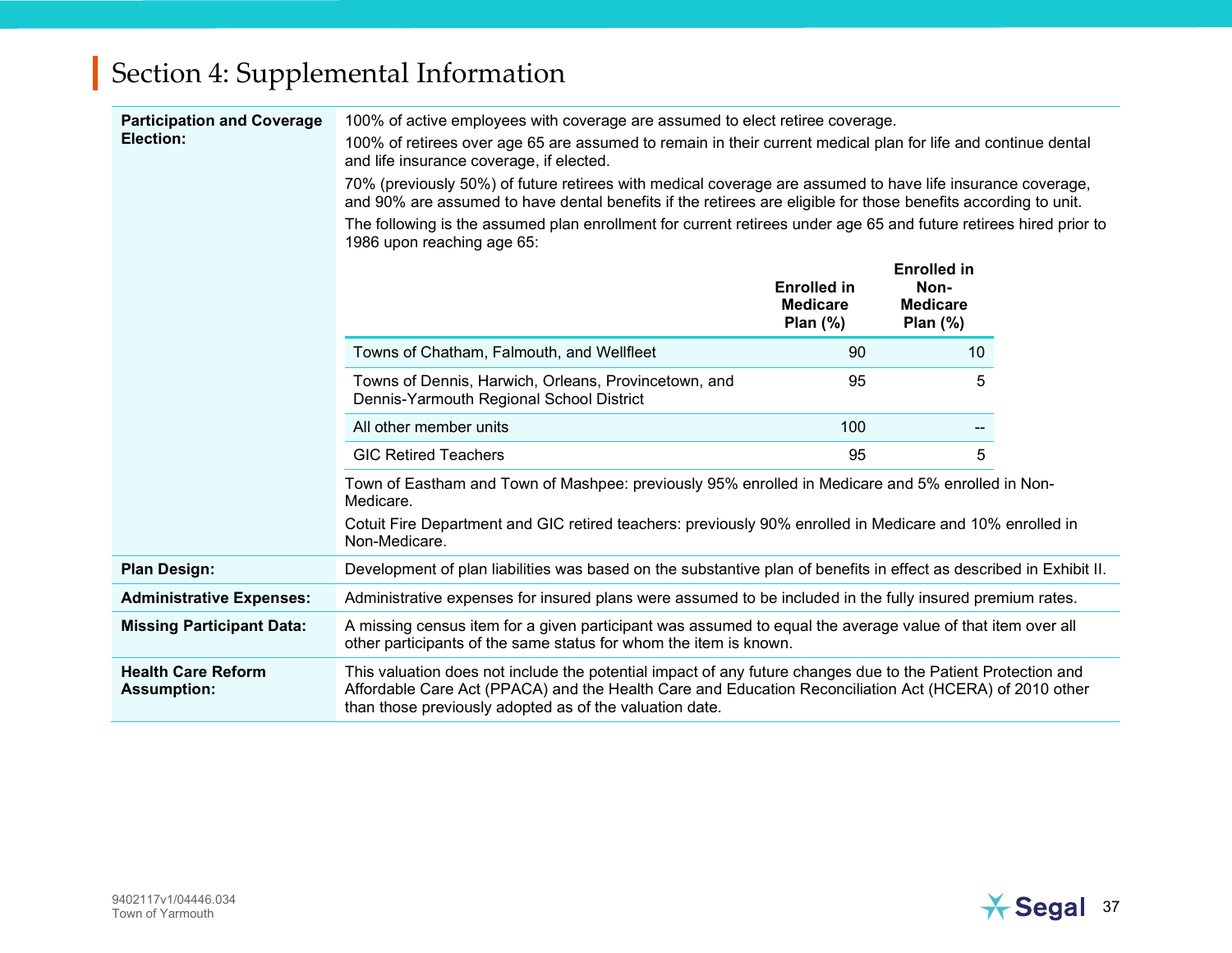| <b>Demographic and Salary</b><br><b>Increase Assumptions:</b> | Many of the demographic assumptions for non-teachers used in this valuation (including mortality, disability,<br>turnover and retirement) and the salary increase assumption are the same as used in the Barnstable County<br>Retirement Association Actuarial Valuation as of January 1, 2020, dated July 20, 2020, completed by Segal,<br>and the Massachusetts Teachers' Retirement System Actuarial Valuation Report as of January 1, 2021, dated<br>November 4, 2021, completed by PERAC. A review of the demographic assumptions is beyond the scope of<br>this assignment, however, we have no reason to doubt the reasonableness of the assumptions.<br>The remaining demographic assumptions, such as percent married and enrollment elections, were based on<br>the experience of the Plan and the experience of similar plans. |
|---------------------------------------------------------------|-------------------------------------------------------------------------------------------------------------------------------------------------------------------------------------------------------------------------------------------------------------------------------------------------------------------------------------------------------------------------------------------------------------------------------------------------------------------------------------------------------------------------------------------------------------------------------------------------------------------------------------------------------------------------------------------------------------------------------------------------------------------------------------------------------------------------------------------|
| <b>Actuarial Models:</b>                                      | Segal valuation results are based on proprietary actuarial modeling software. The actuarial valuation models<br>generate a comprehensive set of liability and cost calculations that are presented to meet regulatory, legislative<br>and client requirements. Our Actuarial Technology and Systems Unit, comprised of both actuaries and<br>programmers, is responsible for the initial development and maintenance of these models. The models have a<br>modular structure that allows for a high degree of accuracy, flexibility and user control. The client team<br>programs the assumptions and the plan provisions, validates the model and reviews the test lives and results,<br>under the supervision of the responsible actuary.                                                                                               |
|                                                               | Our claims costs assumptions are based on proprietary modeling software as well as models that were<br>developed by others. These models generate per capita claims cost calculations that are used in our valuation<br>software. Our Health Technical Services Unit, comprised of actuaries and programmers, is responsible for the<br>initial development and maintenance of our health models. They are also responsible for testing models that<br>we purchase from other vendors for reasonableness. The client team inputs the paid claims, enrollments, plan<br>provisions and assumptions into these models and reviews the results for reasonableness, under the<br>supervision of the responsible actuary.                                                                                                                      |
| Justification for                                             | Based on past experience and future expectations, the following actuarial assumptions were changed:                                                                                                                                                                                                                                                                                                                                                                                                                                                                                                                                                                                                                                                                                                                                       |
| <b>Assumption Changes Since</b><br><b>Prior Valuation:</b>    | • Per capita health costs, contributions, and trends for CCMHG retirees were updated.                                                                                                                                                                                                                                                                                                                                                                                                                                                                                                                                                                                                                                                                                                                                                     |
|                                                               | • Per capita health costs, contributions and trends for GIC retirees were updated based on June 30, 2020<br>Commonwealth of Massachusetts Postemployment Benefit Other than Pensions GASB Statement No. 74<br>Valuation Report, dated January 2021, completed by Deloitte Consulting.                                                                                                                                                                                                                                                                                                                                                                                                                                                                                                                                                     |
|                                                               | • The mortality assumption for Teachers was updated to be consistent with the companion pension fund.                                                                                                                                                                                                                                                                                                                                                                                                                                                                                                                                                                                                                                                                                                                                     |
|                                                               | • The Medicare enrollment assumption for Town of Eastham, Town of Mashpee, Cotuit Fire Department and<br>GIC retirees under age 65 and future retirees was updated.                                                                                                                                                                                                                                                                                                                                                                                                                                                                                                                                                                                                                                                                       |
|                                                               | • The life insurance enrollment for future retirees was updated, if applicable.                                                                                                                                                                                                                                                                                                                                                                                                                                                                                                                                                                                                                                                                                                                                                           |
|                                                               | • The expected return on assets and the discount rate were lowered from 7.0% to 6.5%.                                                                                                                                                                                                                                                                                                                                                                                                                                                                                                                                                                                                                                                                                                                                                     |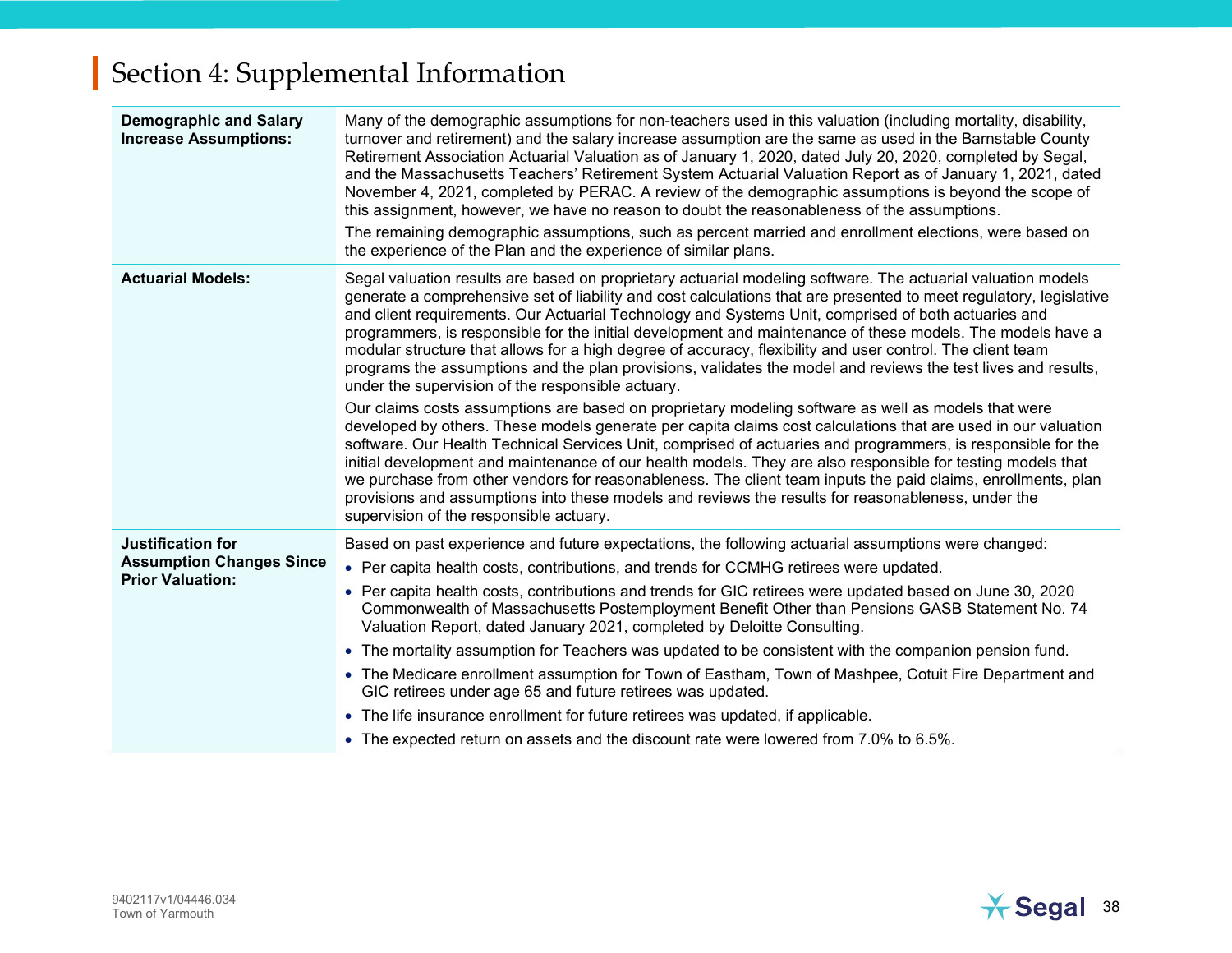#### Exhibit II – Summary of Plan

This exhibit summarizes the major benefit provisions as included in the valuation. To the best of our knowledge, the summary represents the substantive plans as of the measurement date. It is not intended to be, nor should it be interpreted as, a complete statement of all benefit provisions.

| <b>Eligibility:</b>           | Retired and receiving a pension from the Barnstable County Retirement Association, the Falmouth Retirement<br>System or the Massachusetts Teachers' Retirement System. |
|-------------------------------|------------------------------------------------------------------------------------------------------------------------------------------------------------------------|
|                               | • Members hired before April 2, 2012                                                                                                                                   |
|                               | - Group 1 and Group 2 (including Teachers):                                                                                                                            |
|                               | • Retirees with at least 10 years of creditable service are eligible at age 55;                                                                                        |
|                               | • Retirees with at least 20 years of creditable service are eligible at any age.                                                                                       |
|                               | $-$ Group 4                                                                                                                                                            |
|                               | • Retirees are eligible at age 55;                                                                                                                                     |
|                               | • Retirees with at least 20 years of creditable service are eligible at any age.                                                                                       |
|                               | • Members hired on or after April 2, 2012                                                                                                                              |
|                               | - Group 1 (including Teachers):                                                                                                                                        |
|                               | • Retirees with at least 10 years of creditable service are eligible at age 60.                                                                                        |
|                               | $-$ Group 2                                                                                                                                                            |
|                               | • Retirees with at least 10 years of creditable service are eligible at age 55.                                                                                        |
|                               | $-$ Group 4                                                                                                                                                            |
|                               | • Retirees are eligible at age 55;                                                                                                                                     |
|                               | • Retirees with at least 10 years of creditable service are eligible at age 50.                                                                                        |
| <b>Disability:</b>            | Accidental (job-related) Disability has no age or service requirement.                                                                                                 |
|                               | Ordinary (non-job related) Disability has no age requirement but requires 10 years of creditable service.                                                              |
| <b>Pre-Retirement Death:</b>  | Surviving spouses of members who die in active service on Accidental (job-related) Death are eligible at any<br>age.                                                   |
|                               | Surviving spouses of members who die in active service on Ordinary (non-job related) Death are eligible after<br>two years of service.                                 |
| <b>Post-Retirement Death:</b> | Surviving spouse is eligible.                                                                                                                                          |

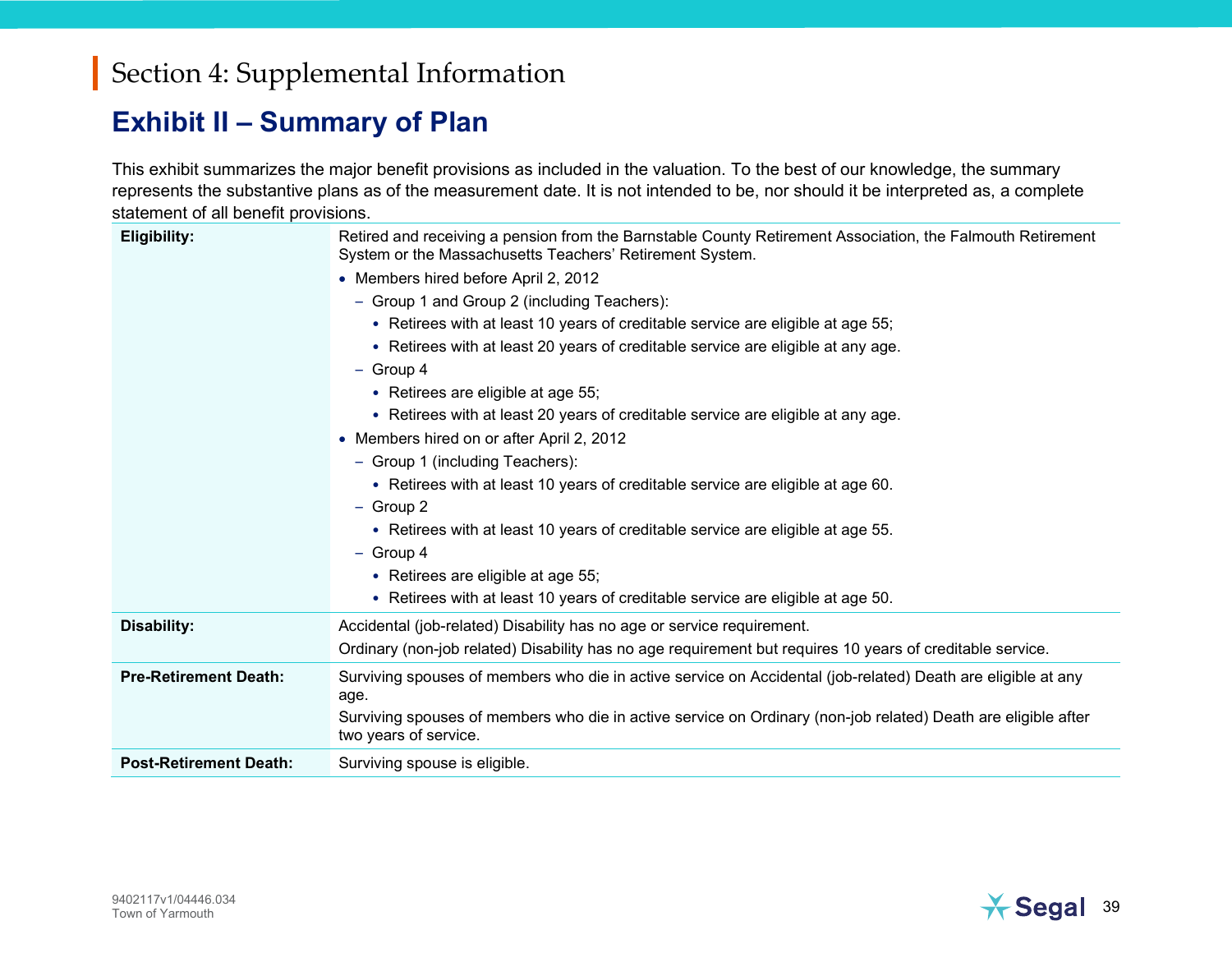| <b>Employer Percentage</b>                               |                                             | <b>Employer Contribution Percentage</b> |                                                         |                        |                    |               |                     |                             |
|----------------------------------------------------------|---------------------------------------------|-----------------------------------------|---------------------------------------------------------|------------------------|--------------------|---------------|---------------------|-----------------------------|
| <b>Contribution:</b>                                     |                                             | <b>Medical</b>                          |                                                         |                        |                    |               |                     |                             |
|                                                          |                                             |                                         | <b>Retirees and Spouses</b><br><b>Surviving Spouses</b> |                        |                    |               | <b>Retiree Life</b> |                             |
|                                                          | <b>Unit</b>                                 | <b>Under Age</b><br>65                  | Age 65 and<br>Over                                      | <b>Under Age</b><br>65 | Age 65 and<br>Over | <b>Dental</b> | Life<br>Insurance   | Insurance<br><b>Benefit</b> |
|                                                          | <b>Barnstable County</b>                    | 75%                                     | 75%                                                     | 75%                    | 75%                | 75%           | 75%                 | \$10,000                    |
|                                                          | <b>Barnstable Fire District</b>             | 80%                                     | 80%                                                     | 80%                    | 80%                | 80%           | 80%                 | \$10,000                    |
|                                                          | <b>Bourne Water District</b>                | 75%                                     | 75%                                                     | 50%                    | 50%                | 75%           | 75%                 | \$5,000                     |
|                                                          | <b>Buzzards Bay Water District</b>          | 75%                                     | 75%                                                     | 75%                    | 75%                | 75%           | 75%                 | \$5,000                     |
|                                                          | Cape Cod Regional Technical School          | 65%                                     | 65%                                                     | 65%                    | 65%                | 65%           | 99%                 | \$10,000                    |
|                                                          | Cape Cod Regional Transit Authority         | 50-75%                                  | 50-75%                                                  | 50-75%                 | 50-75%             | 0%            | None                | None                        |
|                                                          | C.O.M.M. Fire District                      | 70-90%                                  | 80%                                                     | 70-90%                 | 80%                | 80%           | 80%                 | \$1,000                     |
|                                                          | Cape Light Compact                          | 75%                                     | 75%                                                     | 75%                    | 75%                | 75%           | None                | None                        |
|                                                          | <b>Cotuit Fire District</b>                 | 75%                                     | 75%                                                     | 0%                     | 0%                 | 75%           | 75%                 | \$2,000                     |
|                                                          | Dennis Water District                       | 75%                                     | 75%                                                     | 50%                    | 50%                | 75%           | 75%                 | \$5,000                     |
|                                                          | Dennis-Yarmouth Regional School District    | 60%                                     | 60%                                                     | 0%                     | 0%                 | 60%           | 60%                 | \$1,000                     |
|                                                          | <b>Hyannis Fire District</b>                | 90%                                     | 90%                                                     | 90%                    | 90%                | 90%           | 90%                 | \$5,000                     |
|                                                          | Mashpee Water District                      | 75%                                     | 75%                                                     | 75%                    | 75%                | 75%           | None                | None                        |
|                                                          | Monomoy Regional School District            | 70%                                     | 70%                                                     | 70%                    | 70%                | 70%           | 70%                 | \$5,000                     |
|                                                          | Nauset Regional School District             | 50%                                     | 50%                                                     | 50%                    | 50%                | 0%            | 50%                 | \$2,000                     |
|                                                          | North Sagamore Water District               | 75%                                     | 75%                                                     | 50%                    | 50%                | 75%           | 75%                 | \$5,000                     |
|                                                          | Sandwich Water District                     | 90%                                     | 90%                                                     | 90%                    | 90%                | 90%           | 90%                 | \$2,000                     |
|                                                          | Town of Barnstable                          | 50%                                     | 50%                                                     | $0\%$                  | 0%                 | None          | 50%                 | \$2,000                     |
|                                                          | Town of Brewster                            | 50%                                     | 50%                                                     | 50%                    | 50%                | 0%            | 50%                 | \$1,000                     |
|                                                          | Town of Chatham                             | 50%                                     | 50%                                                     | 50%                    | 50%                | 50%           | 50%                 | \$5,000                     |
|                                                          | <b>Town of Dennis</b>                       | 60%                                     | 60%                                                     | 50%                    | 50%                | 60%           | 60%                 | \$2,000                     |
|                                                          | Town of Eastham                             | 65%                                     | 65%                                                     | 65%                    | 65%                | 65%           | 50%                 | \$5,000                     |
|                                                          | Town of Falmouth                            | 65-75%                                  | 50%                                                     | 65-75%                 | 50%                | 0%            | 50%                 | \$1,000                     |
|                                                          | Town of Harwich                             | 75%                                     | 75%                                                     | 50%                    | 50%                | 0%            | 75%                 | \$2,000                     |
|                                                          | Town of Mashpee                             | 75%                                     | 75%                                                     | 75%                    | 75%                | 0%            | 75%                 | \$4,000                     |
|                                                          | Town of Orleans                             | 65-75%                                  | 65-75%                                                  | 0%                     | 100%               | 0%            | 75%                 | \$2,000                     |
|                                                          | Town of Provincetown                        | 70-80%                                  | 70-80%                                                  | 0%                     | 0%                 | None          | 50%                 | \$1,000                     |
|                                                          | Town of Truro                               | 65%                                     | 65%                                                     | 0%                     | 0%                 | 0%            | 65%                 | \$1,000                     |
|                                                          | Town of Wellfleet                           | 50%                                     | 50%                                                     | 50%                    | 50%                | 0%            | 50%                 | \$5,000                     |
|                                                          | Town of Yarmouth                            | 50%                                     | 50%                                                     | 50%                    | 50%                | 0%            | 50%                 | \$5,000                     |
|                                                          | Upper Cape Cod Regional Technical<br>School | 70%                                     | 70%                                                     | 70%                    | 70%                | None          | 50%                 | \$10,000                    |
|                                                          | West Barnstable Fire District               | 50-75%                                  | 50-75%                                                  | 50-75%                 | 50-75%             | 50-75%        | 50-75%              | \$2,000                     |
| <b>Plan Changes Since the</b><br><b>Prior Valuation:</b> | None.                                       |                                         |                                                         |                        |                    |               |                     |                             |

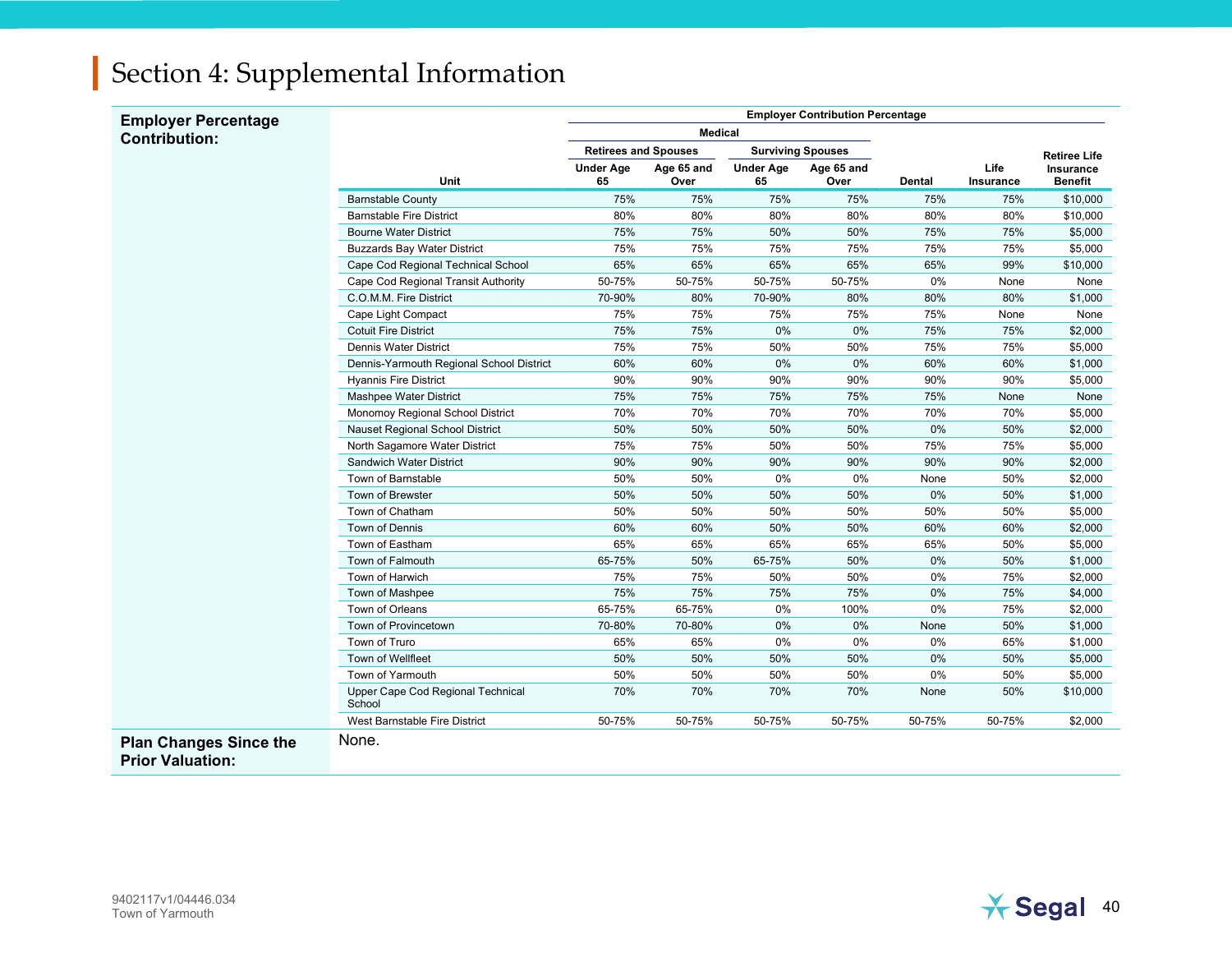#### Cape Cod Municipal Health Group

| <b>Benefit Types:</b>        | Medical and prescription drug benefits are provided to all eligible retirees through a variety of plans offered<br>through the Cape Cod Municipal Health Group (CCMHG) provided by Blue Cross Blue Shield of Massachusetts,<br>Harvard Pilgrim Health Plan and Tufts Health Plan. The CCMHG also provides contributory and voluntary dental<br>coverage through Delta Dental. |                        |  |  |  |
|------------------------------|-------------------------------------------------------------------------------------------------------------------------------------------------------------------------------------------------------------------------------------------------------------------------------------------------------------------------------------------------------------------------------|------------------------|--|--|--|
| <b>Duration of Coverage:</b> | Lifetime.                                                                                                                                                                                                                                                                                                                                                                     |                        |  |  |  |
| <b>Dependent Benefits:</b>   | Medical, prescription drug, and dental.                                                                                                                                                                                                                                                                                                                                       |                        |  |  |  |
| <b>Dependent Coverage:</b>   | Benefits are payable to a spouse for their lifetime, regardless of when the retiree dies.                                                                                                                                                                                                                                                                                     |                        |  |  |  |
| <b>Contribution Rates:</b>   | CCMHG current premium rates are summarized below:                                                                                                                                                                                                                                                                                                                             |                        |  |  |  |
|                              |                                                                                                                                                                                                                                                                                                                                                                               | <b>Monthly Premium</b> |  |  |  |
|                              | <b>Non-Medicare Plans</b><br>(Effective July 1, 2020)                                                                                                                                                                                                                                                                                                                         |                        |  |  |  |
|                              | <b>BCBS Master Health Plus</b>                                                                                                                                                                                                                                                                                                                                                |                        |  |  |  |
|                              | • Individual                                                                                                                                                                                                                                                                                                                                                                  | \$1,640.00             |  |  |  |
|                              | • Double                                                                                                                                                                                                                                                                                                                                                                      | \$3,285.00             |  |  |  |
|                              | • Family                                                                                                                                                                                                                                                                                                                                                                      | \$4,099.00             |  |  |  |
|                              | <b>BCBS Blue Care Elect Pref. PPO</b>                                                                                                                                                                                                                                                                                                                                         |                        |  |  |  |
|                              | • Individual                                                                                                                                                                                                                                                                                                                                                                  | \$1,121.00             |  |  |  |
|                              | • Double                                                                                                                                                                                                                                                                                                                                                                      | \$2,249.00             |  |  |  |
|                              | $\bullet$ Family                                                                                                                                                                                                                                                                                                                                                              | \$2,808.00             |  |  |  |
|                              | <b>BCBS Network Blue HMO</b>                                                                                                                                                                                                                                                                                                                                                  |                        |  |  |  |
|                              | • Individual                                                                                                                                                                                                                                                                                                                                                                  | \$858.00               |  |  |  |
|                              | • Double                                                                                                                                                                                                                                                                                                                                                                      | \$1,731.00             |  |  |  |
|                              | • Family                                                                                                                                                                                                                                                                                                                                                                      | \$2,303.00             |  |  |  |
|                              | Harvard Pilgrim HMO (EPO)                                                                                                                                                                                                                                                                                                                                                     |                        |  |  |  |
|                              | • Individual                                                                                                                                                                                                                                                                                                                                                                  | \$852.00               |  |  |  |
|                              | • Double                                                                                                                                                                                                                                                                                                                                                                      | \$1,704.00             |  |  |  |
|                              | $\bullet$ Family                                                                                                                                                                                                                                                                                                                                                              | \$2,279.00             |  |  |  |
|                              | <b>Harvard Pilgrim PPO</b>                                                                                                                                                                                                                                                                                                                                                    |                        |  |  |  |
|                              | • Individual                                                                                                                                                                                                                                                                                                                                                                  | \$935.00               |  |  |  |
|                              | • Double                                                                                                                                                                                                                                                                                                                                                                      | \$1,870.00             |  |  |  |
|                              | • Family                                                                                                                                                                                                                                                                                                                                                                      | \$2,474.00             |  |  |  |

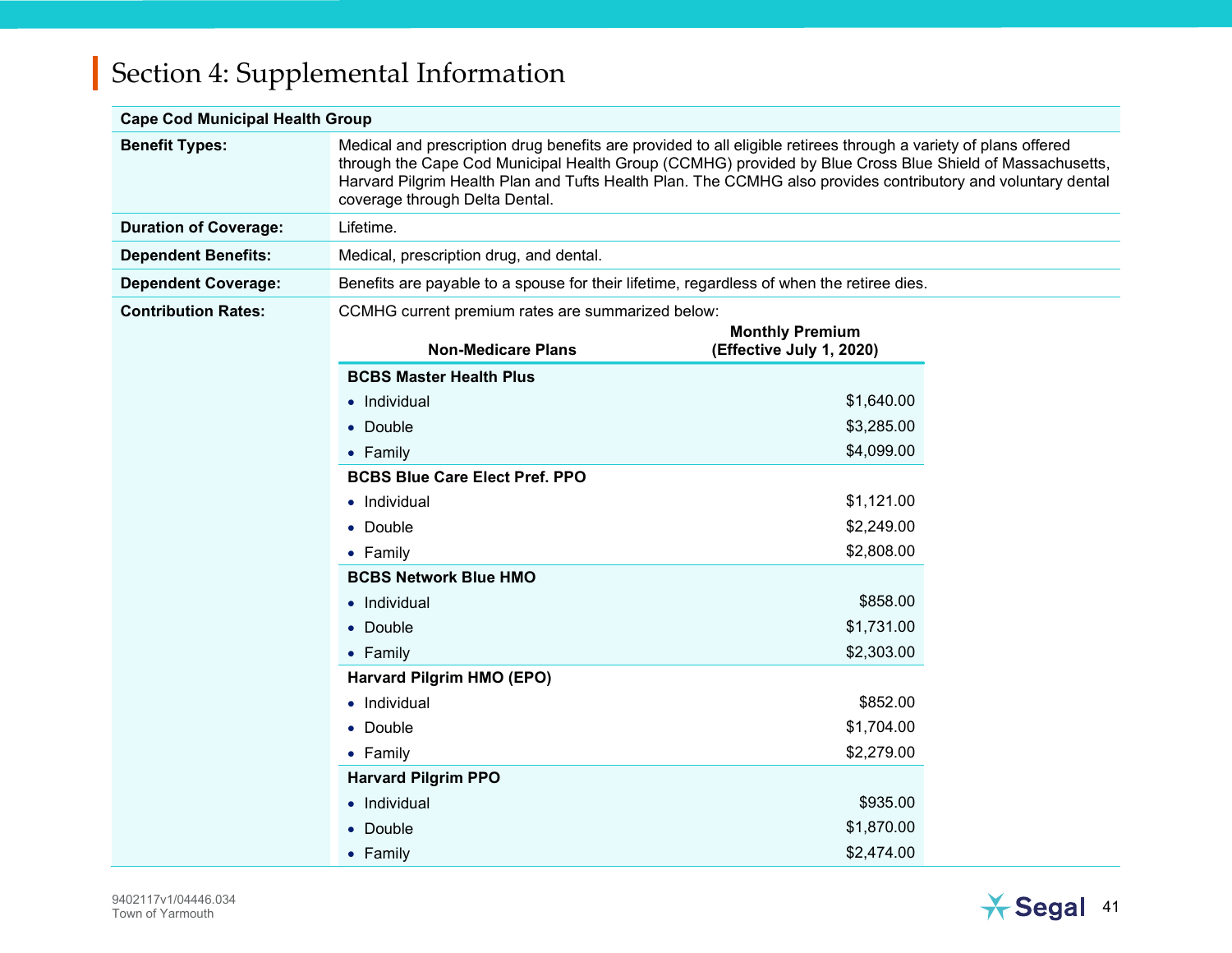| <b>Blue Care Elect Preferred PPO (HD)</b>      |                                                       |  |
|------------------------------------------------|-------------------------------------------------------|--|
| Individual                                     | \$935.00                                              |  |
| Double<br>٠                                    | \$1,878.00                                            |  |
| • Family                                       | \$2,345.00                                            |  |
| <b>Network Blue NE HMO</b>                     |                                                       |  |
| Individual<br>$\bullet$                        | \$718.00                                              |  |
| Double                                         | \$1,450.00                                            |  |
| • Family                                       | \$1,927.00                                            |  |
| <b>HP HSAQ PPO</b>                             |                                                       |  |
| Individual                                     | \$740.00                                              |  |
| Double                                         | \$1,499.00                                            |  |
| • Family                                       | \$1,991.00                                            |  |
| <b>HP HSAQ HMO</b>                             |                                                       |  |
| Individual<br>$\bullet$                        | \$672.00                                              |  |
| Double                                         | \$1,363.00                                            |  |
| $\bullet$ Family                               | \$1,810.00                                            |  |
| <b>Delta Dental Premier</b>                    |                                                       |  |
| Individual                                     | \$40.00                                               |  |
| Double                                         | \$79.00                                               |  |
| • Family                                       | \$103.00                                              |  |
| <b>Medicare Plans</b>                          | <b>Monthly Premium</b><br>(Effective January 1, 2021) |  |
| <b>Tufts Medicare Supplement with PDP Plus</b> | \$428.00                                              |  |
| <b>BCBS Medex (EGWP)</b>                       | \$376.00                                              |  |
| <b>HPHC Medicare Enhanced (EGWP)</b>           | \$374.00                                              |  |
| <b>Managed Blue for Seniors</b>                | \$376.00                                              |  |
| <b>Medicare HMO Blue</b>                       | \$410.03                                              |  |
| <b>Tufts Medicare Preferred HMO</b>            | \$341.00                                              |  |

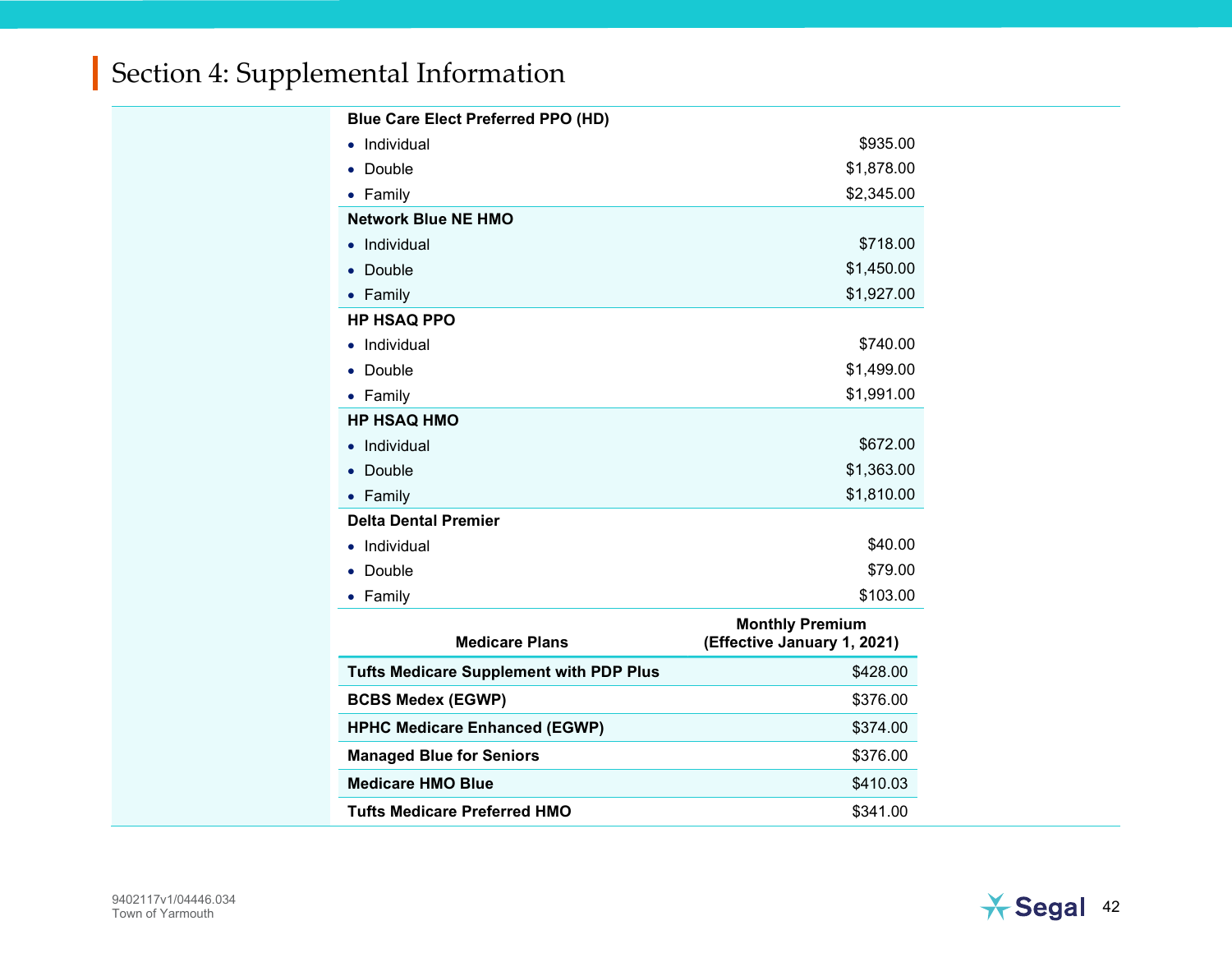| Employers Participating in the Group Insurance Commission (GIC) for Retired Teachers: |                                                                                                                                                                    |                                                          |                                                                                   |                                                                                  |
|---------------------------------------------------------------------------------------|--------------------------------------------------------------------------------------------------------------------------------------------------------------------|----------------------------------------------------------|-----------------------------------------------------------------------------------|----------------------------------------------------------------------------------|
| <b>Benefit Types:</b>                                                                 | Medical and prescription drug benefits are provided to all eligible retirees through a variety of plans provided<br>through the Commonwealth of Massachusetts GIC. |                                                          |                                                                                   |                                                                                  |
| <b>Duration of Coverage:</b>                                                          | Lifetime.                                                                                                                                                          |                                                          |                                                                                   |                                                                                  |
| <b>Dependent Benefits:</b>                                                            | Medical and prescription drug.                                                                                                                                     |                                                          |                                                                                   |                                                                                  |
| <b>Dependent Coverage:</b>                                                            | Benefits are payable to a spouse for their lifetime, regardless of when the retiree dies.                                                                          |                                                          |                                                                                   |                                                                                  |
| <b>Contribution Rates:</b>                                                            | Current premium rates are summarized below:                                                                                                                        |                                                          |                                                                                   |                                                                                  |
|                                                                                       | <b>Non-Medicare Plans</b>                                                                                                                                          | <b>Monthly</b><br>Premium<br>(Effective<br>July 1, 2020) | <b>Teachers</b><br>retired on or<br>before July 1,<br>1990<br>(10% of<br>premium) | <b>Teachers</b><br>retired after<br><b>July 1, 1990</b><br>$(15%$ of<br>premium) |
|                                                                                       | <b>Fallon Select - HMO</b>                                                                                                                                         |                                                          |                                                                                   |                                                                                  |
|                                                                                       | • Individual                                                                                                                                                       | \$833.27                                                 | \$83.33                                                                           | \$124.99                                                                         |
|                                                                                       | • Family                                                                                                                                                           | \$2,025.95                                               | \$202.60                                                                          | \$303.89                                                                         |
|                                                                                       | <b>Harvard Pilgrim Primary Choice HMO</b>                                                                                                                          |                                                          |                                                                                   |                                                                                  |
|                                                                                       | • Individual                                                                                                                                                       | \$663.11                                                 | \$66.31                                                                           | \$99.47                                                                          |
|                                                                                       | • Family                                                                                                                                                           | \$1,691.10                                               | \$169.11                                                                          | \$253.67                                                                         |
|                                                                                       | Harvard Pilgrim Independence - POS                                                                                                                                 |                                                          |                                                                                   |                                                                                  |
|                                                                                       | • Individual                                                                                                                                                       | \$913.98                                                 | \$91.40                                                                           | \$137.10                                                                         |
|                                                                                       | • Family                                                                                                                                                           | \$2,231.38                                               | \$223.14                                                                          | \$334.71                                                                         |
|                                                                                       | Allways Health Partners Complete - HMO                                                                                                                             |                                                          |                                                                                   |                                                                                  |
|                                                                                       | • Individual                                                                                                                                                       | \$685.47                                                 | \$68.55                                                                           | \$102.82                                                                         |
|                                                                                       | • Family                                                                                                                                                           | \$1,783.21                                               | \$178.32                                                                          | \$267.48                                                                         |
|                                                                                       | <b>Unicare Basic/CIC (GIC) Indemnity</b>                                                                                                                           |                                                          |                                                                                   |                                                                                  |
|                                                                                       | • Individual                                                                                                                                                       | \$1,159.70                                               | \$115.97                                                                          | \$173.96                                                                         |
|                                                                                       | • Family                                                                                                                                                           | \$2,573.70                                               | \$257.37                                                                          | \$386.06                                                                         |
|                                                                                       | <b>Unicare Plus PPO</b>                                                                                                                                            |                                                          |                                                                                   |                                                                                  |
|                                                                                       | • Individual                                                                                                                                                       | \$721.22                                                 | \$72.12                                                                           | \$108.18                                                                         |
|                                                                                       | • Family                                                                                                                                                           | \$1,716.49                                               | \$171.65                                                                          | \$257.47                                                                         |

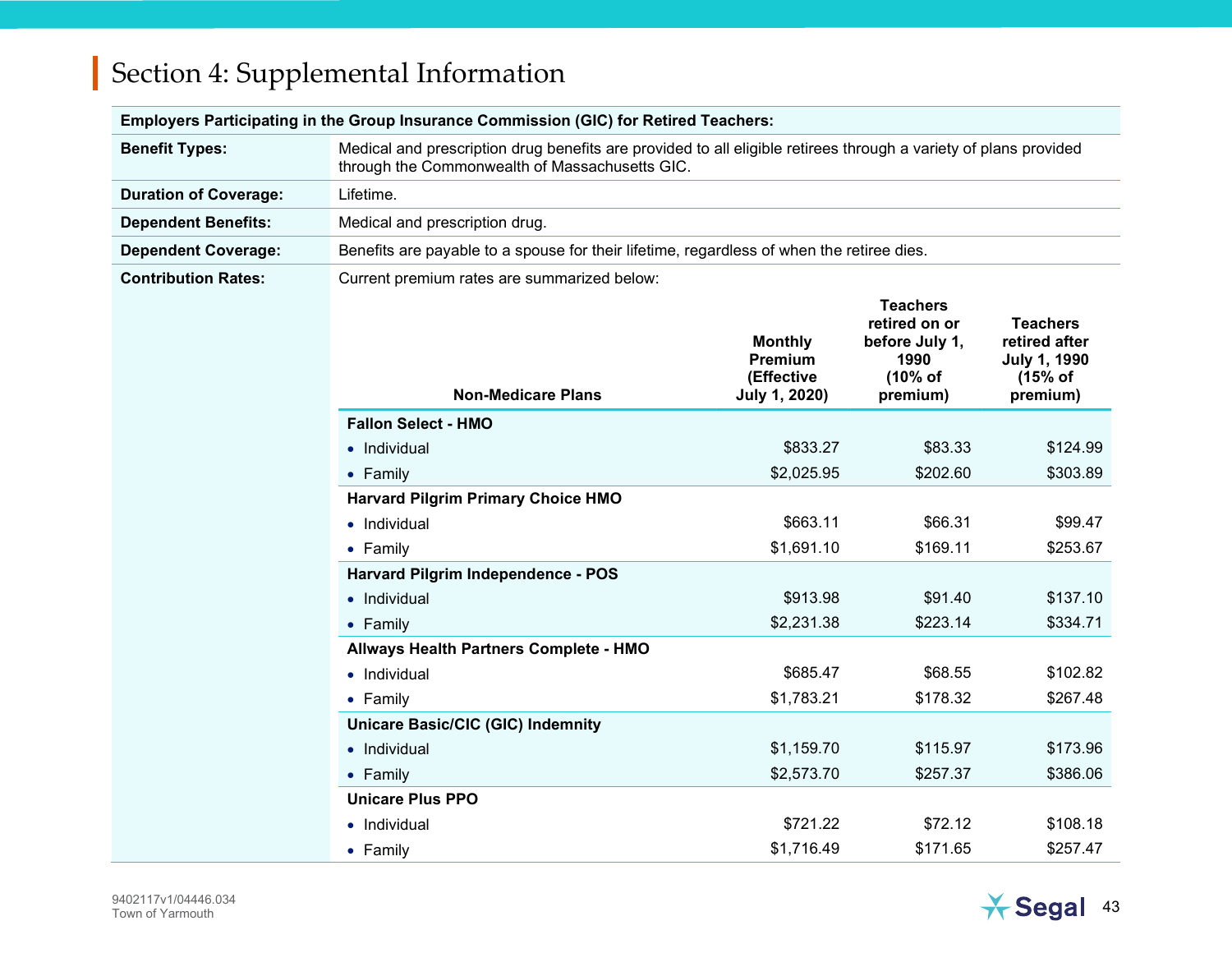| <b>Unicare Community Choice PPO</b>        |                                                                 |                                                                                   |                                                                                |
|--------------------------------------------|-----------------------------------------------------------------|-----------------------------------------------------------------------------------|--------------------------------------------------------------------------------|
| $\bullet$ Individual                       | \$550.64                                                        | \$55.06                                                                           | \$82.60                                                                        |
| • Family                                   | \$1,363.28                                                      | \$136.33                                                                          | \$204.49                                                                       |
| <b>Tufts Navigator - POS</b>               |                                                                 |                                                                                   |                                                                                |
| Individual<br>$\bullet$                    | \$796.25                                                        | \$79.63                                                                           | \$119.44                                                                       |
| • Family                                   | \$1,944.65                                                      | \$194.47                                                                          | \$291.70                                                                       |
| <b>Tufts Spirit HMO</b>                    |                                                                 |                                                                                   |                                                                                |
| Individual<br>$\bullet$                    | \$604.56                                                        | \$60.46                                                                           | \$90.68                                                                        |
| • Family                                   | \$1,456.45                                                      | \$145.65                                                                          | \$218.47                                                                       |
|                                            |                                                                 |                                                                                   |                                                                                |
| <b>Medicare Plans</b>                      | <b>Monthly</b><br><b>Premium</b><br>(Effective<br>July 1, 2020) | <b>Teachers</b><br>retired on or<br>before July 1,<br>1990<br>(10% of<br>premium) | <b>Teachers</b><br>retired after<br><b>July 1, 1990</b><br>(15% of<br>premium) |
| <b>Unicare OME/CIC Indemnity</b>           | \$398.47                                                        | \$39.85                                                                           | \$59.77                                                                        |
| Unicare OME W/O CIC Indemnity              | \$387.44                                                        | \$38.74                                                                           | \$58.12                                                                        |
| <b>HPHC Medicare Enhance Indemnity</b>     | \$402.63                                                        | \$40.26                                                                           | \$60.39                                                                        |
| <b>Tufts Medicare Complement Indemnity</b> | \$382.54                                                        | \$38.25                                                                           | \$57.38                                                                        |